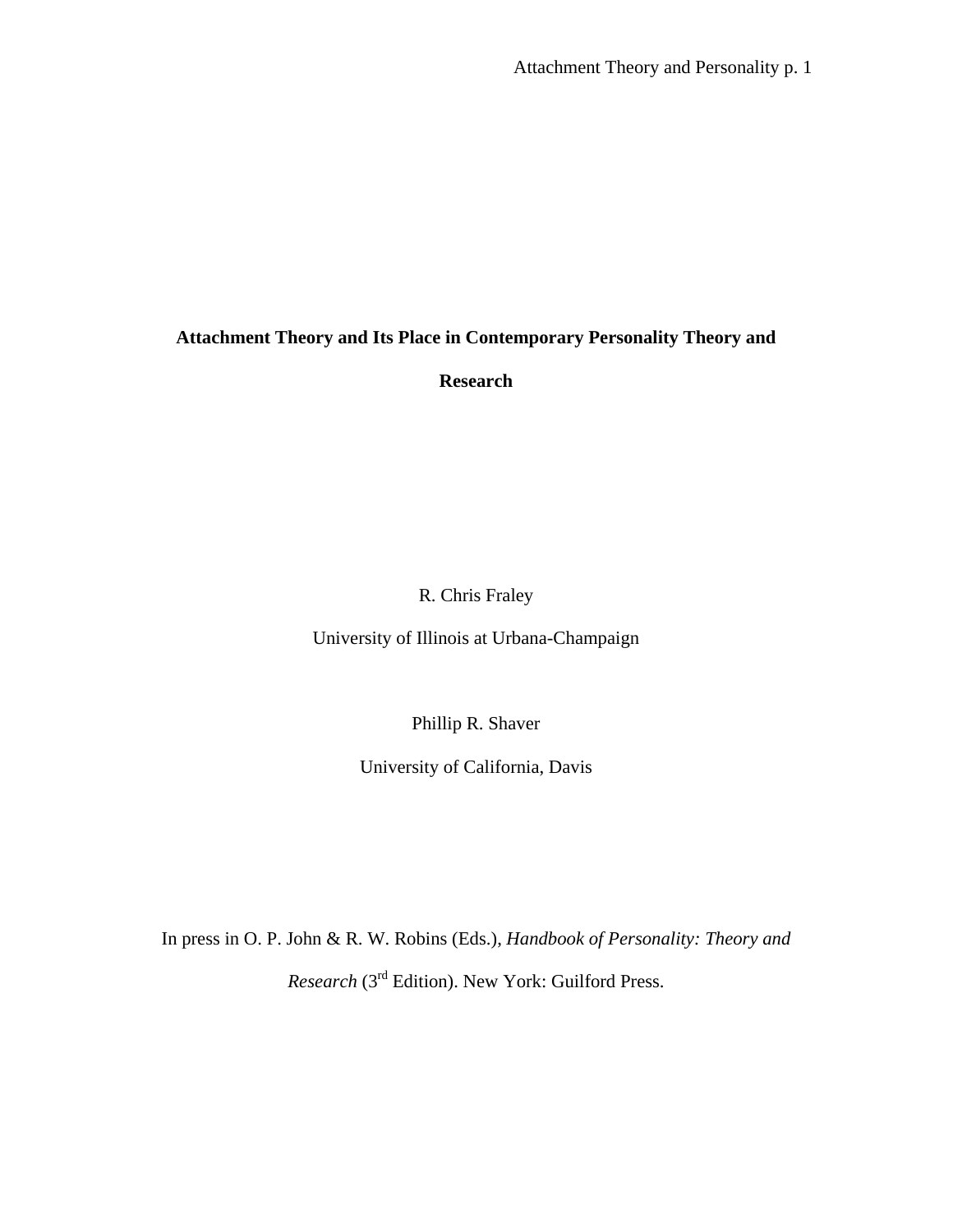# **Attachment Theory and Its Place in Contemporary Personality Theory and Research**

While working in a home for maladjusted and delinquent boys in the 1930's, John Bowlby was struck by the boys' difficulty in forming close emotional bonds with others. After studying the family histories of the children, he learned that a disproportionate number of the boys had experienced severe disruptions in their early home lives. His observations led him to conclude that early parent-child relationships serve an important organizing role in human development and that disruptions in these relationships can have profound consequences on behavior, not only in the short term, but in the long term as well (Bowlby, 1944).

To better understand the significance of early relationships and how those relationships shape human development, Bowlby turned to a variety of literatures, including those pertaining to psychodynamic theory (Freud, 1933/1965, 1940), the emerging ethological models of the 1950's and 1960's (e.g., Hinde, 1966), cognitive developmental psychology (e.g., Piaget, 1953), and the principles of control systems (e.g., Craik, 1943; Young, 1964). Over the next few decades he integrated ideas from each of these domains to forge a theoretical perspective now known as *attachment theory* (Bowlby, 1969/1982, 1979, 1973, 1980).

Bowlby's attachment theory has had an enormous impact on psychological science, in large part because it speaks to many of the enduring subjects that psychologists wish to understand (e.g., emotions, relationships, love and loss, personality, nature and nurture, development, psychological defense); and importantly, it does so in a way that has multidisciplinary appeal, bringing together ideas and observations from social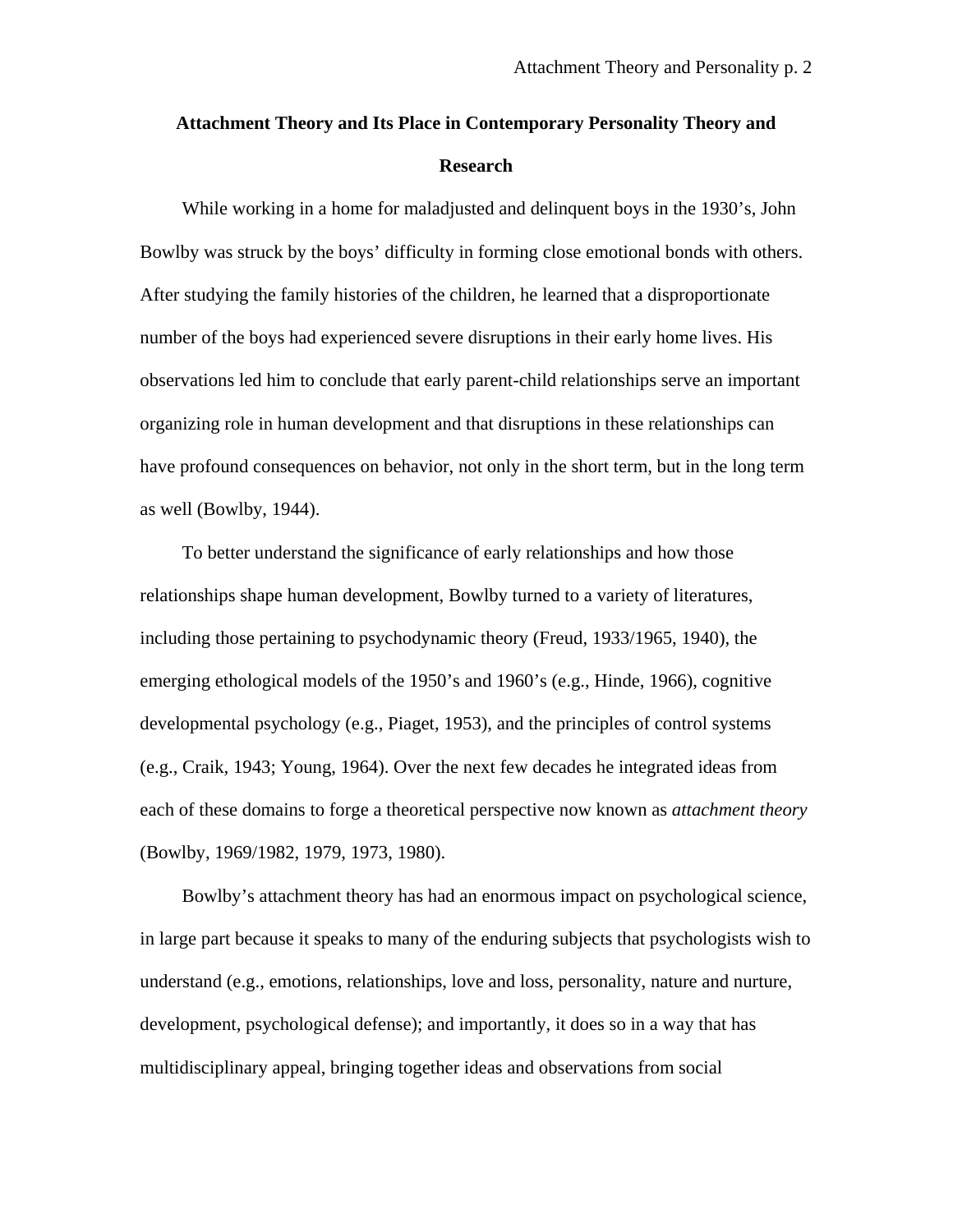psychology, developmental psychology, behavioral neuroscience and psychobiology, animal behavior, and clinical psychology. Indeed, by many standards, attachment theory is a strong candidate for being considered a "Grand Theory" in contemporary psychology. Nonetheless, the theory has never been fully embraced by contemporary personality psychologists, despite the fact that it was created to explain, in part, individual differences, personality organization and dynamics, and individual development.

One of the objectives of this chapter is to make the case that attachment theory should play a *central* role in contemporary personality theory and research. The theory offers conceptually rich "units of analysis" that are relevant for understanding much of personality functioning, a framework for modeling the structure of individual differences, and several testable hypotheses regarding the origin of individual differences and how those differences shape interpersonal development. But perhaps a more important reason why attachment theory warrants a more central role in contemporary personality psychology is that attachment theorists have struggled with many of the same conceptual issues that personality psychologists have struggled with over the past few decades (e.g., the person-situation debate, the stability of individual differences). As a result, attachment theory provides a rich and fertile testing ground for general models of personality processes, such as those that attempt to make sense of consistency and inconsistency in behavior (e.g., Mischel & Shoda, 1998), personality in context (Roberts, 2007), and patterns of stability and change in human experience (e.g., McCrae & Costa, 2006). Moreover, because attachment researchers have confronted many of the same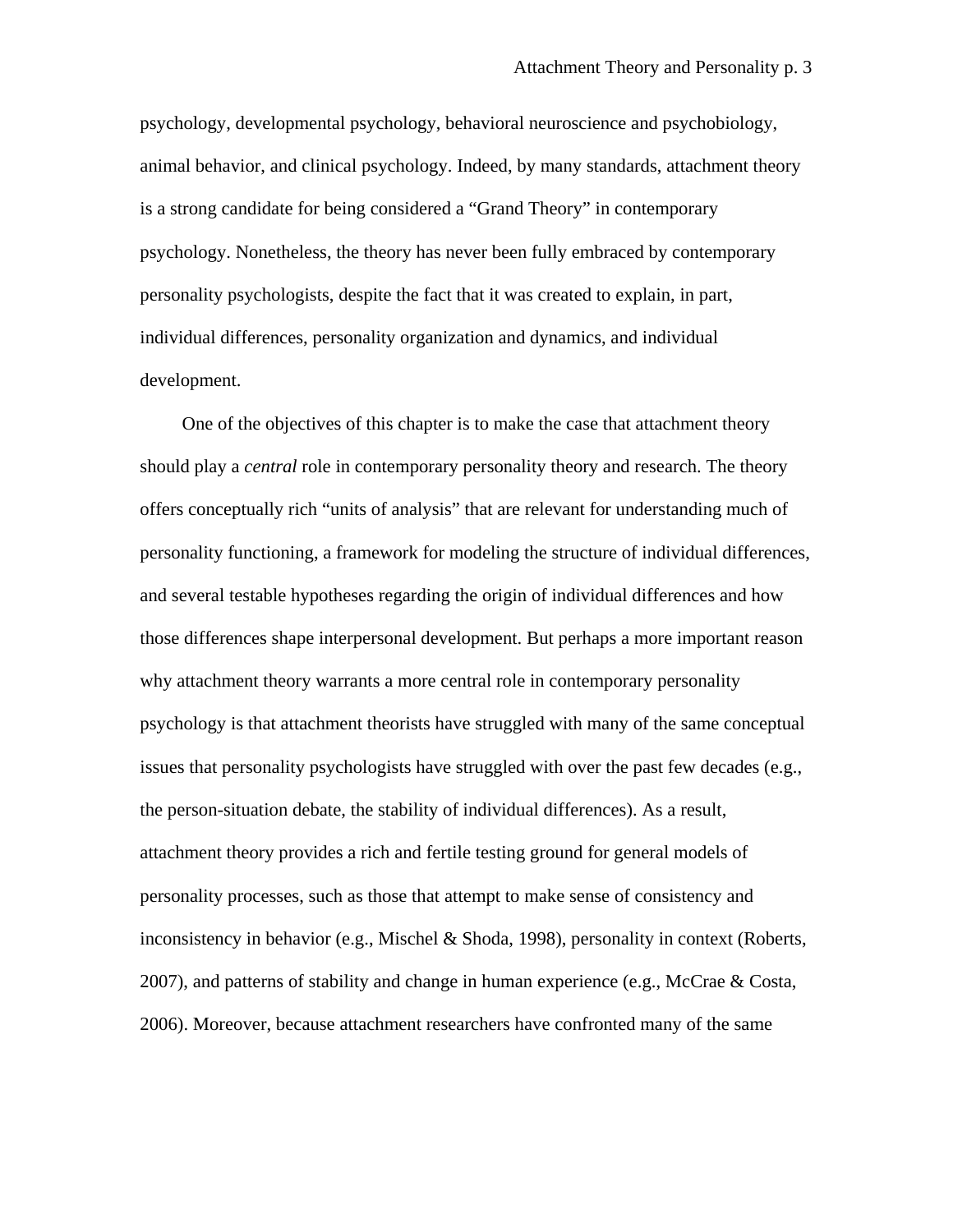conceptual issues that personality psychologists have, there may be common solutions to these problems.

We begin with a brief overview of attachment theory, highlighting some of the major topics studied by researchers over the years. We describe ways in which attachment theory and research have addressed core issues in personality theory, including units of analysis, the structure and origin of individual differences, and development. Finally, we discuss key challenges faced by attachment researchers, how those challenges mirror ones faced in personality research more generally, and how various ideas and findings in each area might be able to inform the other.

## **A Brief Overview of Attachment Theory**

Bowlby developed attachment theory to explain the intense distress expressed by infants who are separated from their parents. He observed that separated infants go to extraordinary lengths (e.g., crying, clinging, frantically searching) either to prevent separation from or reestablish proximity to a missing parent. At the time of Bowlby's first writings, psychoanalytic theorists held that such emotional outbursts were manifestations of immature dependency, and many behaviorists thought they were signs of dysfunctional parental reinforcements of dependency. Bowlby noted that such expressions are common to a wide variety of mammalian species, suggesting that they serve an evolutionary function.

Drawing on ethological theory, Bowlby postulated that *attachment behaviors*, such as crying and searching, are adaptive responses to separation from a primary attachment figure—someone who has a history of providing support, protection, and care to the child. Because human infants, like other mammalian infants, cannot feed or protect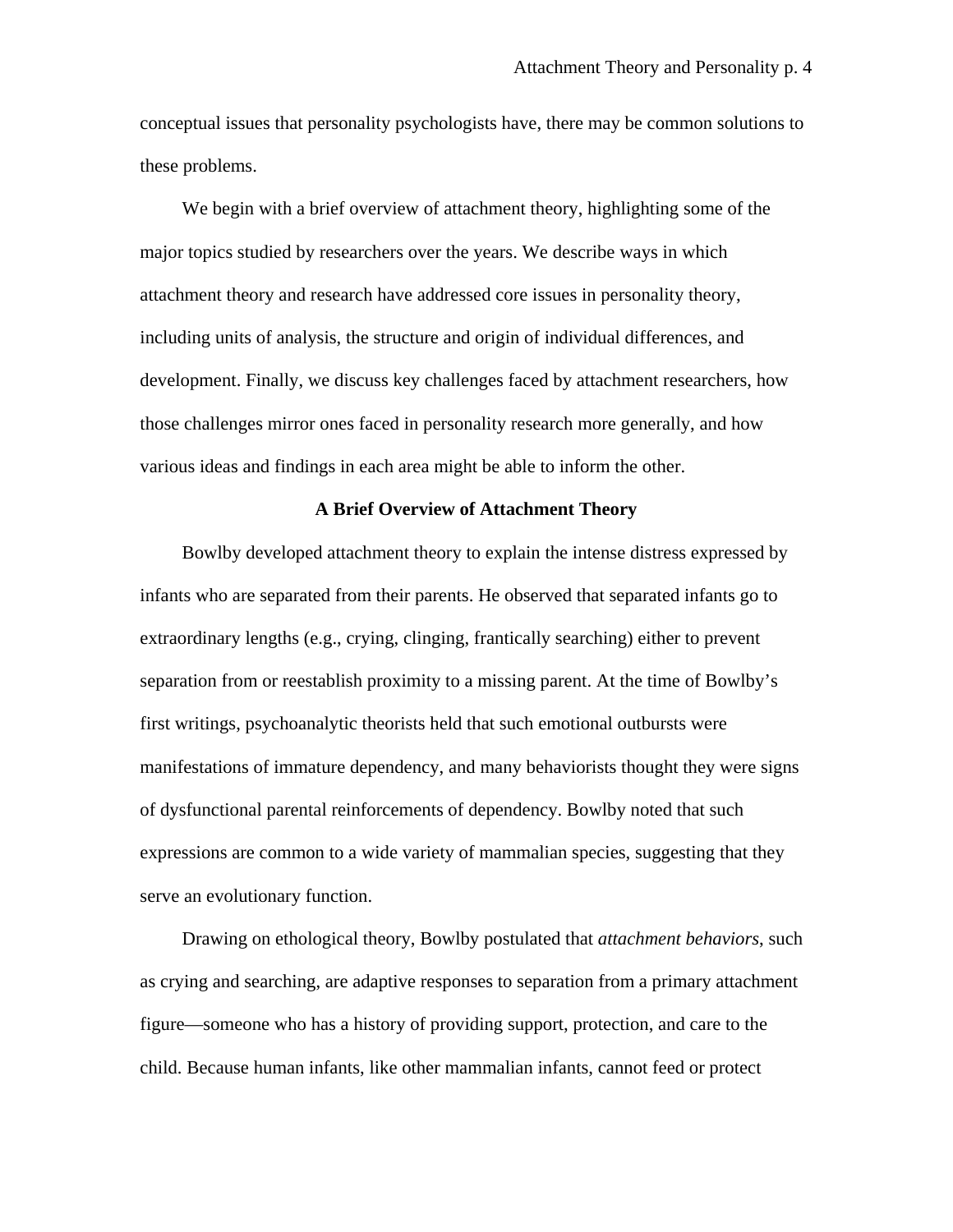themselves, they are highly dependent on the care and protection of "older and wiser" adults. Bowlby argued that, over the course of evolutionary history, infants who were able to attract the attention of and maintain proximity to an attachment figure (i.e., by looking cute or by engaging in attachment behaviors) would be more likely to survive to a reproductive age. According to Bowlby, a motivational-control system, which he called the *attachment behavioral system*, was gradually "designed" by natural selection to do just that.

The attachment behavioral system is an important concept in attachment theory because it provides the conceptual bridge between ethological models of human development (e.g., Hinde, 1966) and modern theories of emotion regulation and personality (e.g., John & Gross, 2007). According to Bowlby, the attachment system essentially "asks" the following question: Is the attachment figure nearby, accessible, and attentive? If the child perceives the answer to be "yes," he or she feels loved, secure, and confident, and, behaviorally, is likely to explore his or her environment, play with others, and be sociable. If, however, the child perceives the answer to be "no," he or she experiences anxiety and, behaviorally, is likely to exhibit attachment behaviors ranging from simple visual searching to active following and vocal signaling (see Figure 1). These behaviors continue until either the child is able to reestablish a desirable level of physical or psychological proximity to the attachment figure, or until the child wears down, as may happen in the context of a prolonged separation or loss. Bowlby believed that such experiences lead to despair and depression and have the potential to shape the expectations a child develops regarding self-worth and availability and accessibility of all significant others.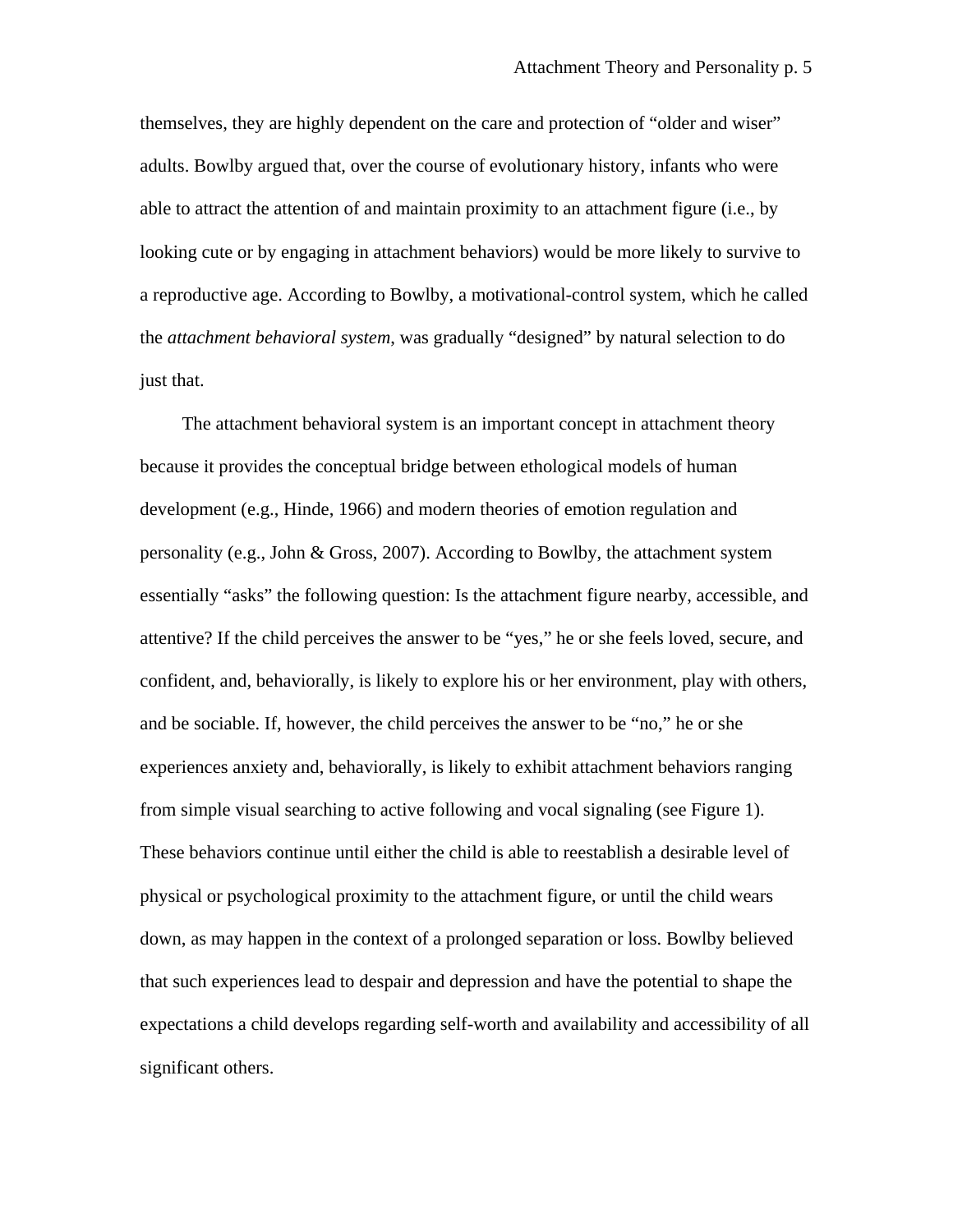#### **Individual Differences in Infant Attachment Patterns**

Although Bowlby believed that the basic processes we have just described capture the normative dynamics of the attachment behavioral system, he recognized that there are individual differences in the way children appraise the accessibility of their attachment figures and regulate their attachment behavior in response to a threat. However, it was not until his colleague, Mary Ainsworth, began to study infant-parent separations systematically that a more complete and empirically informed understanding of these individual differences was established. Ainsworth and her students (Ainsworth, Blehar, Waters, & Wall, 1978) developed a technique called the *Strange Situation* to study infant-parent attachment. In the Strange Situation, 12-month-old infants and their parents are brought to the laboratory and systematically separated and reunited in a series of 3 minute scripted episodes. In this situation, most children (i.e., about 60%) behave in the way implied by Bowlby's normative theory. They become upset when their parent leaves the room, but when he or she returns they actively seek the parent and are easily comforted. Children who exhibit this pattern of behavior are often called *secure*.

Other children (about 20% or less) are ill at ease initially, and upon separation become extremely distressed. Of great importance theoretically, when reunited with their parents they have difficulty being soothed and often exhibit conflicting behaviors that suggest they want to be comforted but also want to "punish" their parent for leaving. These children are often called *anxious-resistant*. The third pattern of attachment (shown by around 20% of children) is called *avoidant*. Avoidant children do not appear to be overly distressed by the separation, and upon reunion they actively avoid seeking contact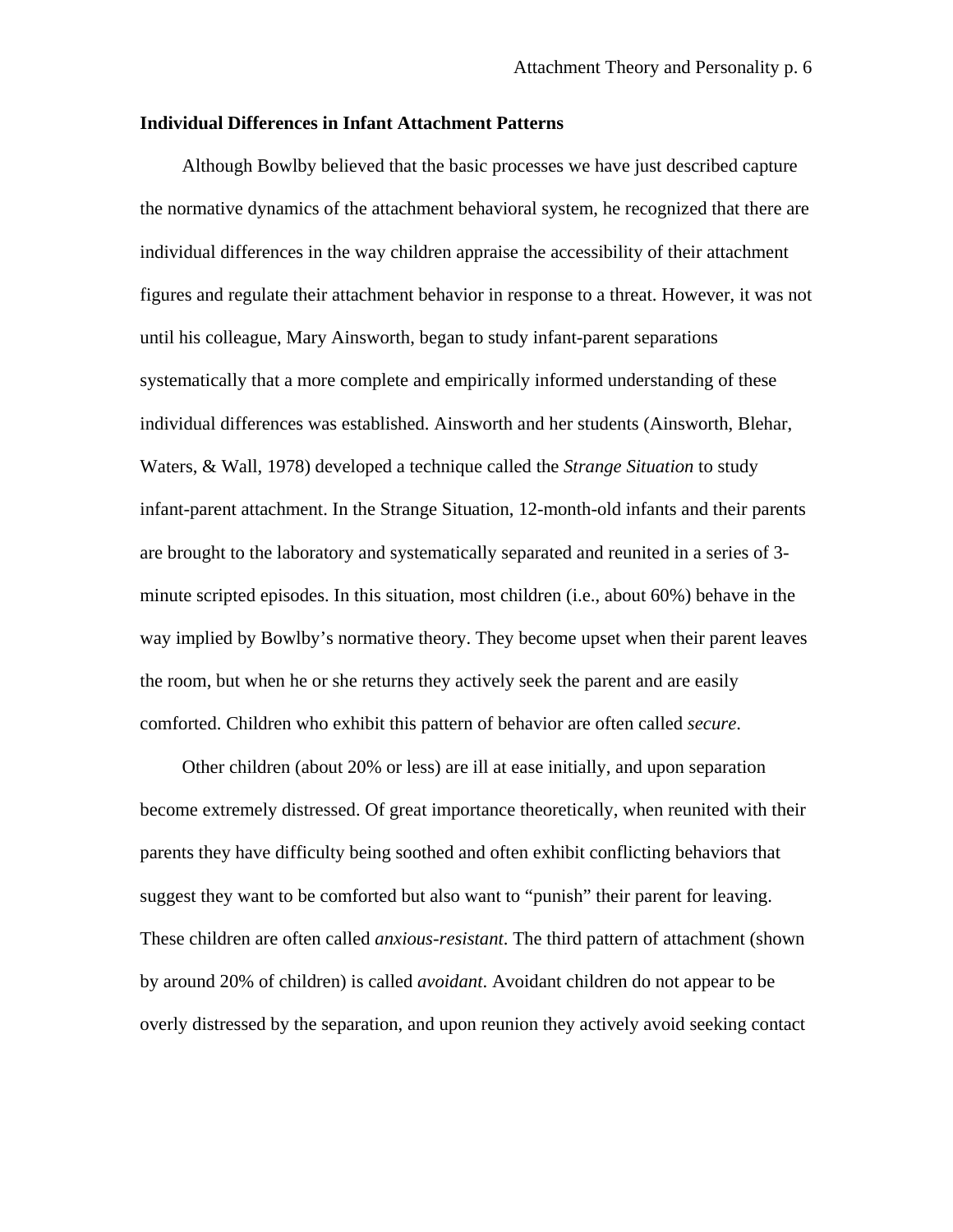with their parent, sometimes turning their attention somewhat rigidly to toys on the laboratory floor.

Ainsworth's research was important for at least three reasons. First, she provided one of the early empirical demonstrations of the ways in which attachment behavior is patterned in both safe and novel or threatening contexts. Second, she provided the first empirical taxonomy of individual differences in infant attachment patterns. According to her research, at least three "types" of children exist: those who are secure in their relationship with their parents, those who are anxious-resistant, and those who are anxious-avoidant. These individual differences have become the focus of the majority of empirical research conducted on attachment. We will discuss the relative merits of this particular taxonomy later, but for now we wish to highlight the fact that it was an important first step in delineating and studying individual differences in attachment.

 Finally, and most importantly, Ainsworth demonstrated that these individual differences were predicted by infant-parent interactions in the home during the first year of life (i.e., before the Strange Situation assessments were made). Children who were classified as secure in the Strange Situation, for example, tended to have parents who were responsive to their needs. Children who were classified as insecure (i.e., as anxiousresistant or avoidant) often had parents who were insensitive to their needs, or inconsistent or rejecting in the care they provided. These data provided crucial support for some of Bowlby and Ainsworth's hypotheses about why some children develop secure relations with their caregivers whereas other children develop insecure patterns.

There has been a great deal of research since Ainsworth's that empirically tests some of her and Bowlby's claims about the origins of security and insecurity. Several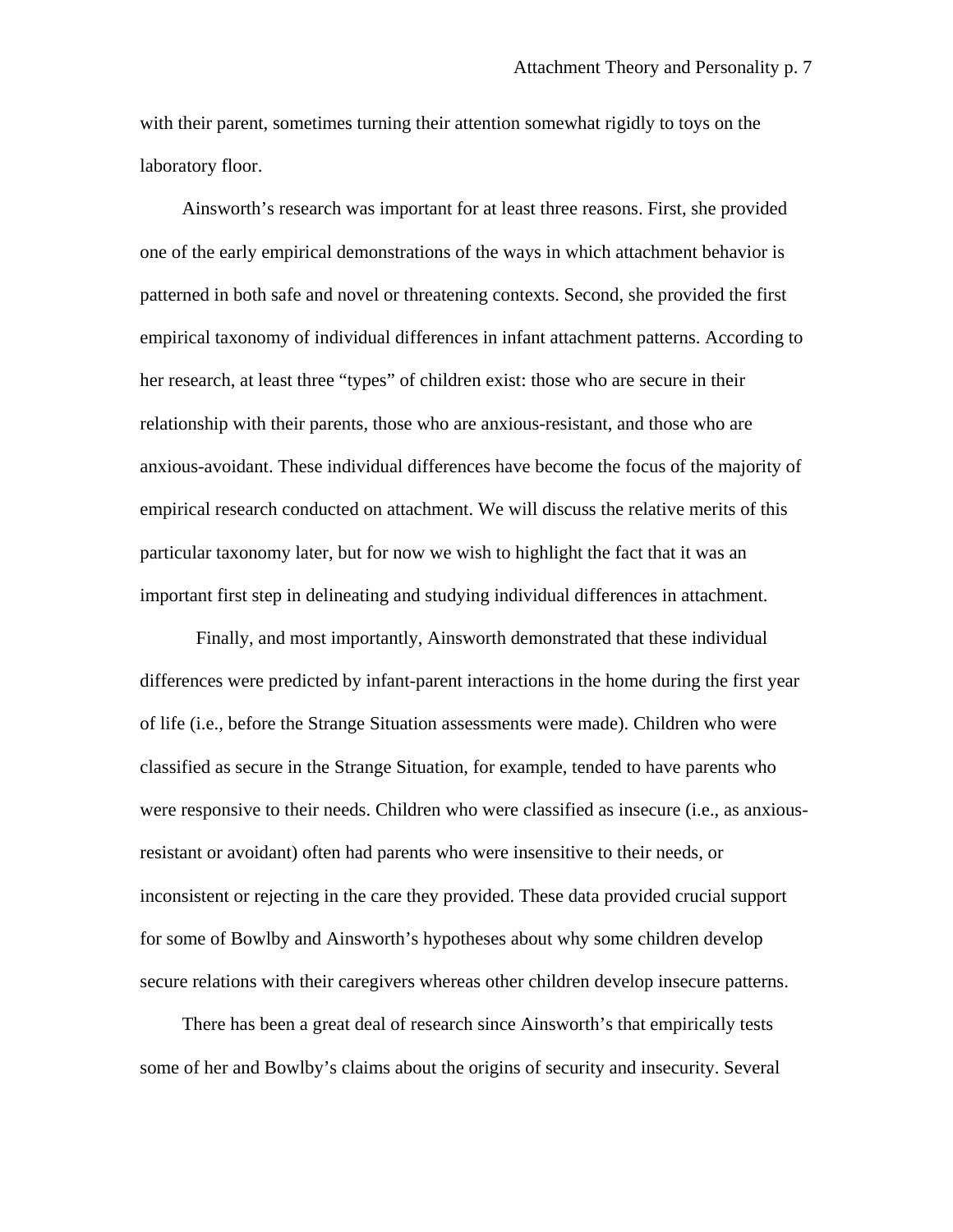longitudinal studies have documented associations between early maternal sensitivity and a child's attachment classification in the Strange Situation. For example, Grossmann and colleagues (Grossmann, Grossman, Spangler, Suess, & Unzer, 1985) studied interactions between infants and their parents at home, and then later, when the infants were approximately a year old, brought them and their parents into the laboratory to participate in the Strange Situation. Children whose parents were rated as sensitive and responsive to their needs were more likely than other children to be classified as secure in the Strange Situation (see also Bates, Maslin, & Frankel, 1985; Isabella, 1993; Kiser, Bates, Maslin, & Bayles, 1986; see DeWolff & van IJzendoorn, 1997, for a review).

The association between infant-parent interactions and security has also been established experimentally. In one particularly interesting experiment, Anisfeld, Casper, Nozyce, and Cunningham (1990) randomly assigned parents who were participating in a parenting class to receive either a cozy, strap-on baby carrier or a plastic infant seat with a safety belt. Children whose parents had been assigned to the close-contact carrier condition were later more likely to be classified as secure in the Strange Situation than children whose parents received a plastic infant seat, which had the consequence of keeping the baby at a distance from the parents' bodies. Many experimental studies of non-human primates also demonstrate associations between maternal sensitivity and infant security and adaptation (Suomi, 1999), further suggesting that the infant-mother relationship can have effects on the way the child organizes his or her attachment behavior and regulates emotions.

There have been debates over the years regarding the extent to which the attachment classifications are "merely" reflections of child temperament instead of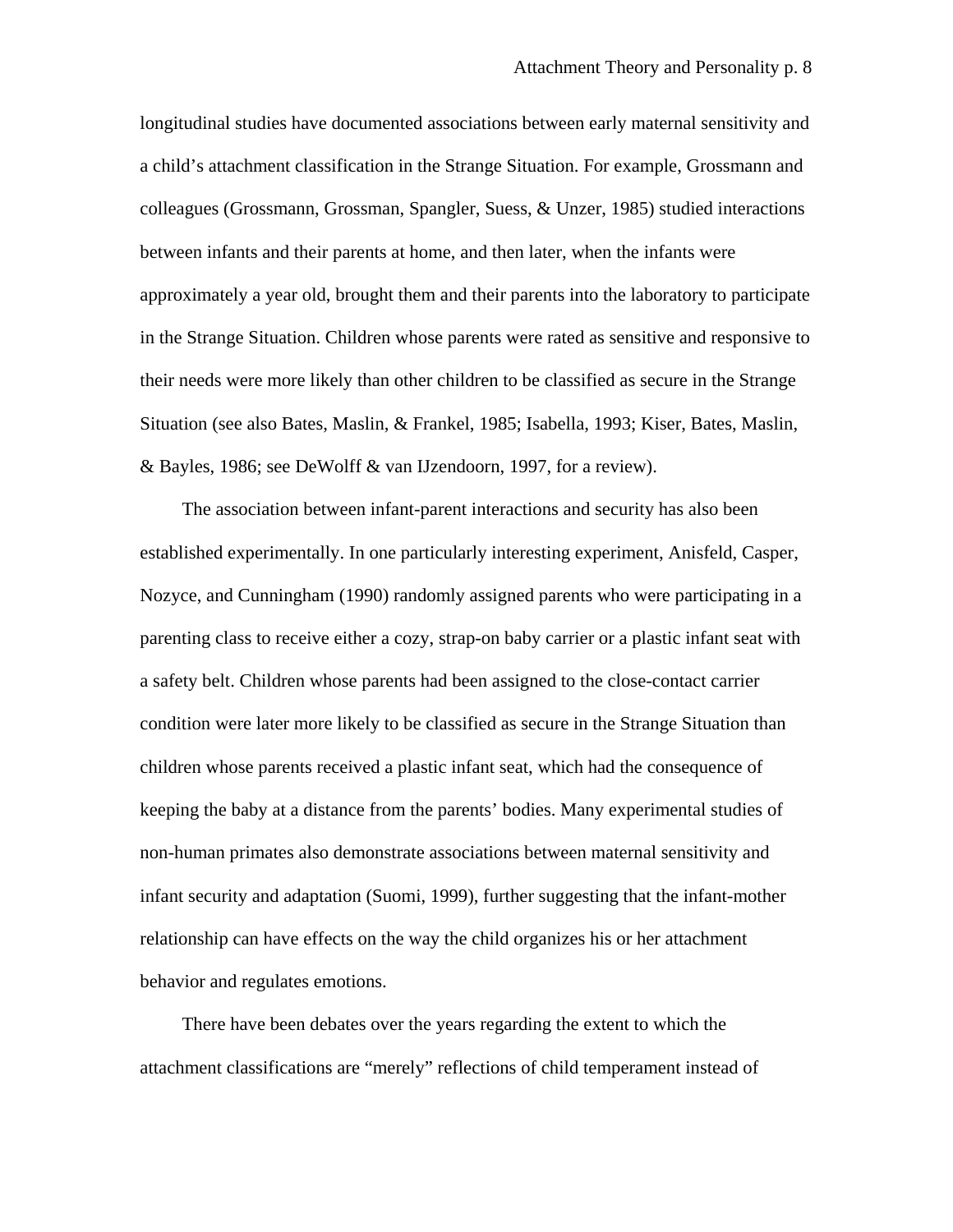capturing something about the way children organize their emotions and behavior in relation to a specific attachment figure – an organization based on the history of interactions with that figure. As some scholars have noted, there is only a modest overlap between attachment classifications when children are tested separately with their mothers and with their fathers (Fox, Kimmerly,  $&$  Schafer, 1991), suggesting that to a large extent the classifications are relationship-specific. This finding is difficult to explain if the attachment classifications are simply alternative ways of indexing a child's temperament. Moreover, the majority of studies that have examined measures of temperament and attachment classifications have found weak or inconsistent associations between them (see Vaughn, Bost, & van IJzendoorn, in press, for a review). This is not to say that temperament and parental relationships do not interact to affect a child's attachment classification (see Mangelsdorf, Gunnar, Kestenbaum, Lang, & Andreas, 1990, and van IJzendoorn & Bakermans-Kranenburg, 2006, for examples), but the findings we review here indicate that attachment classifications are not simply an alternative way of measuring temperament.

#### **Developmental Pathways and the Legacy of Early Experiences**

Over the past few decades there has been a great deal of research on the developmental implications of early attachment experiences (e.g., Grossmann, Grossmann, & Waters, 2005; Weinfield, Sroufe, Egeland, & Carlson, in press). Most of this research has focused on the association between attachment classifications at one year of age and various later outcomes of developmental significance, such as egoresiliency, the ability to get along well with and cooperate with peers, the ability to solve problems effectively, and psychopathology in adolescence (e.g., Carlson, 1998).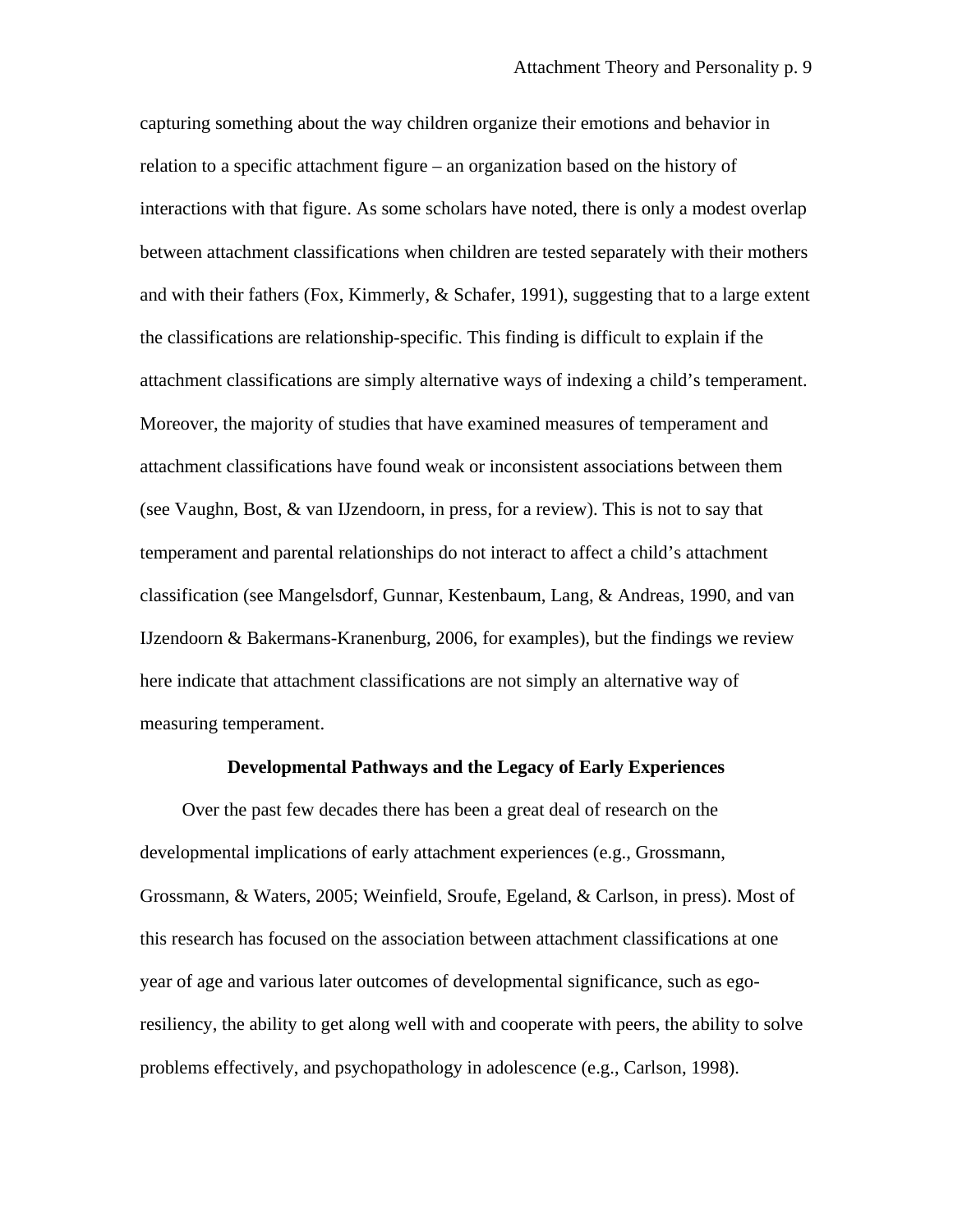Although there are exceptions, the majority of published studies demonstrate that early attachment status is related to many outcomes of interest to psychologists, not just in early childhood, but in later adolescence and young adulthood as well (e.g., Roisman, Madsen, Hennighausen, Sroufe, & Collins., 2001). Of course, there are varying perspectives on what those associations mean. The most common interpretation is the *organizational* perspective (Sroufe, 1979), which was inspired by Bowlby's discussion of developmental pathways.

In his 1973 volume, *Separation*, Bowlby analyzed the concept of developmental pathways by exploring the metaphor of a complex railway system. If a traveler were to begin his or her journey by selecting the main route, he or she would eventually reach a point at which the railroad branches into a number of distinct tracks. Some of these tracks would lead to distant, unfamiliar lands; others, while deviating from the main route, would run more or less parallel to it. As the traveler's journey progressed, he or she would be faced with new choices at each juncture. The choices the traveler made would have important implications for his or her journey and its ultimate destination.

Bowlby believed that the railway metaphor was a good way to characterize personality development. Early in life, there are many pathways along which a person might develop, and a variety of destinations at which the person might arrive (Sroufe  $\&$ Jacobvitz, 1989). Some of these "destinations" involve high-functioning relationships with family members, peers, and romantic or marital partners, some do not. As people navigate alternative pathways, many get further away from their common origins, making their life trajectory increasingly difficult to transform. One of Bowlby's goals was to understand the pathways by which people develop and, importantly, to elucidate the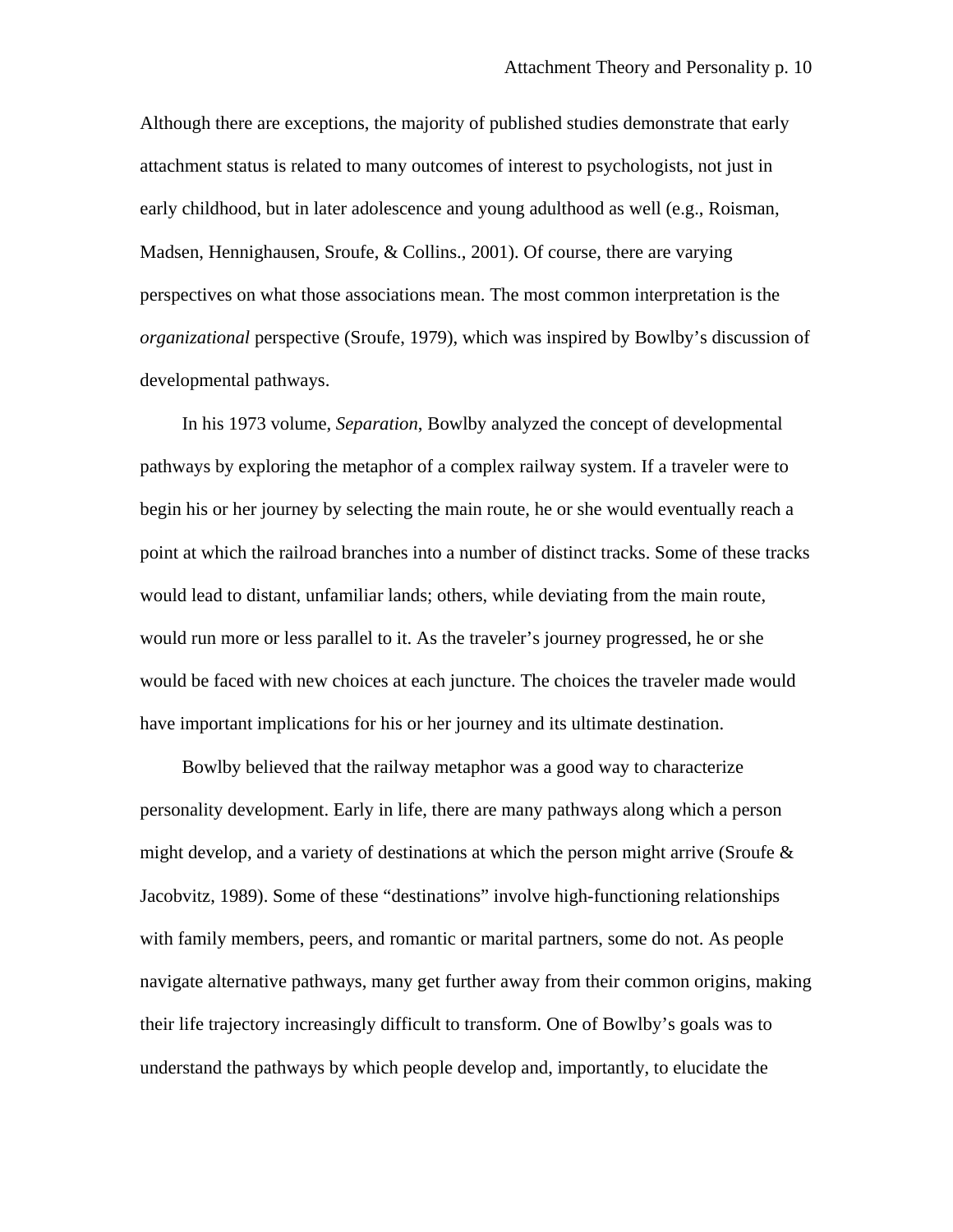processes that either keep them on a particular developmental course or allow them to deviate from routes previously established.

Bowlby's railway metaphor was inspired by C. H. Waddington's (1957) discussion of the cybernetics of cell development. Waddington, a developmental embryologist writing in the middle of the twentieth century, was attempting to understand how a cell maintains a particular developmental trajectory in the face of external disturbances. He and others had observed that, once a cell begins to assume specific functions (e.g., becomes integrated into a structure that is destined to become the visual system), weak experimental interventions are unlikely to alter the cell's developmental trajectory. Although early in development a cell has the potential to assume many different fates, once a developmental trajectory becomes established, it becomes *canalized* or buffered to some degree, making it less and less likely that the cell will deviate from that developmental course.

To illustrate these dynamics more concretely, Waddington compared them to the behavior of a marble rolling down a hill. In this analogy, the marble represents a cell, and the various troughs at the end of the landscape represent alternative developmental functions or "fates" the cell can assume. Waddington considered the specific shape of the landscape to be controlled by complex interactions among genes and between genes and the environment, leading Waddington to refer to it as the *epigenetic landscape*.

After the marble begins its descent, it settles into one of several pathways defined by the valley floors of the epigenetic landscape. A slight push may force the marble away from its course, but the marble will eventually reestablish its trajectory. As the marble continues along the basin of a specific valley, it becomes increasingly unlikely that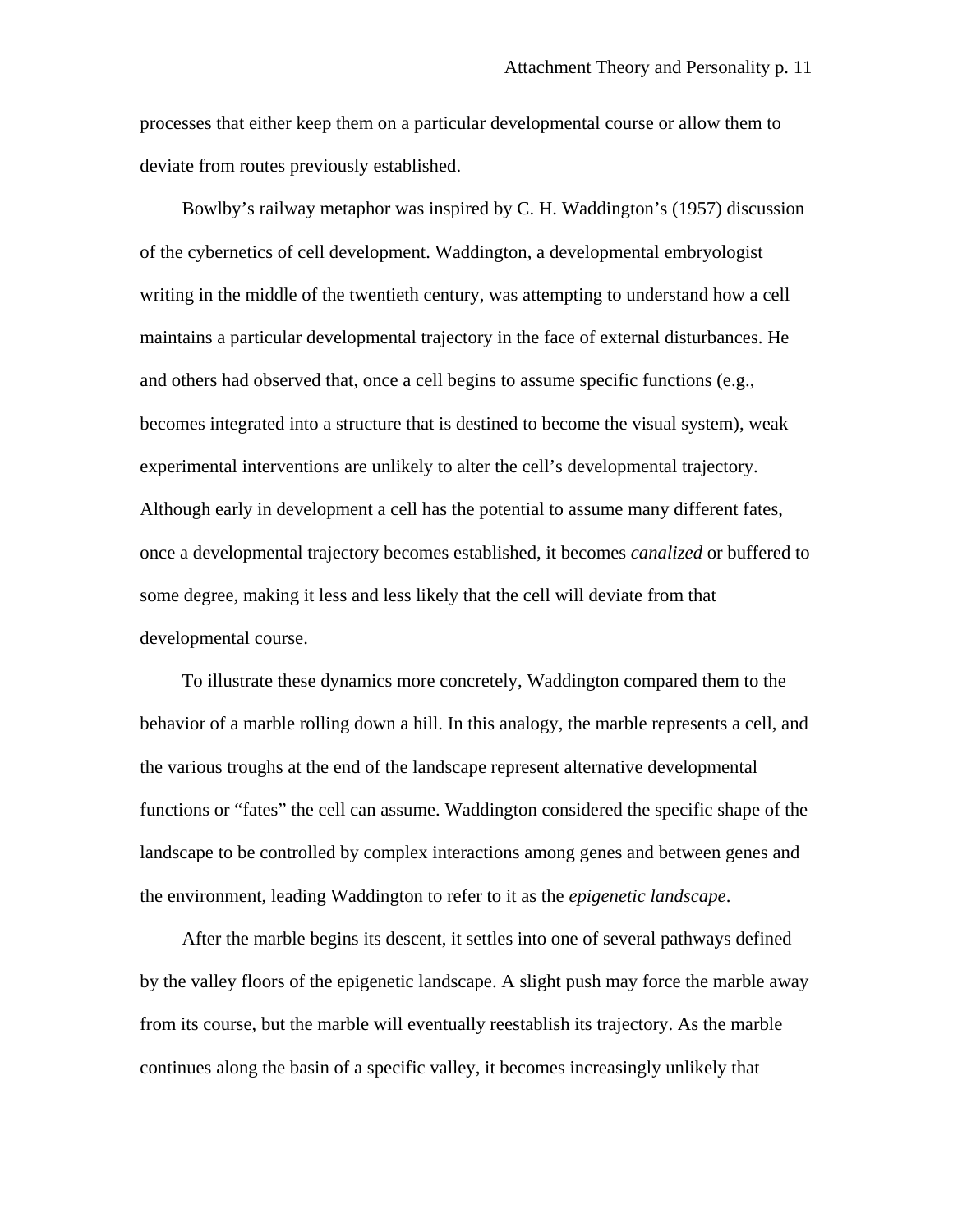external forces will cause it to jump from one valley to the next. Certain features of the marble, such as its smoothness and momentum, help to keep it moving along the established path. Features intrinsic to the landscape itself also help to maintain the marble on its original pathway. The steepness and curvature of the hills, for example, serve to cradle the marble and buffer it from external forces.

Waddington considered the tendency for the marble to maintain its initial course in the face of external pressures to be an analogue to a fundamental self-regulatory process in cell development, *homeorhesis*. Homeorhesis refers to the tendency of a system to maintain a specific developmental trajectory—or a course toward a specific developmental outcome—despite external perturbations. Waddington argued that the specific pathways available to the cell early in development are determined by the way the genes interact to initiate and control biochemical reactions. Moreover, he believed that these reactions operate in a manner that leads the valleys of the epigenetic landscape to become more entrenched over time. Thus, once a cell settles into one of several available pathways, it becomes increasingly likely to follow that pathway.

The concept "degree of canalization" was important to Bowlby, and he often wrote of "environmentally labile" traits to refer to properties that were less subject to canalization. In his 1969 volume, *Attachment*, for example, he argued that the development of the attachment behavioral system is highly canalized, in the sense that the rudimentary set of control mechanisms and behavior programs needed to allow a child to regulate proximity to a caregiver emerges despite a diverse range of environmental circumstances. Bowlby believed, however, that the *specific way* a child comes to regulate his or her attachment behavior is influenced by interpersonal experiences, and if the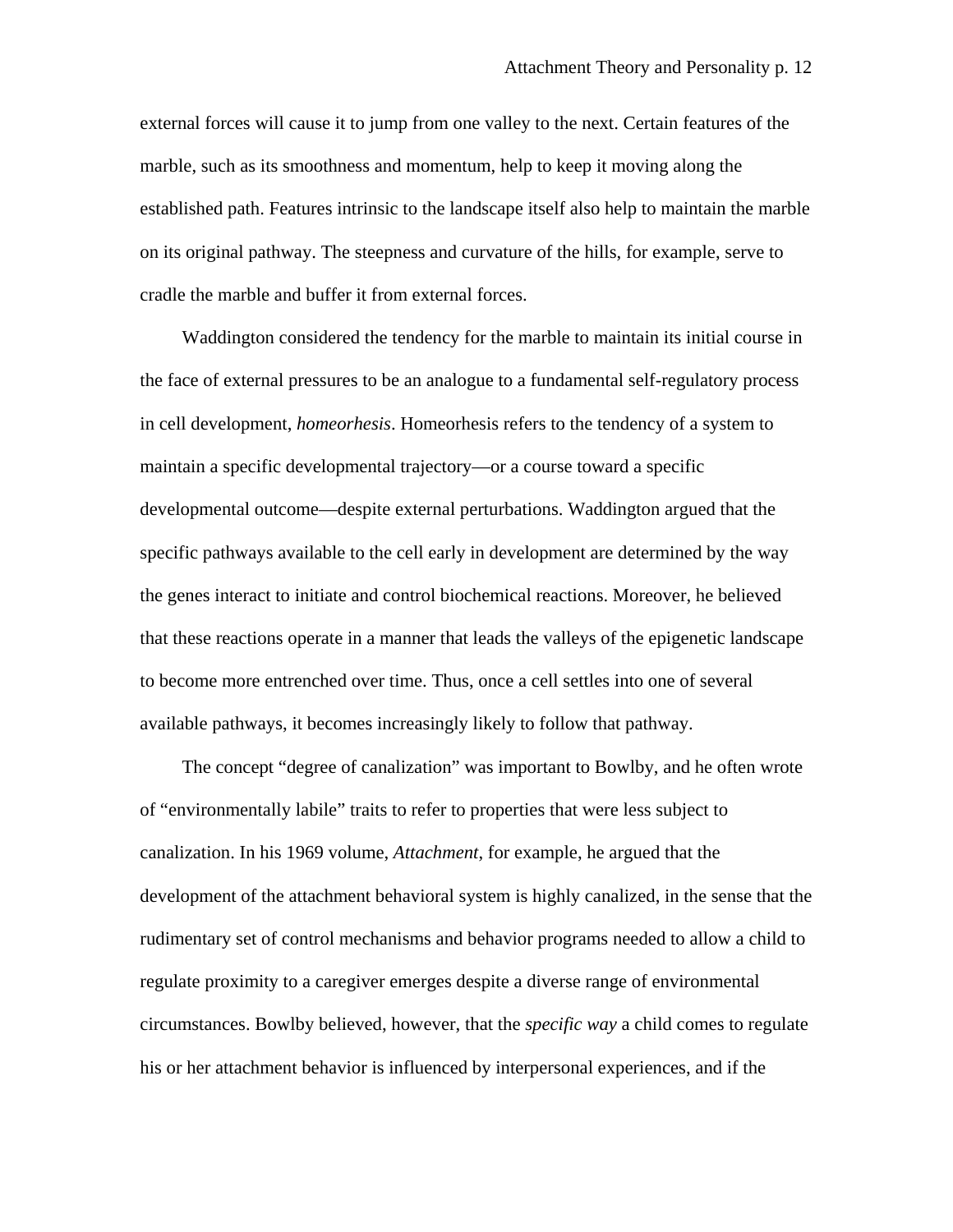system is to function appropriately in a specific caregiving environment, it needs to be calibrated, more or less, to that environment. Bowlby thought that early experiences within the family—especially those concerned with separation or threats of loss—were particularly influential in shaping the way a child's attachment system becomes organized. According to his railway metaphor, early experiences in the family help to determine which of many possible routes an individual will travel.

In the context of personality development, Bowlby believed that once an initial pathway is established, there are a number of homeorhetic processes that keep a person on that pathway. He separated these homeorhetic processes into two broad categories. The first is the *caregiving environment*. To the extent that an individual's caregiving environment is stable, he or she is unlikely to experience interactions that challenge his or her representations of the world. Bowlby (1973) noted that a child is typically born into a family in which he or she has the same parents, same community, and the same broad ecology for long periods of time. Thus, it is during unusual periods of transition (e.g., parental divorce, relocating to a new town, being abused by an adult) that a person is most likely to be forced from one developmental track onto another. (This idea has been well supported in a 20-year longitudinal study by Waters, Merrick, Treboux, Crowell, & Albersheim, 2000).

Bowlby (1973) also discussed homeorhetic *intra-individual* or *psychodynamic* processes that can promote continuity. He noted that people often select their environments in ways that maximize the overlap between the psychological qualities of the situations and the people's experience-based expectations and preferences. Moreover, Bowlby argued, the mind generally assimilates new information into existing schemas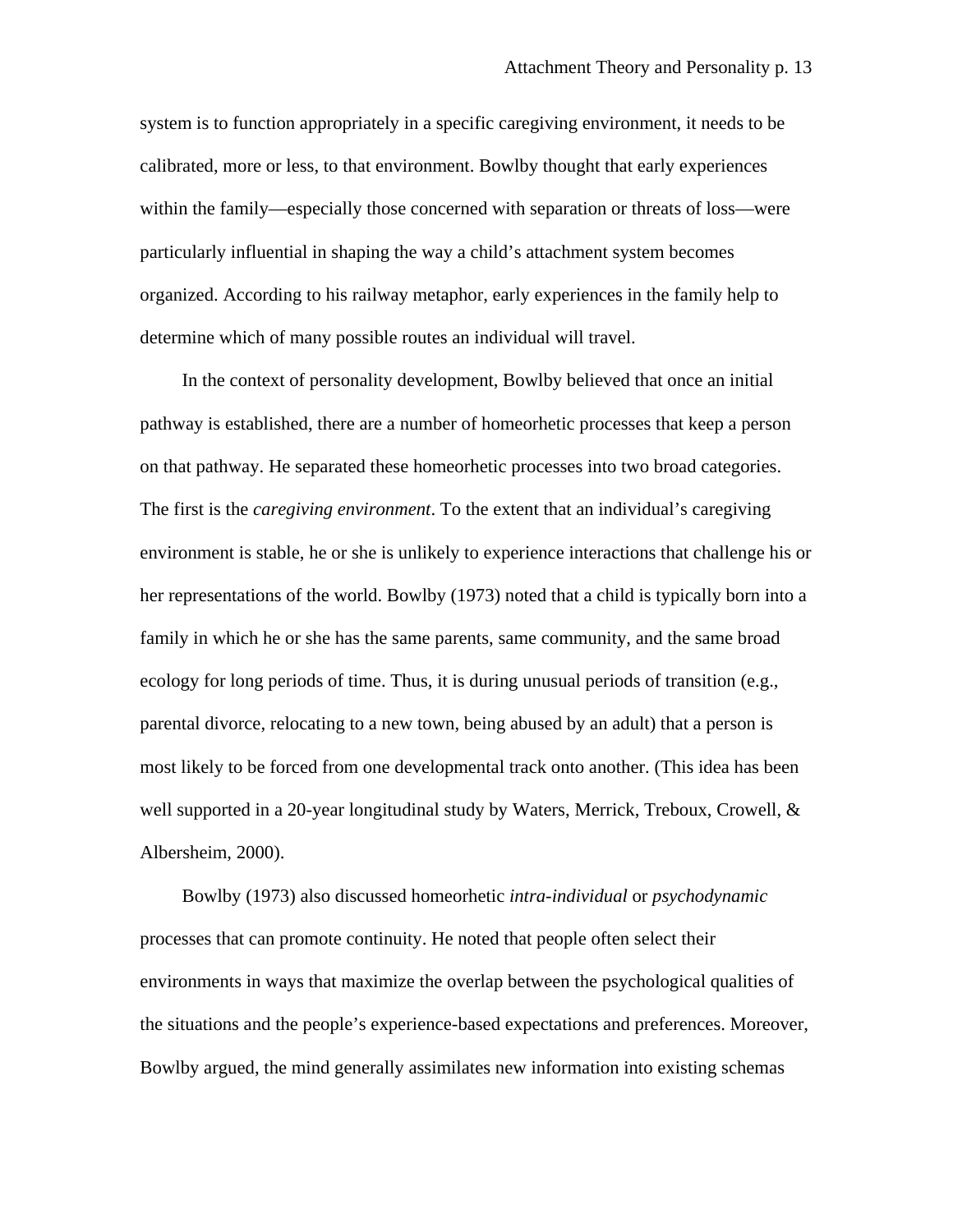rather than accommodating to it (an idea Bowlby borrowed from Piaget, whom he knew personally; see Collins & Read, 1994, for a discussion of this issue as it arises in the study of adult attachment and social cognition). Consistent with these ideas, empirical research has shown that people's working models influence the kinds of reactions they elicit from others (Arend, Gove, & Sroufe, 1979; Troy & Sroufe, 1987; Waters, Wippman, & Sroufe, 1979) and the kinds of inferences they make about people's intentions in experimental contexts (Brumbaugh & Fraley, 2006; Collins, 1996; Pierce, Sarason, & Sarason, 1992; Pietromonaco & Carnelley, 1994). Such dynamics allow working models to shape the kinds of interactions a person experiences, and in concert, helps to maintain the individual's already partially canalized pathway through development. To the extent that an individual diverges from such a pathway, the changed route seems likely to be fairly close to its predecessor.

The important point is that Bowlby's theory offered a means both to understand how variation in an early caregiving environment can influence a child's development and to acknowledge that it is not only the child who is affected by these experiences, but the subsequent developmental context and pathway as well. These processes are highly dynamic because, not only is the caregiving environment shaping the child's expectations about the world, but those expectations, in turn, influence the way people in the social world relate to the child. As a result, there is likely to be a detectable coherence over time in the way the child functions, and although the specific behaviors observed over time may change, the underlying themes that characterize the child's behavior may be relatively stable. One of the objectives of empirical research on attachment is to understand how caregiving environments affect children, how children's working models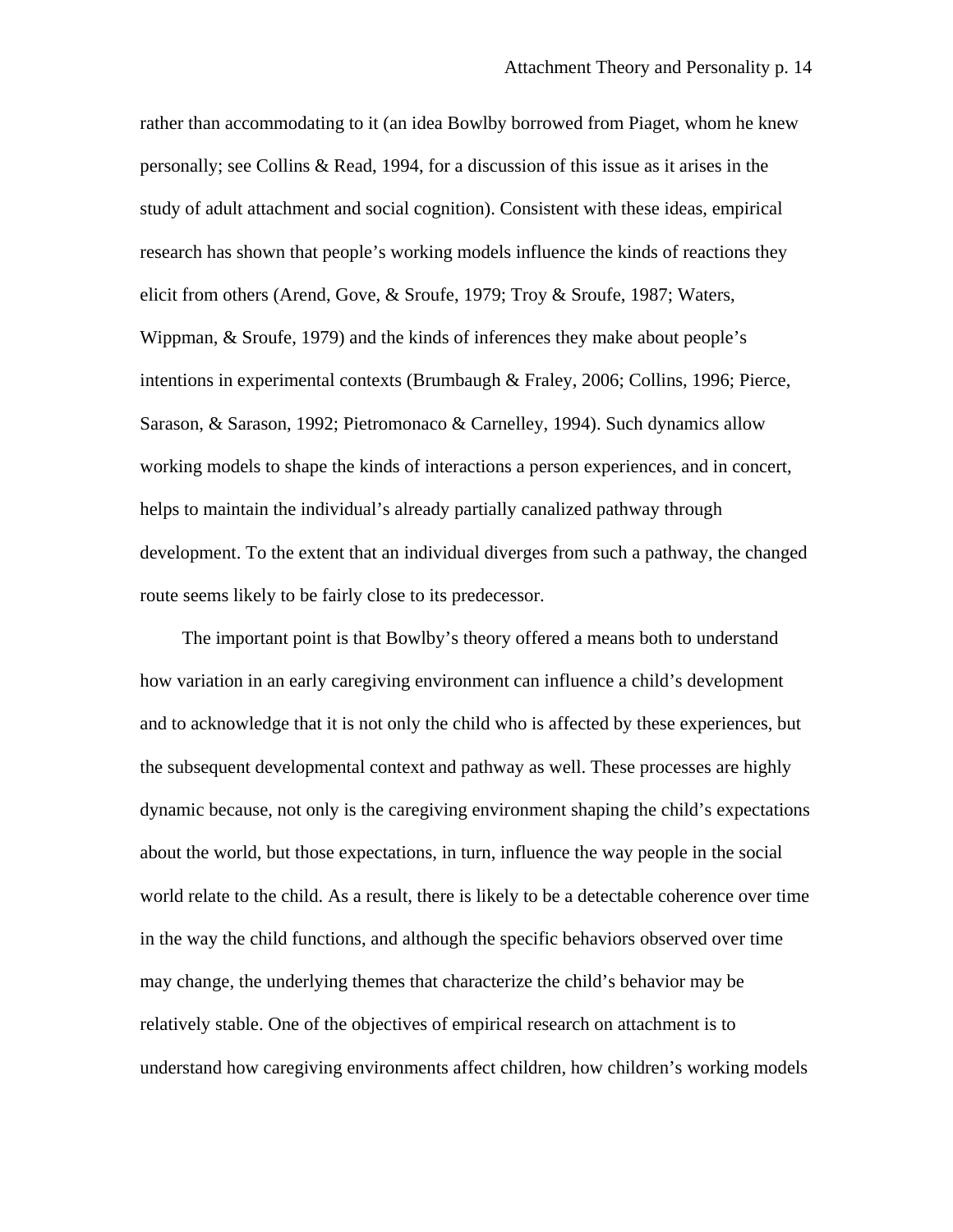influence their environments in turn, and how the interplay between these two factors shapes children's developmental paths. Whereas certain kinds of experiences have the potential to alter a person's life course, the homeorhetic dynamics of the attachment system promote continuity and coherence over time.

#### **Attachment in Adults**

Although Bowlby was primarily concerned with understanding the infant-caregiver relationship, he believed that attachment characterizes human experience from "the cradle to the grave." It was not until the mid-1980's, however, that researchers began to take seriously the possibility that attachment processes play out in adulthood in ways that go beyond what is predicted from infancy or childhood. Ideas about adult attachment were explored and developed in slightly different ways within different research traditions. Among developmental psychologists, researchers began to refine methods, such as the Adult Attachment Interview (AAI; e.g., Main, Kaplan, & Cassidy, 1985; see review by Hesse, in press), for understanding how young adults represent their early attachment experiences with parents. By studying transcripts based on an hour-long interview, Main and her colleagues developed a means for predicting which parents would have secure children and which would have insecure children as assessed in the Strange Situation.

Their studies indicated that parents who were able to recall and describe their early experiences in a coherent fashion are more likely than others to have infants classified as "secure" in the Strange Situation. Such parents, called "secure and autonomous with respect to attachment," or just "secure," are able to collaborate effectively with the interviewer and provide accounts that are internally consistent. Other parents provide less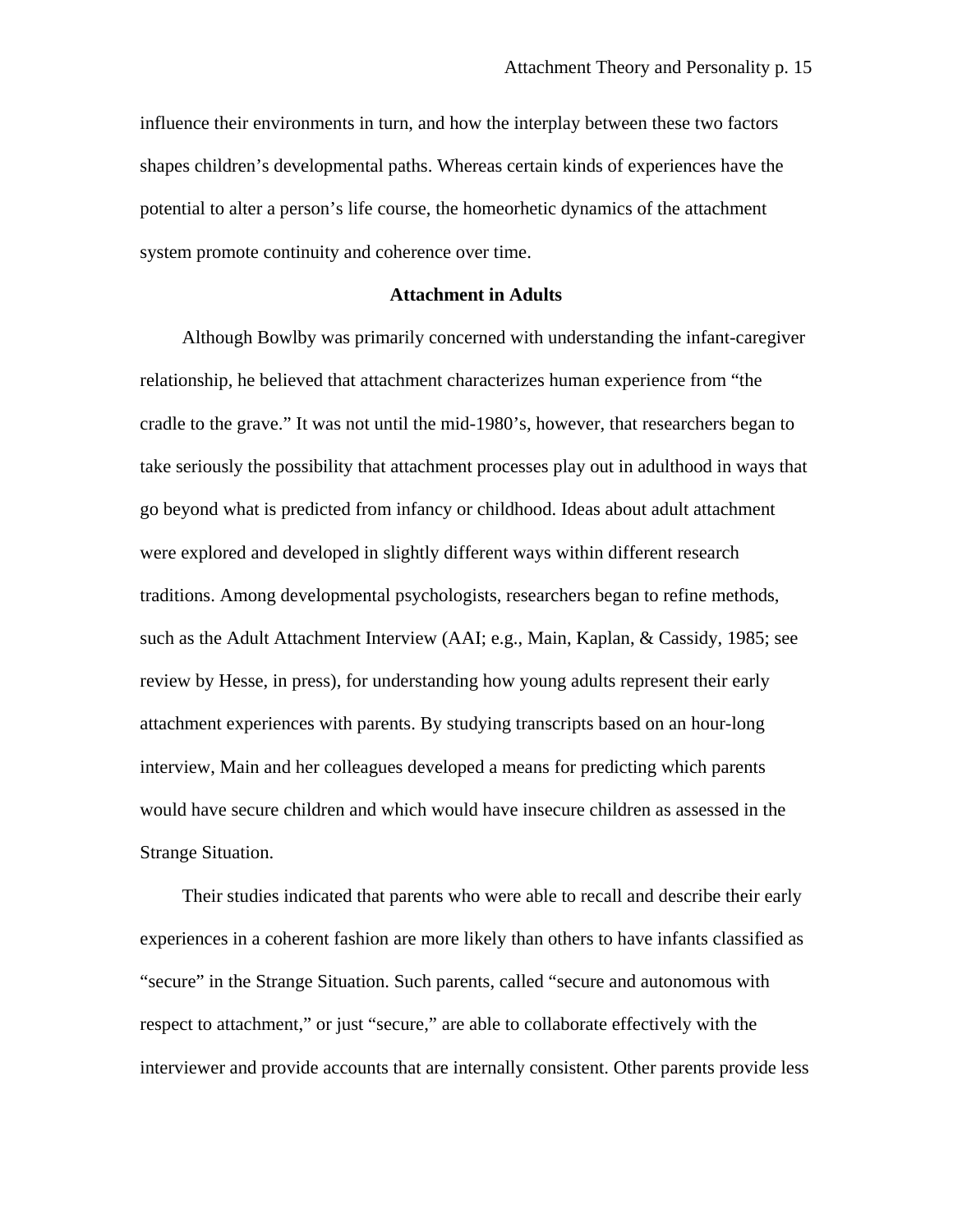coherent narratives. Some, for example, provide inconsistent information (such as describing their early relationships with parents as being "warm," yet narrating specific episodes in which they felt neglected or unappreciated by their parents). Some adults tend to minimize the relevance of their parents, while others appear to be overly enmeshed in these relationships. Many studies (reviewed by Crowell, Fraley, & Shaver, in press) now confirm that adults' AAI classifications predict their children's attachment classifications (suggesting a degree of intergenerational transmission of attachment dynamics), their behavior toward their children, and their behavior towards their spouses or romantic partners (Roisman et al., 2007).

Among social and personality psychologists, the attachment dynamics and individual differences that Bowlby and Ainsworth discussed were examined in the context of close adult relationships, often of the romantic-sexual variety. Hazan and Shaver (1987) were two of the first researchers to explore Bowlby's ideas in this context. According to them, the emotional bond that develops between adult romantic partners is partly a function of the same motivational system—the attachment behavioral system that gives rise to the emotional bond between infants and their caregivers. Shaver, Hazan, and Bradshaw (1988) noted that adult romantic partners, like infants in relation to their caregivers, share the following features: (a) both infants and adults feel safer when their attachment figure is nearby and responsive; (b) both engage in close, intimate, bodily contact; (c) both feel insecure when their attachment figure is separated from them and inaccessible; (d) both share discoveries with each other; (e) both engage in mutual eye contact, touch each other's faces gently or playfully, snuggle and embrace, and seem fascinated and preoccupied with each other; (f) both tend to use a special kind of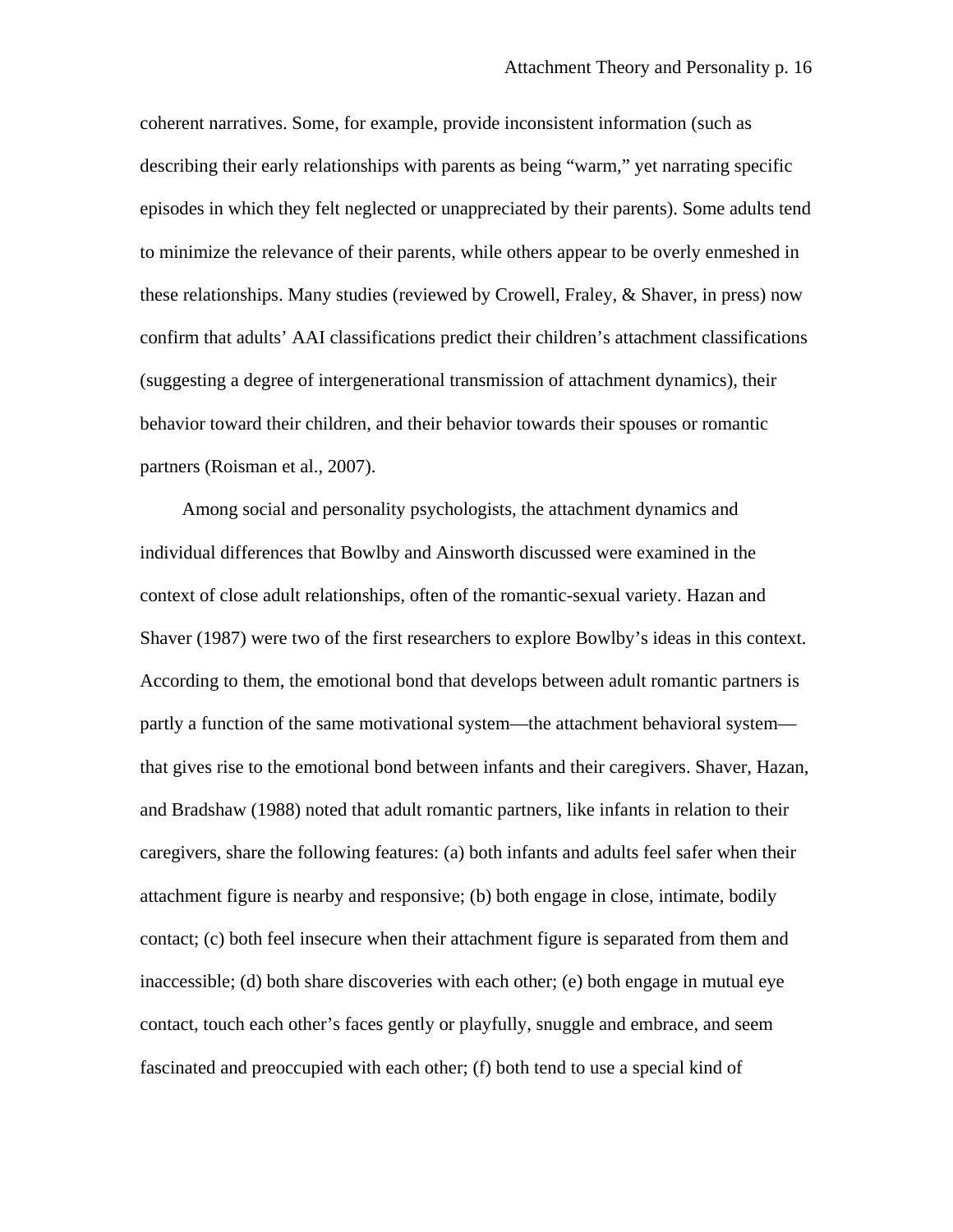communication, called "motherese" in the infant-parent relationship and "baby talk" in romantic relationships. On the basis of these parallels, Hazan and Shaver (1987; Shaver et al., 1988) argued that many adult romantic relationships, like infant-caregiver relationships, are *attachments*, and that romantic love is a property of the attachment behavioral system, as well as the somewhat distinct motivational systems that give rise to caregiving and sexuality.

The idea that romantic relationships may be attachment relationships has had a profound influence on modern research in social and personality psychology. There are at least three important implications of this idea. First, if adult romantic relationships are attachment relationships, then we should observe the same kinds of individual differences in adult relationships that Ainsworth observed in infant-caregiver relationships. We may expect some adults, for example, to be secure in their relationships—to feel confident that their partners will be there for them when needed, and feel open to depending on others and having others depend on them. We should expect other adults to be insecure in their relationships. For example, some insecure adults may be anxious-resistant: they worry that others do not love them sufficiently and they are easily frustrated or angered when their attachment needs go unmet. Others may be avoidant: they may appear not to care much about close relationships and may prefer not to depend on other people or have others be dependent on them.

Second, if adult romantic relationships are attachment relationships, then the way adult relationships function should be similar to the way infant-caregiver relationships function. In other words, the same factors that facilitate exploration in children (i.e., having a responsive caregiver and the knowledge that he or she is available if needed)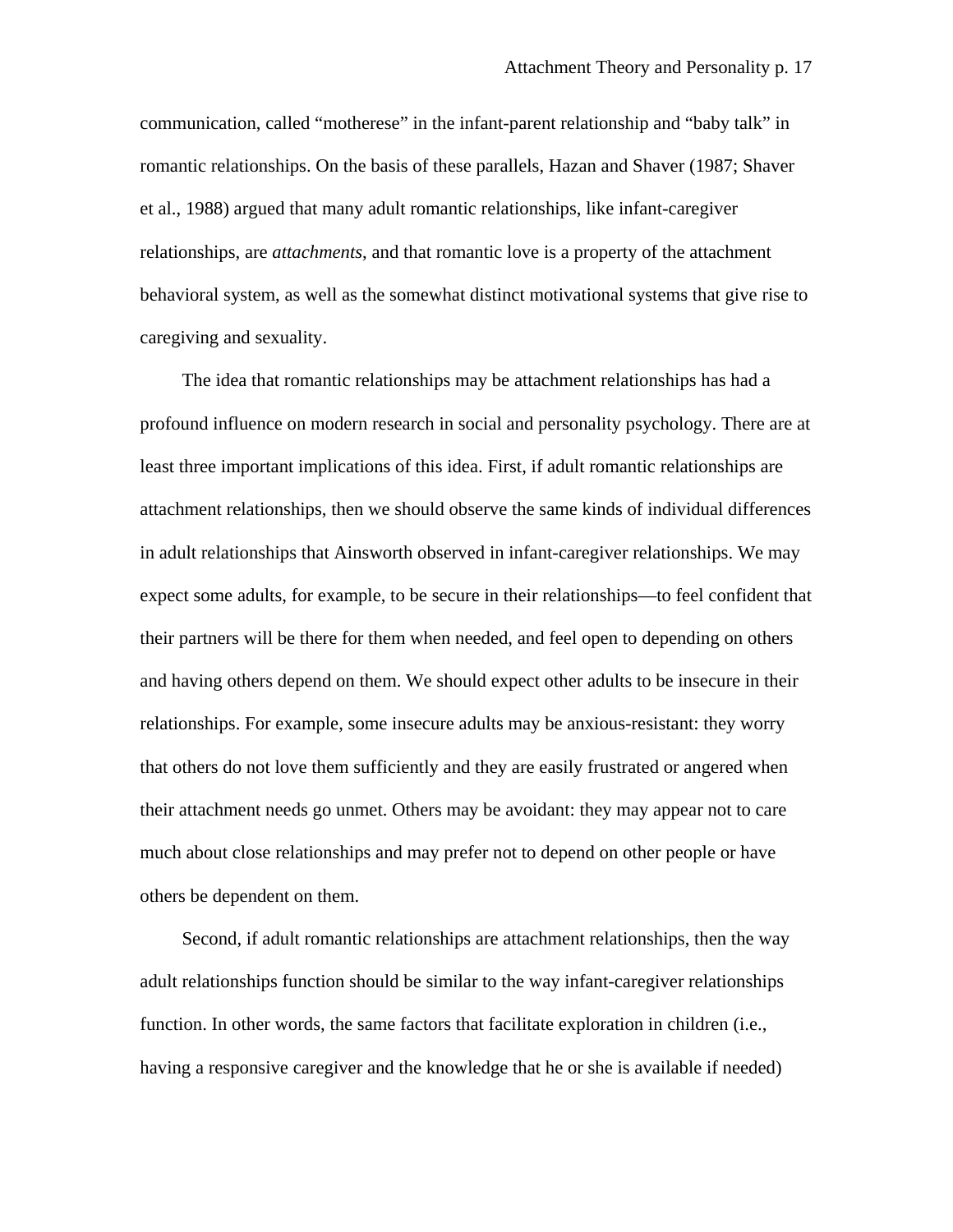should facilitate exploration in adults (i.e., having a responsive partner and knowing that he or she is available when needed). The qualities that make an attachment figure "desirable" to an infant (i.e., being available, responsive, supportive) should also be desirable qualities in an adult romantic partner. Importantly, individual differences in attachment should influence relational and personal functioning in adulthood in the same ways they do in childhood.

Third, whether an adult is secure or insecure in his or her adult relationships may be a partial reflection of his or her attachment experiences in childhood. As discussed previously, Bowlby believed that the mental representations or *working models* (i.e., expectations, beliefs, "rules" or "scripts" for behaving and thinking) that a child holds regarding relationships are a function of his or her experiences with caregivers. For example, a secure child tends to believe that others will be there for him or her because previous experiences have led to this conclusion. Once a child has developed such expectations, he or she will tend to seek out relational experiences consistent with those expectations and perceive others in ways colored by those beliefs. According to Bowlby, this kind of homeorhetic process should promote continuity in attachment patterns over the life course, although it is possible that a person's attachment pattern will change if his or her relational experiences are inconsistent with expectations. In short, if we assume that adult relationships are attachment relationships, it is possible that children who are secure as children will grow up to be secure in their romantic relationships.

In the following sections we briefly address some of these implications in light of early and contemporary research on adult attachment. This is not meant to be a comprehensive review (for a more comprehensive one, see Mikulincer & Shaver, 2007a);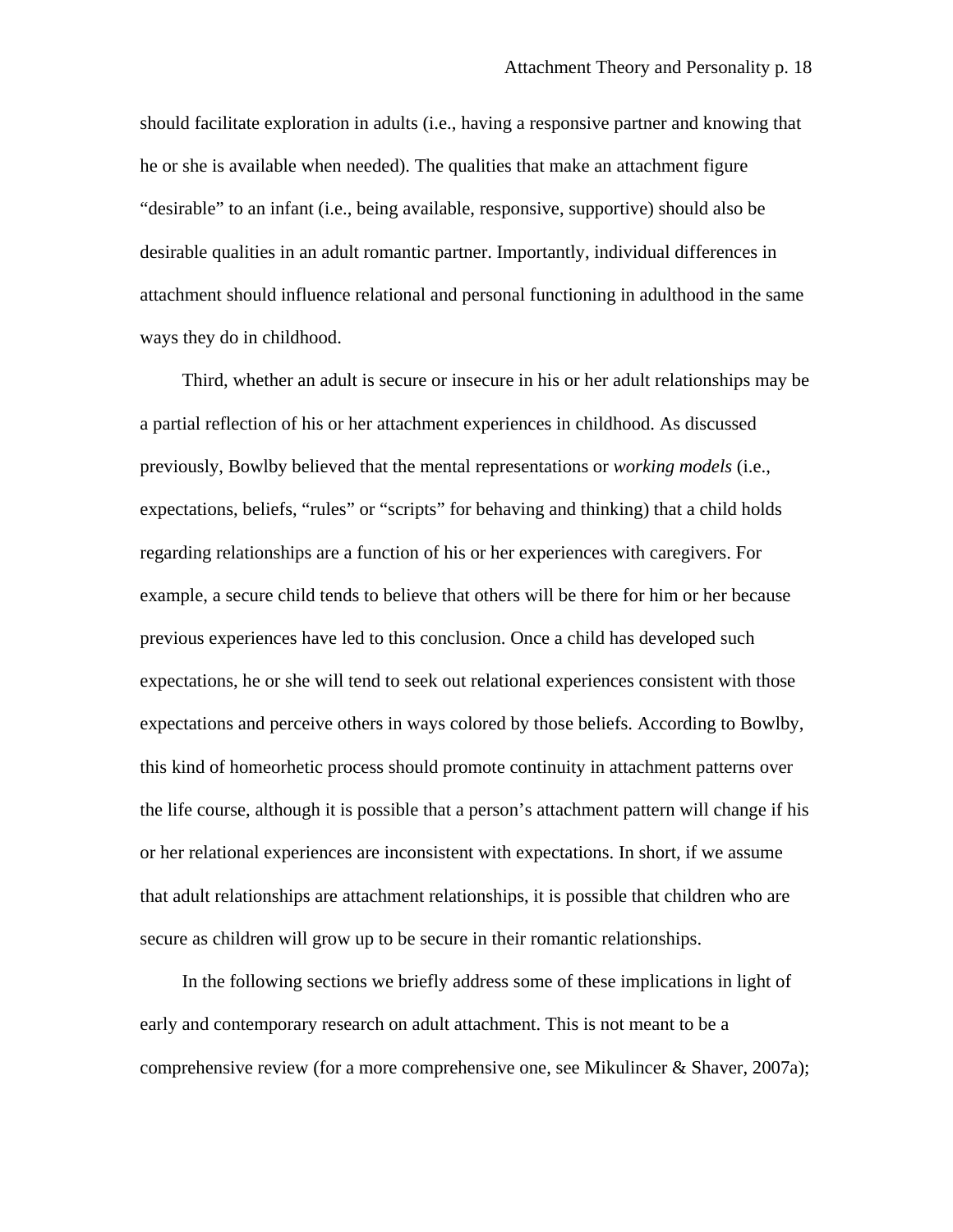rather, it is designed to convey some of the major themes that have occupied attachment researchers over the past two decades while illustrating some of the ways in which the primary "units of analysis" in attachment research are studied.

# **Do We Observe the Same Kinds of Attachment Patterns in Adults**

# **That We Observe in Children?**

The earliest research on adult attachment examined associations between individual differences in adult attachment and the way people think about their romantic relationships and recall their childhood relationships with their parents. Hazan and Shaver (1987) developed a simple questionnaire to measure these individual differences (which have been given different names by different investigators: attachment styles, attachment patterns, attachment orientations, or differences in the organization of the attachment system). Hazan and Shaver (1987, 1990) asked research subjects to read the three paragraphs below and indicate which one best characterized the way they think, feel, and behave in close relationships:

 A. I am somewhat uncomfortable being close to others; I find it difficult to trust them completely, difficult to allow myself to depend on them. I am nervous when anyone gets too close, and often, others want me to be more intimate than I feel comfortable being.

 B. I find it relatively easy to get close to others and am comfortable depending on them and having them depend on me. I don't worry about being abandoned or about someone getting too close to me.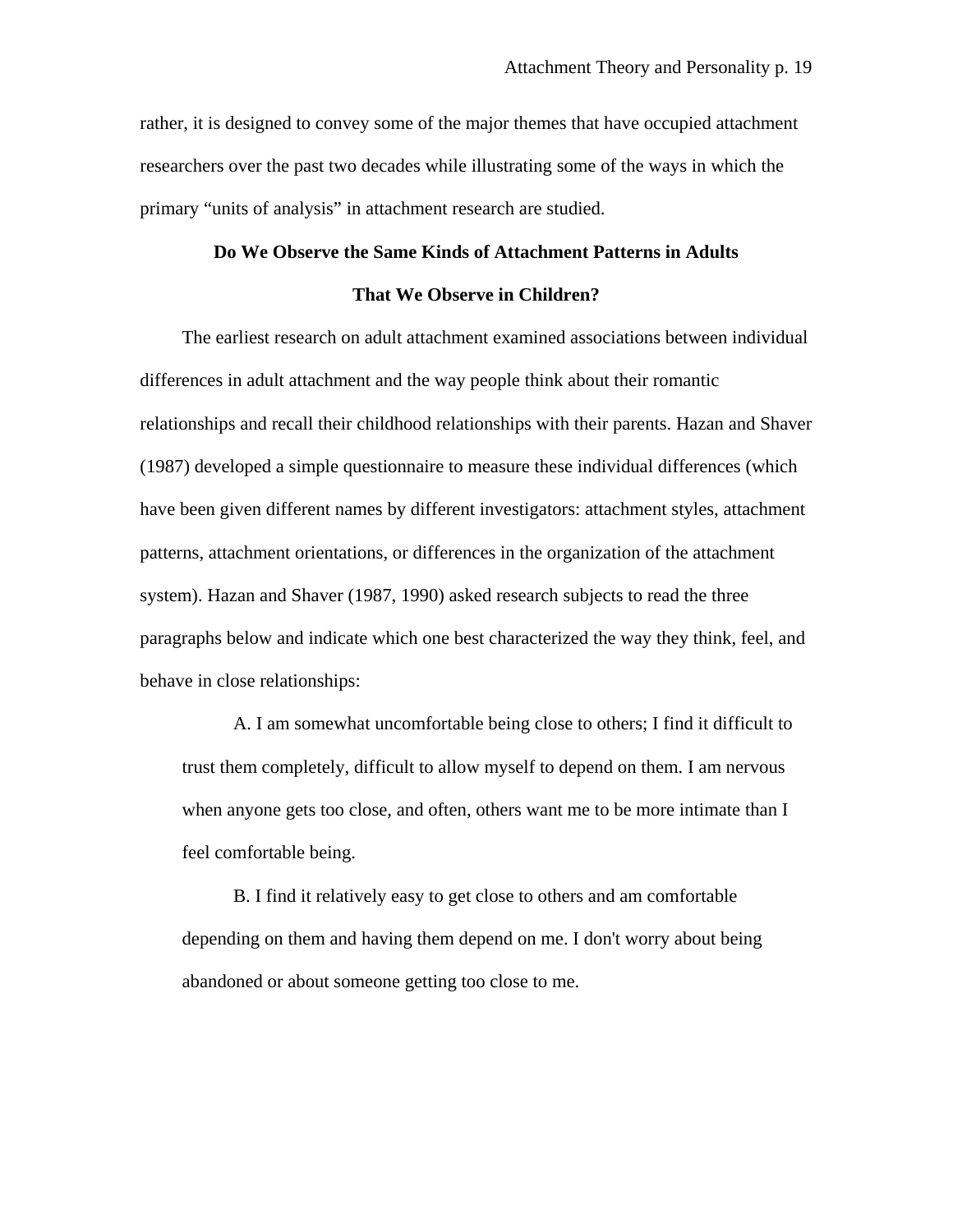C. I find that others are reluctant to get as close as I would like. I often worry that my partner doesn't really love me or won't want to stay with me. I want to get very close to my partner, and this sometimes scares people away.

Based on this three-category measure, Hazan and Shaver found that the frequencies of endorsing the different categories was similar to the frequencies observed in middleclass samples of infants in the Strange Situation: About 60% of adults classified themselves as secure (paragraph B), about 20% as avoidant (paragraph A), and about 20% as anxious-resistant (paragraph C).

Although this measure was useful for documenting the association between attachment styles and relationship functioning, it did not allow a full test of the hypothesis that the same kinds of individual differences observed in infants might also be evident in adults. (For the most part, the Hazan and Shaver measure assumed this to be true; it did not provide a means for testing the hypothesis.) Subsequent research has explored this hypothesis in a variety of ways. For example, Brennan, Clark, and Shaver (1998) collected a large number of statements conceptually related to attachment (e.g., "I believe that others will be there for me when I need them"), correlated people's responses on them, and determined their underlying structure using factor analysis. Brennan et al.'s findings indicated that there are two major attachment-style dimensions (see Figure 2). One of them was labeled *attachment-related anxiety*. People with high scores on this dimension tend to worry whether their relationship partner is available, attentive, and responsive. People who score low on this dimension are more secure with respect to their partners' responsiveness. The other dimension is called *attachment-related avoidance*. People who score high on this dimension prefer not to rely on others or open up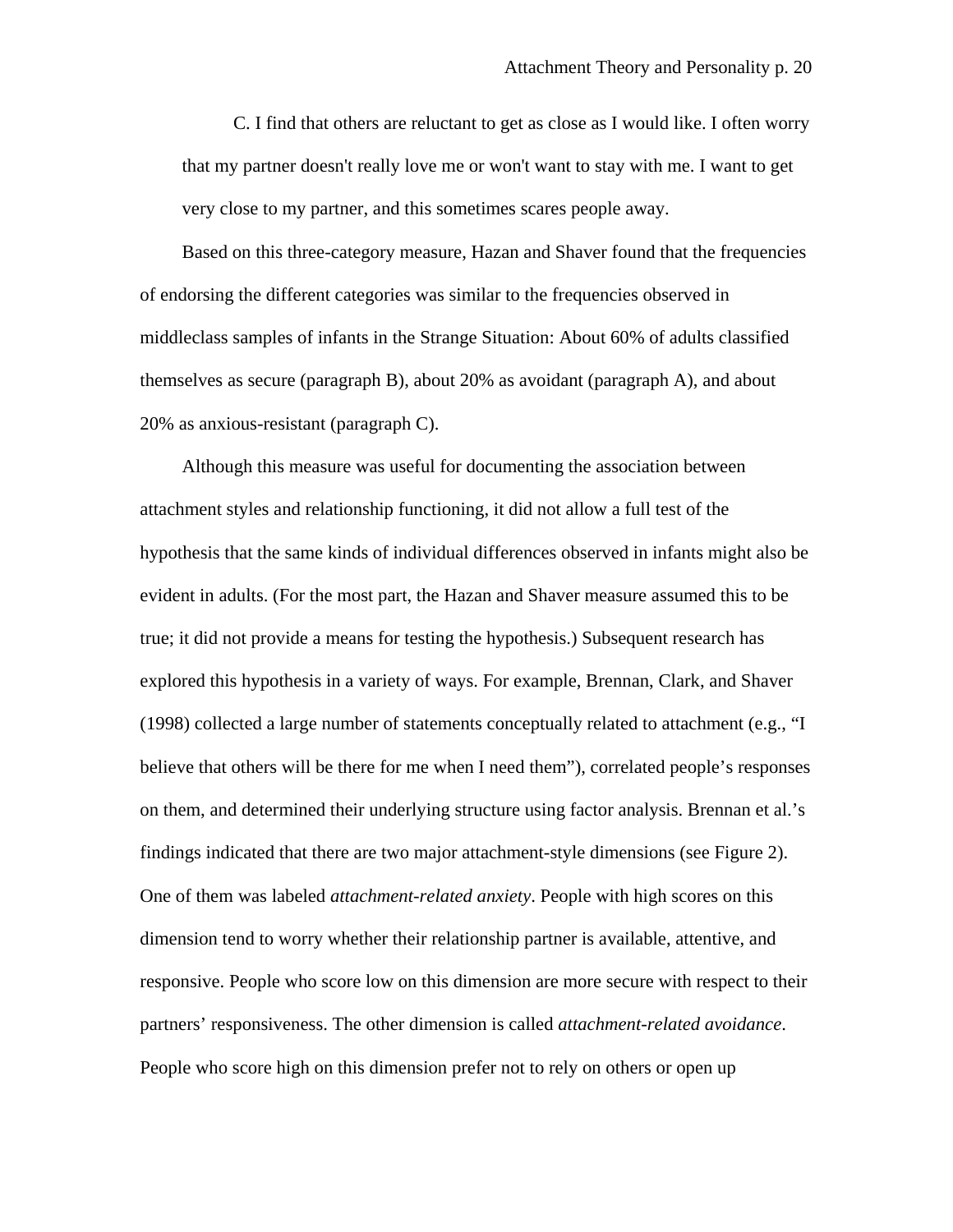emotionally to them. People who score low are more comfortable being intimate with others and relying on them for comfort and support. A prototypically secure adult scores low on both dimensions (see Figure 2).

Recent analyses of the statistical patterning of infant behavior in the Strange Situation have revealed two conceptually similar dimensions, one indexing an infant's anxiety and resistance and the other indexing the child's willingness to use a parent as a safe haven and secure base (see Fraley & Spieker, 2003a, 2003b). These dimensions were also evident in a discriminant analysis included in Ainsworth et al.'s (1978) book, but subsequent investigators tended to use attachment categories instead of the two continuous dimensions. Taken together, studies of the structure of measures of attachment orientation at different ages suggest that two major individual-difference dimensions exist at different points in the life span.

In light of Brennan et al.'s findings, as well as taxometric research by Fraley and Waller (1998), most researchers currently conceptualize and measure attachment patterns dimensionally rather than categorically. The most popular measures of adult attachment style are Brennan et al.'s (1998) ECR and Fraley, Waller, and Brennan's (2000) ECR-R, a slightly revised version of the ECR based on item response theory. Both self-report instruments provide scores on the two continuous dimensions, attachment-related anxiety and avoidance.

Although contemporary attachment researchers tend to focus on the two attachment dimensions of anxiety and avoidance in their research, it is important to note that this two-dimensional space covers many of the distinctions that have been made by other attachment researchers. For example, Hazan and Shaver's (1987) description of security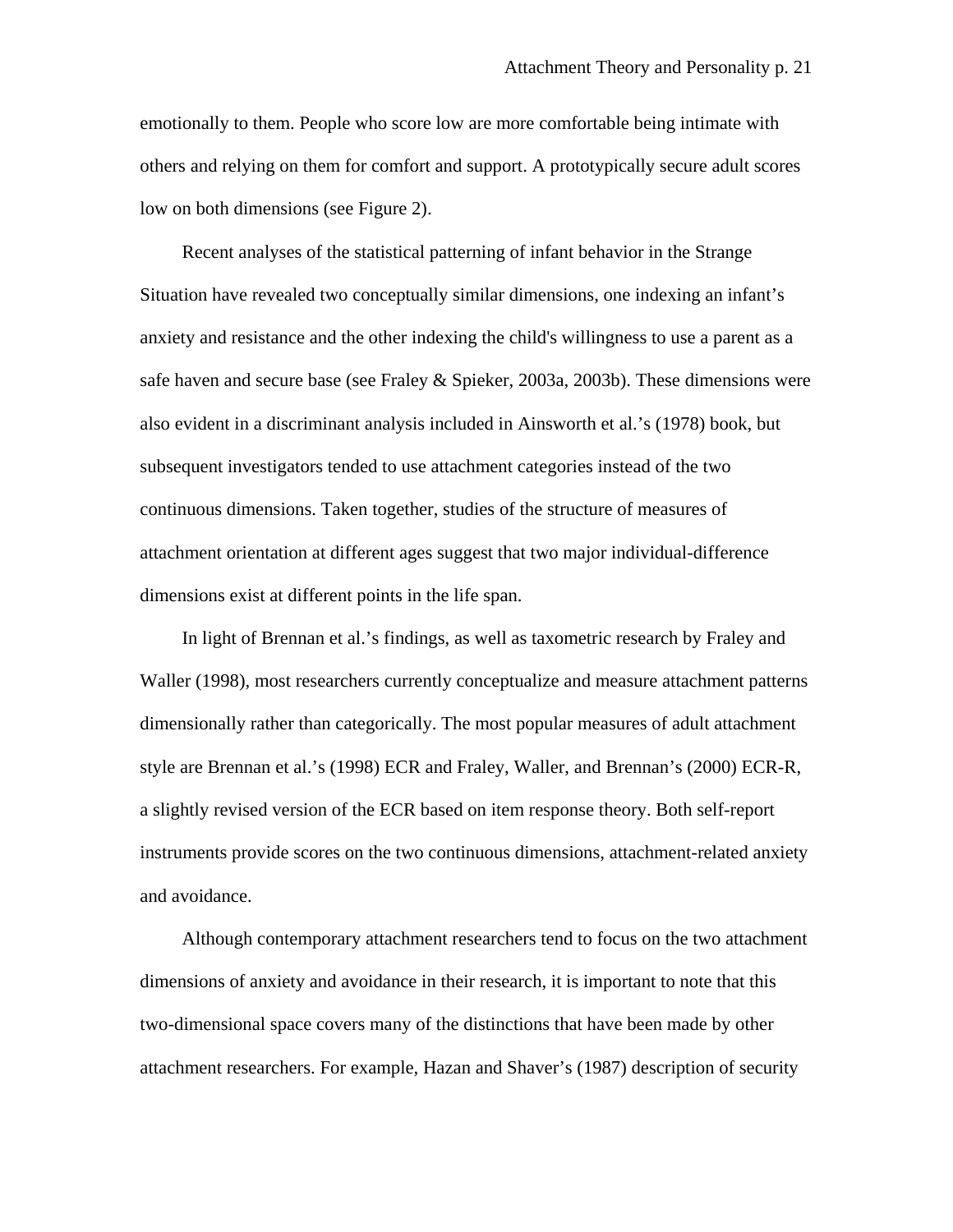refers to a combination of elements involving low anxiety and low avoidance, whereas their description of avoidance refers someone who is high in avoidance, and moderately high in attachment anxiety as well. Similarly, Bartholomew and Horowitz's (1991) four prototypes of security, preoccupation, fearful-avoidance, and dismissing-avoidance can be located in the two-dimensional space by rotating the anxiety and avoidance axes by 45 degrees, as show in Figure 2 (also see Griffin & Bartholomew, 1994). The prototypical dismissing individual, for example, is high on the avoidance dimension and low on the anxiety dimension.

For the purposes of this chapter, most of the work that we review will not focus on distinguishing the two dimensions. We will focus primarily on the way in which individual differences in security are related to other variables while not always specifying whether security was measured using an older categorical measure or a linear combination of anxiety and avoidance, or whether only one of the two attachment dimensions was related to the outcome. These distinctions are sometimes important in attachment research, but a simplified discussion will be sufficient here. We encourage interested readers to follow up these matters in the original publications.

# **Do Adult Romantic Relationships "Work" the Same Way as Infant-Caregiver Relationships?**

There is now a large and heterogeneous body of research showing that adult romantic relationships do function in psychologically similar ways as infant-caregiver relationships, with some noteworthy exceptions, of course. Naturalistic research on adults separating from their partners at an airport demonstrated that behaviors indicative of attachment-related protest and caregiving occurred, and that regulation of these behaviors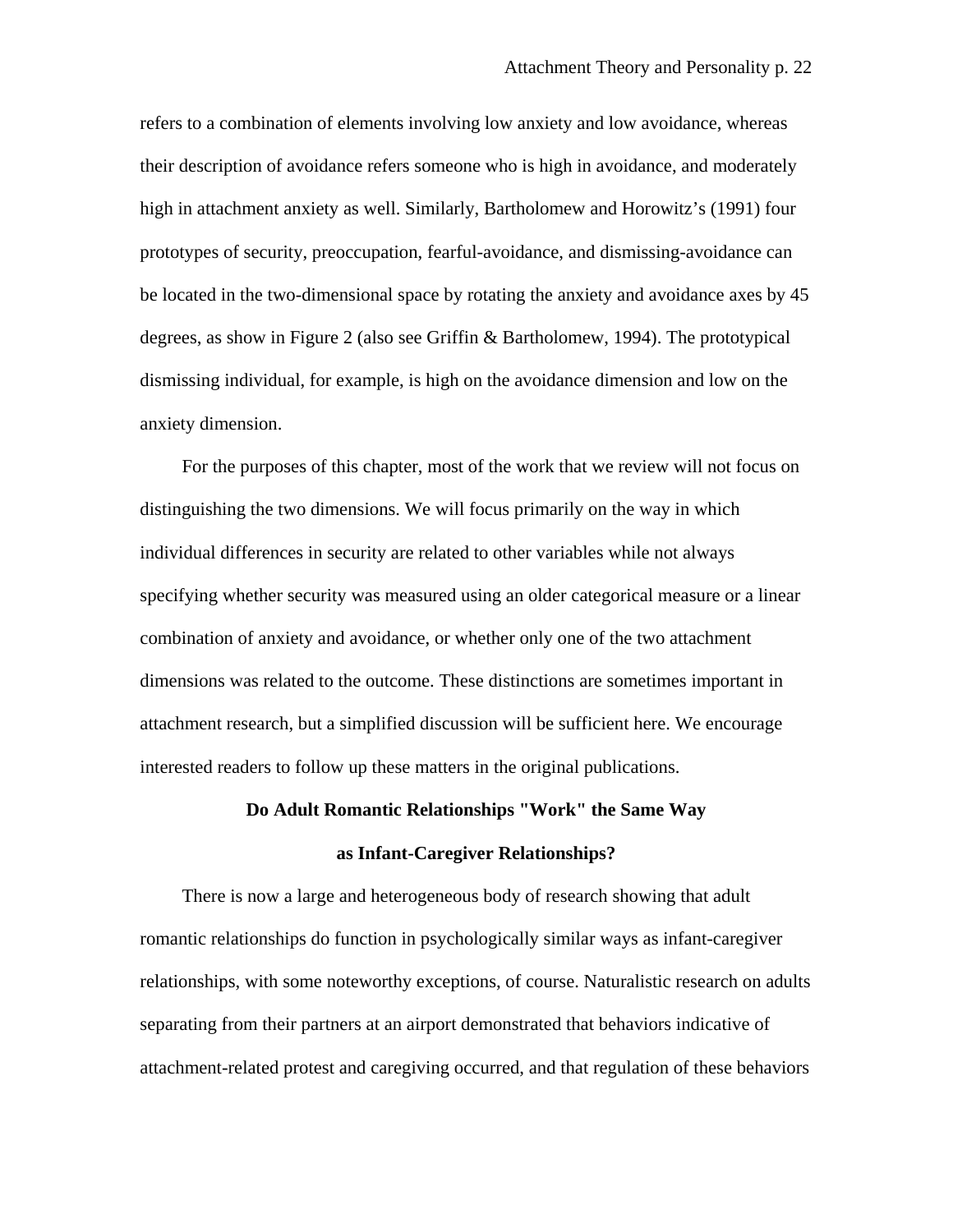was associated with attachment style (Fraley  $&$  Shaver, 1998). For example, whereas couples who were about to separate (because one of them was leaving on an outbound flight) generally showed more attachment behavior (e.g., touching, watching, holding) than nonseparating couples, more avoidant adults displayed much less attachment behavior than less avoidant adults. In the sections below we discuss some of the other parallels between infant-caregiver relationships and adult romantic relationships.

## **Partner Selection**

Cross-cultural studies find that the secure pattern of attachment in infancy is universally considered the most desirable pattern by mothers (van IJzendoorn & Sagi, in press). For obvious reasons, there is no similar study asking infants if they would prefer a security-inducing attachment figure. Adults seeking long-term relationships identify responsive caregiving qualities, such as attentiveness, warmth, and sensitivity, as most "attractive" in potential dating partners (Zeifman & Hazan, 1997). Despite the attractiveness of secure qualities, however, not all adults are paired with secure partners. Some evidence suggests that people end up in relationships with partners who confirm their existing beliefs about attachment relationships (Frazier et al., 1997).

#### **Secure Base and Safe Haven Behavior**

In infancy, secure infants tend to be the most socially adjusted, in the sense that they are relatively resilient, get along well with their peers, and are well liked. Similar kinds of patterns are notable in research on adult attachment. Overall, secure adults tend to be more satisfied in their relationships than insecure adults. Their relationships are characterized by greater longevity, trust, commitment, and interdependence (e.g., Feeney,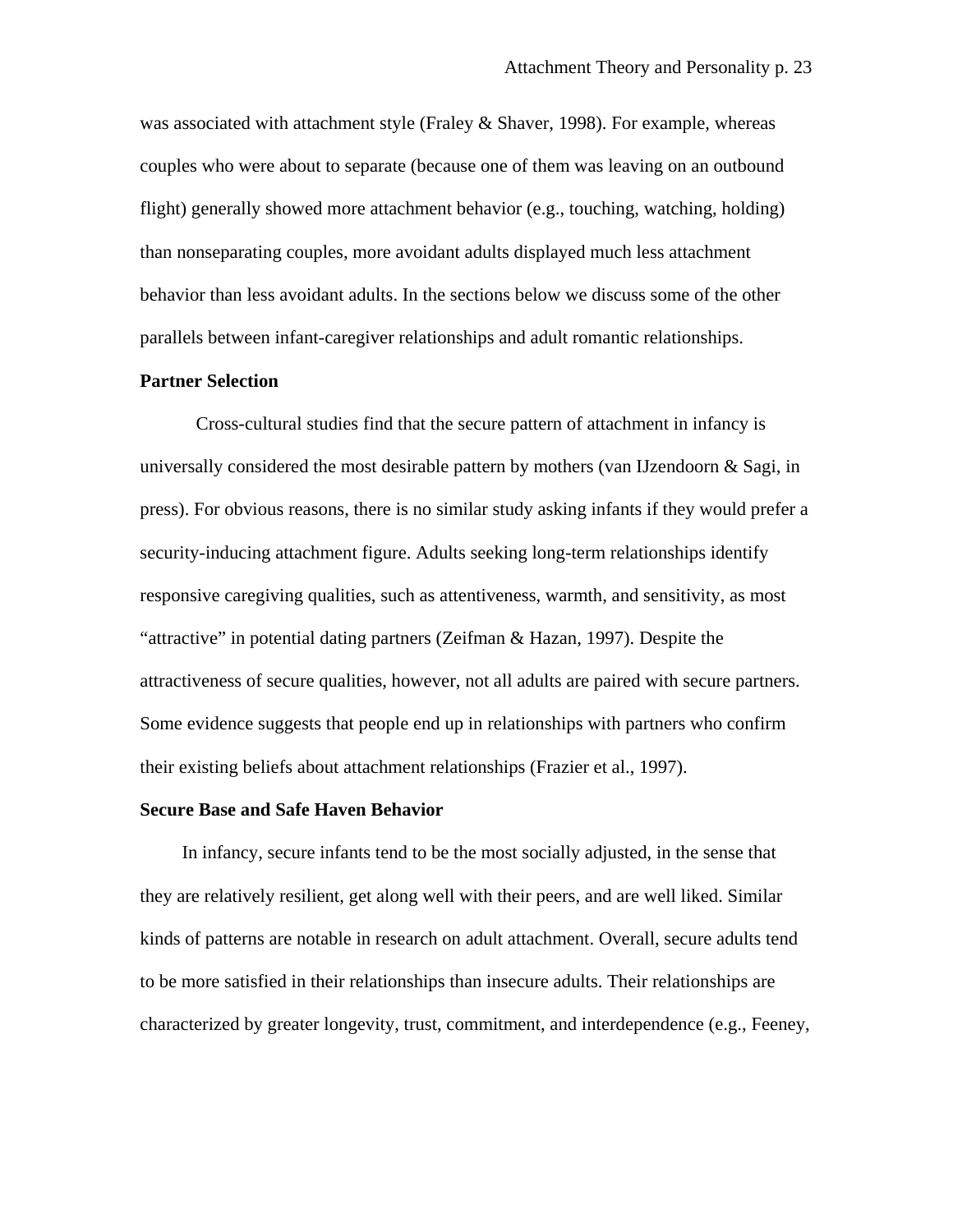Noller, & Callan, 1994), and secure individuals are more likely to use romantic partners as a secure base from which to explore the world (e.g., Fraley & Davis, 1997).

Much of the research on adult attachment has been devoted to uncovering the behavioral and psychological mechanisms that promote security and secure base behavior in adults. There have been two major discoveries thus far. First and in accordance with attachment theory, secure adults are more likely than insecure adults to seek support from their partners when distressed (see Mikulincer & Shaver, 2007a, for a review). Moreover, they are more likely to provide support to their distressed partners (e.g., Simpson, Rholes, & Nelligan, 1992). Second, the attributions that insecure individuals make concerning their partner's behavior during and following relational conflicts exacerbate, rather than alleviate, their insecurities (e.g., Simpson, Rholes, & Phillips, 1996).

#### **Avoidant Attachment and Defense Mechanisms**

According to attachment theory, children differ in the kinds of strategies they adopt to regulate attachment-related anxiety. As mentioned earlier, following a separation and reunion between an infant and his or her parent some insecure children approach the parents, but with ambivalence and resistance, whereas others withdraw from the parent, apparently minimizing attachment-related negative feelings and behavior. One of the big questions in the study of infant attachment is whether children who withdraw from their parents—avoidant children—are truly less distressed or whether their defensive behavior is a cover-up for their true feelings of vulnerability. Research that has measured the attentional capacity of children, heart rate, or stress hormone levels suggests that avoidant children are distressed by the separation, despite looking cool and unconcerned (e.g., Sroufe & Waters, 1977).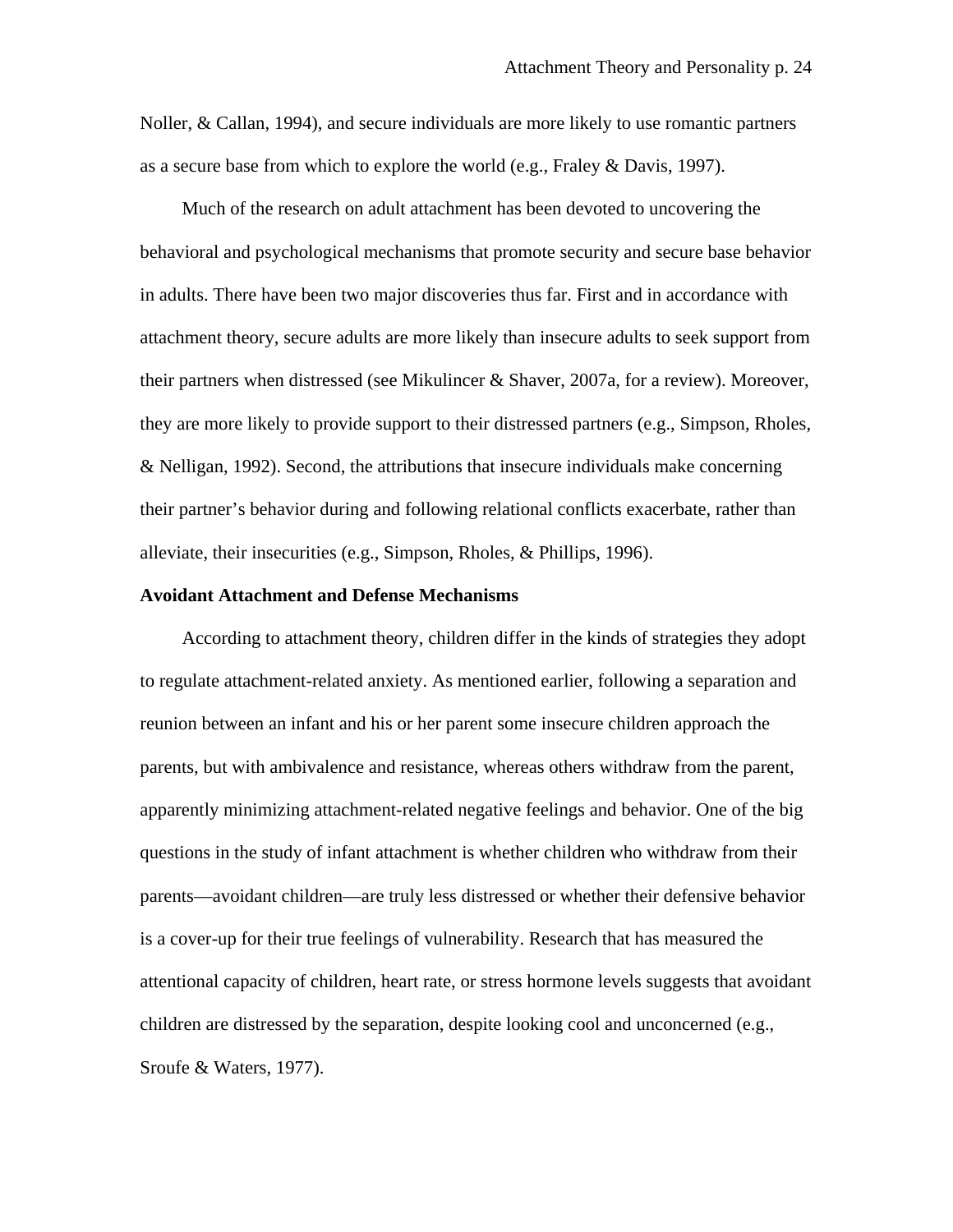Recent research on adult attachment has revealed some interesting complexities concerning the relationships between avoidance and defense. Although some avoidant adults, the ones Bartholomew and Horowitz (1991) called fearfully avoidant, are poorly adjusted despite their defensive nature, others – the dismissingly avoidant, are able to use defensive strategies in an adaptive way. For example, in an experimental task in which adults were instructed to discuss losing their partner, Fraley and Shaver (1997) found that dismissing individuals (i.e., those who scored high on attachment-related avoidance but low on attachment-related anxiety) were just as physiologically distressed (as assessed by skin conductance measures) as other individuals. When instructed to suppress their thoughts and feelings, however, dismissing individuals were able to do so effectively. That is, they could deactivate their physiological arousal to some degree and minimize the occurrence of attachment-related thoughts. Fearfully avoidant individuals were not as successful in suppressing their emotions. Mikulincer, Dolev, and Shaver (2004) replicated this finding, but also discovered that avoidant adults were less proficient at inhibiting attachment-relevant thoughts and feelings when their attentional resources were depleted by a cognitively engaging task. This and other more naturalistic studies (e.g., Berant, Mikulincer, & Shaver, 2008) suggest that avoidant individuals' ability to suppress thoughts and feelings related to negative attachment experiences, as well as negative thoughts about themselves, is successful much of the time, perhaps partly because these thoughts can be avoided by shunning social interactions in which they would become salient. Under stress, however, the avoidant defenses can fail, leaving a generally cool and collected individual vulnerable to painful experiences.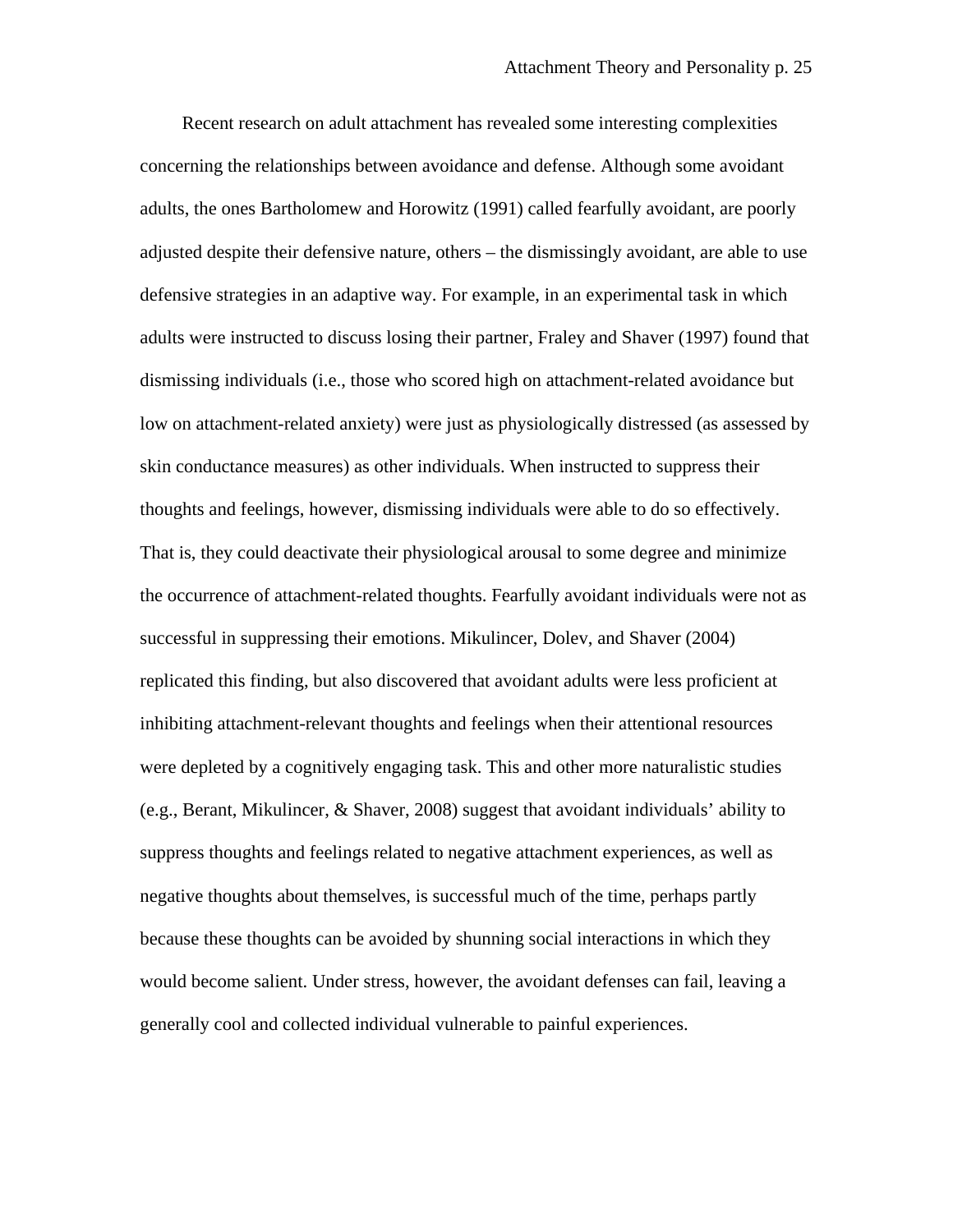#### **Attachment Theory and Contemporary Personality Research**

One of the objectives of this chapter is to make the case that attachment theory has the potential to play an important role in contemporary personality research. Up to this point we have discussed some of the basic ideas in attachment theory, highlighting the core units of analysis, the developmental aspects of the theory, and the role of individual differences in attachment research. In the following sections we expand upon this theme by discussing conceptual challenges or debates that have arisen both in attachment theory and in personality research more generally. Our intent is to highlight the ways in which these issues have been handled in both areas and to suggest that some of the ideas, models, and solutions that have been developed in personality research could be useful for better understanding attachment processes. We will also contend that some of the ideas developed by attachment researchers have the potential to inform personality research more generally.

#### **Consistency across Situations**

Attachment researchers have tended to conceptualize attachment-related working models (cognitive-affective schemas) as generalized representations—representations that capture the broad, as opposed to the specific, relational themes common to diverse interpersonal experiences. This approach, which has sometimes been referred to as a "trait" or "individual-centered" approach (Kobak, 1994; Lewis, 1994) has obvious parallels to the trait concept in personality research and has been popular for a number of reasons. For one, if early childhood experiences with caregivers result in the formation of cognitive structures that are relatively general and stable, then this could be the basis for the continuity and coherence people display in their multiple close relationships.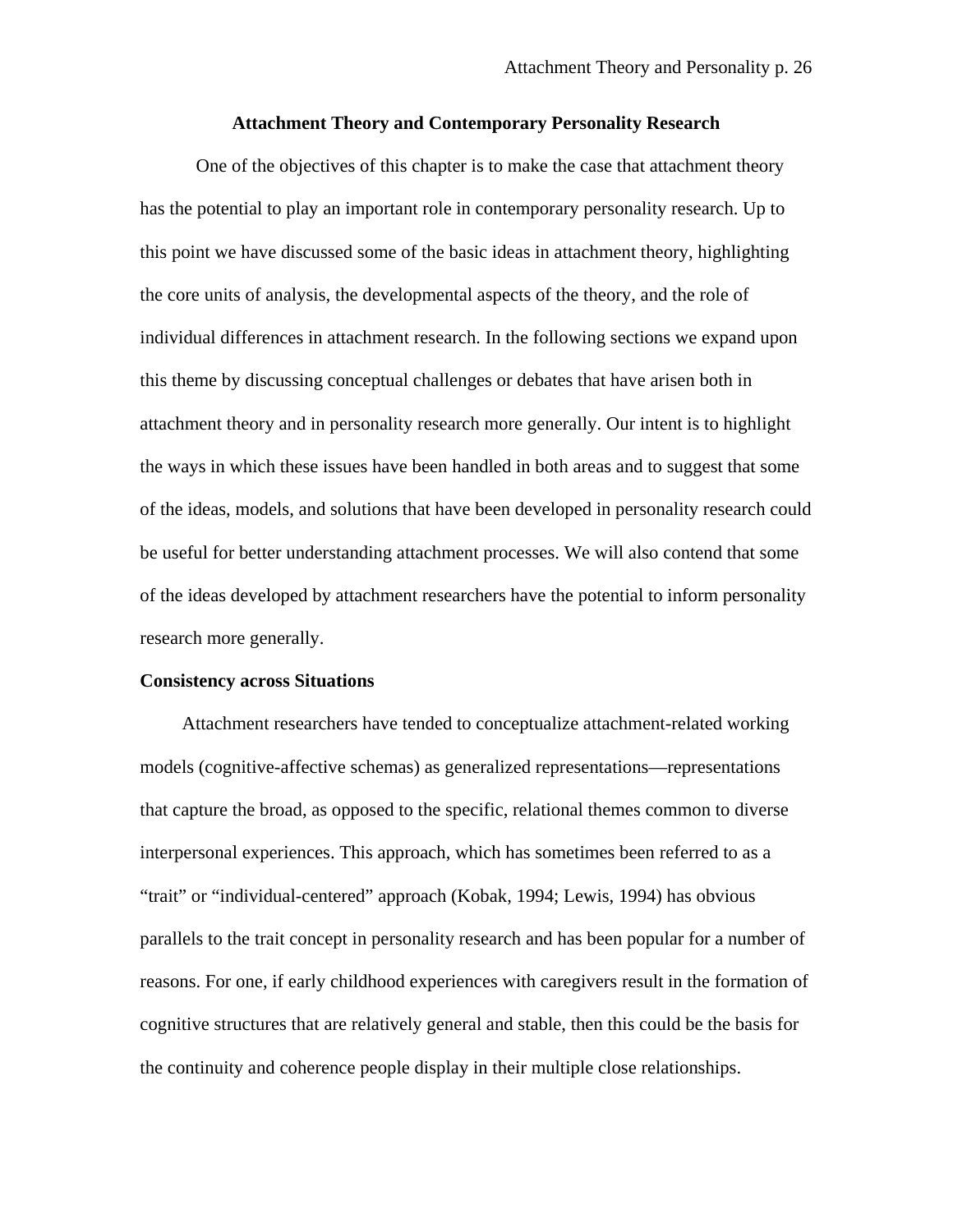Although there are undoubtedly variations from one relationship to another in how a person relates to significant others, a trait perspective implies that there is likely to be a common thread tying together the individual's thoughts, feelings, and behavior across the different relationships and contexts.

Despite its appeal, the trait approach to attachment has been criticized on at least two grounds. First, researchers have observed that people exhibit different attachment patterns across different relationships. Baldwin, Keelan, Fehr, Ennis, and Koh-Rangarajoo (1996), for example, demonstrated that there is considerable within-person variability in the expectations and beliefs that people hold about different significant others. A man may consider his spouse to be warm, affectionate, and responsive while simultaneously viewing his mother as cold, rejecting, and aloof. The fact that substantial within-person variation (i.e., "inconsistency") exists in the way people relate to others raises a number of questions about how working models should be conceptualized in attachment theory.

For most personality researchers, this problem will be familiar. Over 40 years ago Walter Mischel published *Personality and Assessment*, a review of the field that is now best remembered for its critique of trait models of personality (Mischel, 1968). According to Mischel's interpretation of the evidence, the correlations among measures of behavior from one situation to the next were lower than expected, leading him to question the usefulness of the trait concept (see Ahadi & Diener, 1989, however, for alternative interpretations).

Attachment researchers have offered several potential solutions to the *inconsistency issue* in the study of attachment. One popular proposal has been that people hold different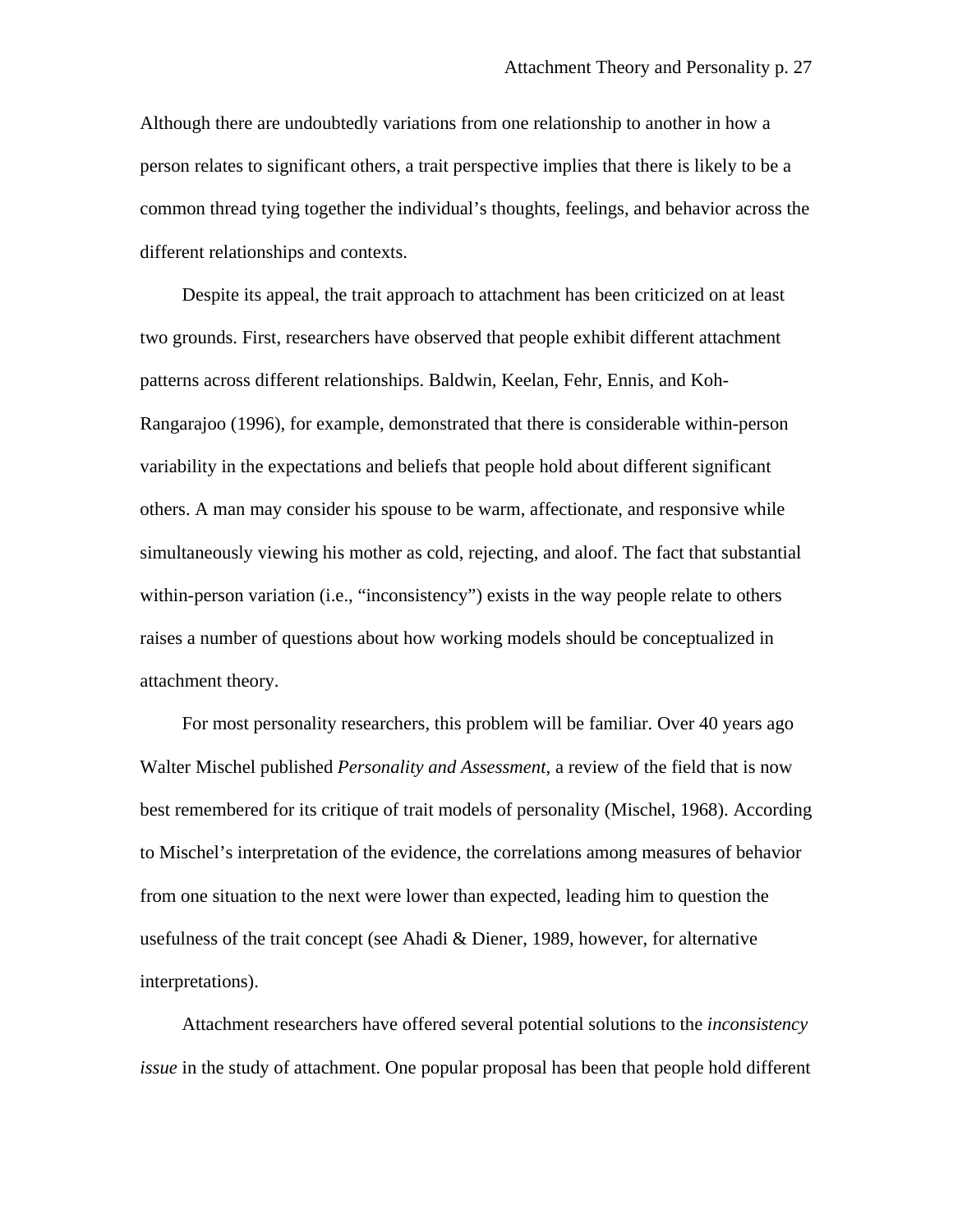working models of different relationships, and that there can be different models at different levels of abstraction or generalization (e.g., Collins, Guichard, Ford, & Feeney, 2004; Overall, Fletcher, & Friesen, 2003). For example, people may hold relatively global representations of their "parents," but they also hold relationship-specific representations of their mothers and fathers. Thus, it is possible for the same person to exhibit varying degrees of security in relationships with two parents, assuming that there is a different history of security and support in the two relationships.

From this point of view, the challenge for attachment researchers is not to explain why people experience different degrees of security in their various relationships, but why there is some degree of consistency across relationships when each relationship has its own unique aspects. Collins and her colleagues (2004) suggested that, in addition to forming relationship-specific representations, people develop a more abstract, global representation that captures some kind of "average" of their experiences. Indeed, theoretical work on this possibility using connectionist simulations suggests that mental systems easily extract the "gist" or themes that are common to many different experiences and that these more abstract representations can be used to guide the model's response to new and ambiguous targets (Fraley, 2007). As a result, behavior in any one context can be driven both by global, or abstract representations, and by ones that are more specific to the relationship in question. The global representation is part of what creates similarity in a person's thoughts and feelings across relationships (and thus acts as a latent factor, in a psychometric sense), whereas the relationship-specific representation captures knowledge and strategies for managing specific relationships (and thus explains relationship-specific variance).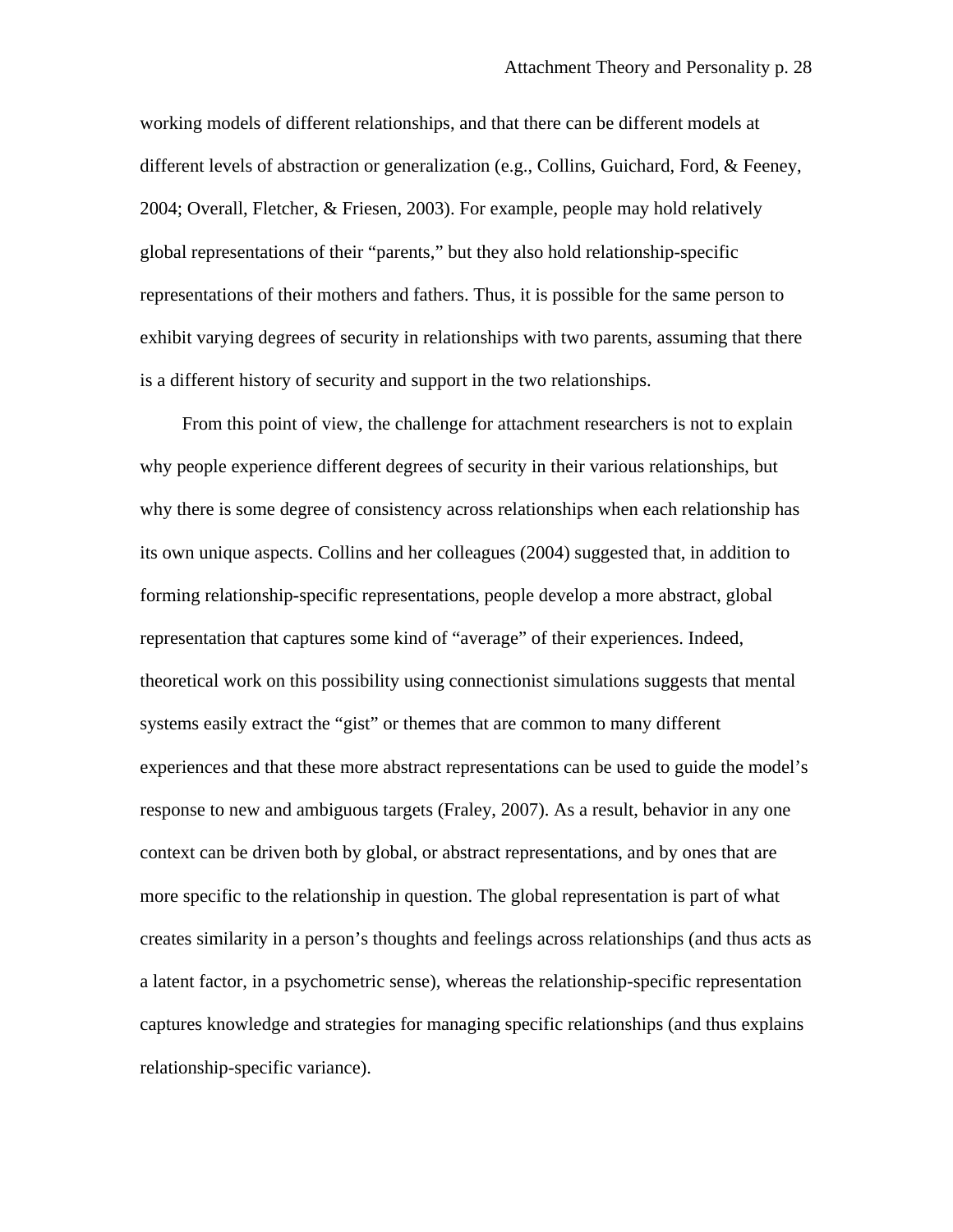Another explanation for a degree of consistency across relationship partners is developmental in nature. If a relationship-specific representation is forged partly on the basis of those that already exist, we would expect a modest degree of association in security across different relationships. For example, if one relationship-specific representation (pertaining to mother, say) was constructed before another (i.e., pertaining to one's romantic relationship partner), and if the former played a role in shaping the latter, then the two sets of relational experiences would be similar (and, thus, correlated across targets; see Figure 3). In this scenario, there is no global model or "trait" per se (although there is no reason why there could not be); the associations among the security levels of representations of different relationships is explained by existing models playing a causal (but incomplete) role in shaping the development of new models. The association is imperfect because the new relationships are unique in many respects.

Social cognitive research on transference suggests that these kinds of dynamics occur and can be set in motion relatively easily with simple laboratory stimuli (e.g., Andersen & Chen, 2002). For example, when asked to rate how secure people feel with potential mates described in personal ads, people are more likely to feel secure with those potential mates when the ads have been constructed, unbeknownst to the research subjects, to resemble a former attachment figure (Brumbaugh & Fraley, 2006). This finding indicates that existing working models can be used to guide the interpretation of new experiences, thereby creating a degree of consistency.

These ideas bear on the consistency debate in personality psychology. In mainstream personality psychology, most of the initial responses to Mischel's arguments were "defensive" in nature—attempts to explain why Mischel was wrong or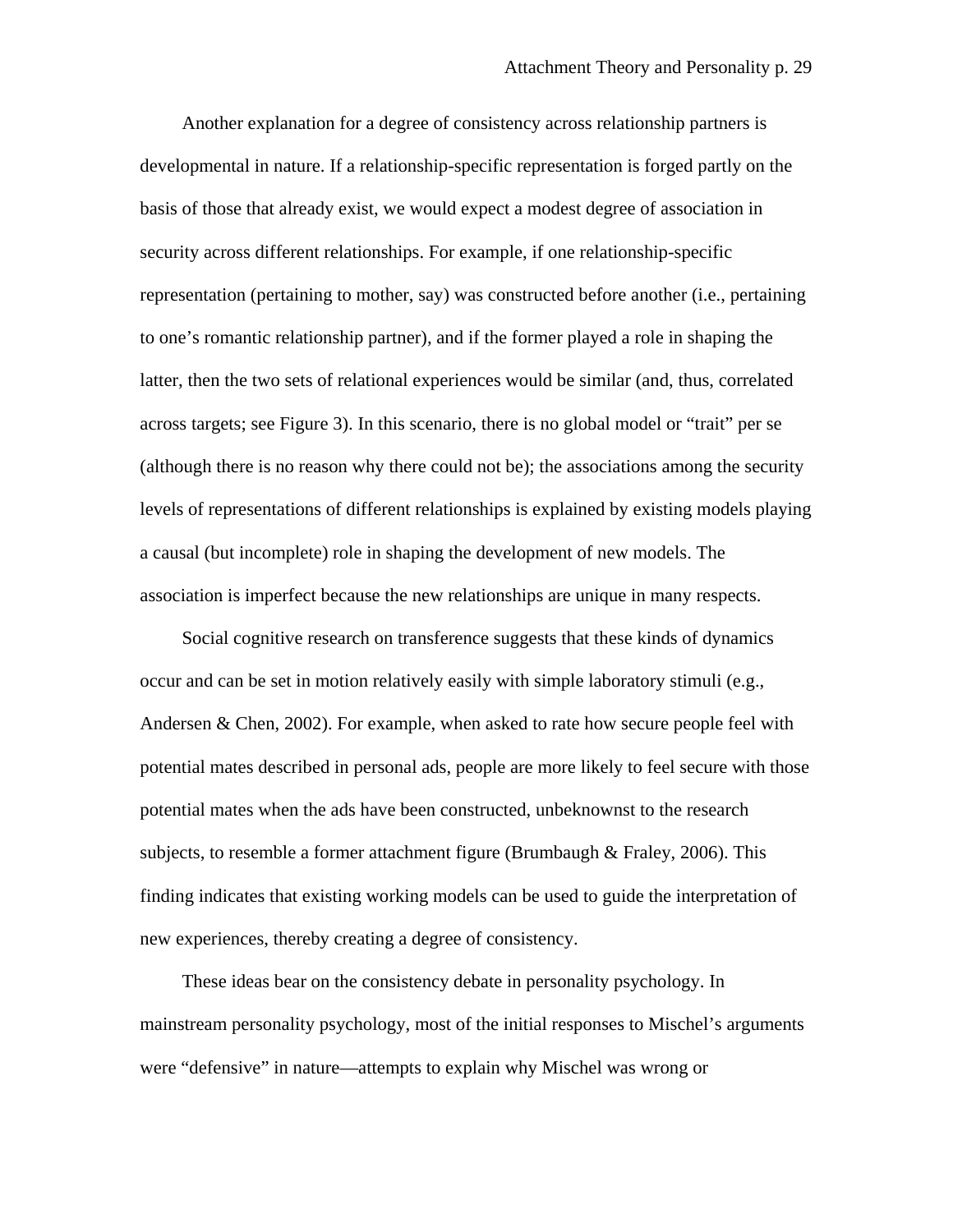misrepresenting the facts rather than attempts to understand how it is that people can exhibit coherence in their thoughts, feelings, and behavior without necessarily behaving in similar ways across situations. Some proposals, for example, focused on the fact that the expected correlation between two "samples" of behavior should be relatively small, as expected from the psychometric principles of classical test theory, but that such correlations will increase as more and more instances are aggregated (Epstein, 1979, 1980). Other proposals focused on the idiosyncratic meaning of trait-terms and how some traits might be relevant to some people while being irrelevant to others (thereby making their behavior less consistent across situations; see Bem & Allen, 1973; also Baumeister & Tice, 1988, for a discussion).

One of the more recent rapprochements has come from Mischel himself. Mischel and Shoda's (1995; this volume) cognitive-affective processing system (i.e., CAPS) model assumes that an important aspect of personality is the "if-then" associations people hold. A person can behave in a way that appears inconsistent if a researcher simply aggregates measures of honesty across situations, but the person may in fact be behaving in a way that is perfectly consistent with the way his or her associations are organized. For example, a person may be relatively sociable and outgoing among friends and family ("If with family, then feel free to express self"), but less talkative and more shy when interacting with strangers ("If the situation and the other person's preferences are unknown, then refrain from sociable outbursts for the time being"). If we were to aggregate measures of sociable behavior across the two contexts, it might seem that the person is "inconsistent," but the person's behavior might be quite lawful and coherent once the governing "if's" and "then's" are taken into account.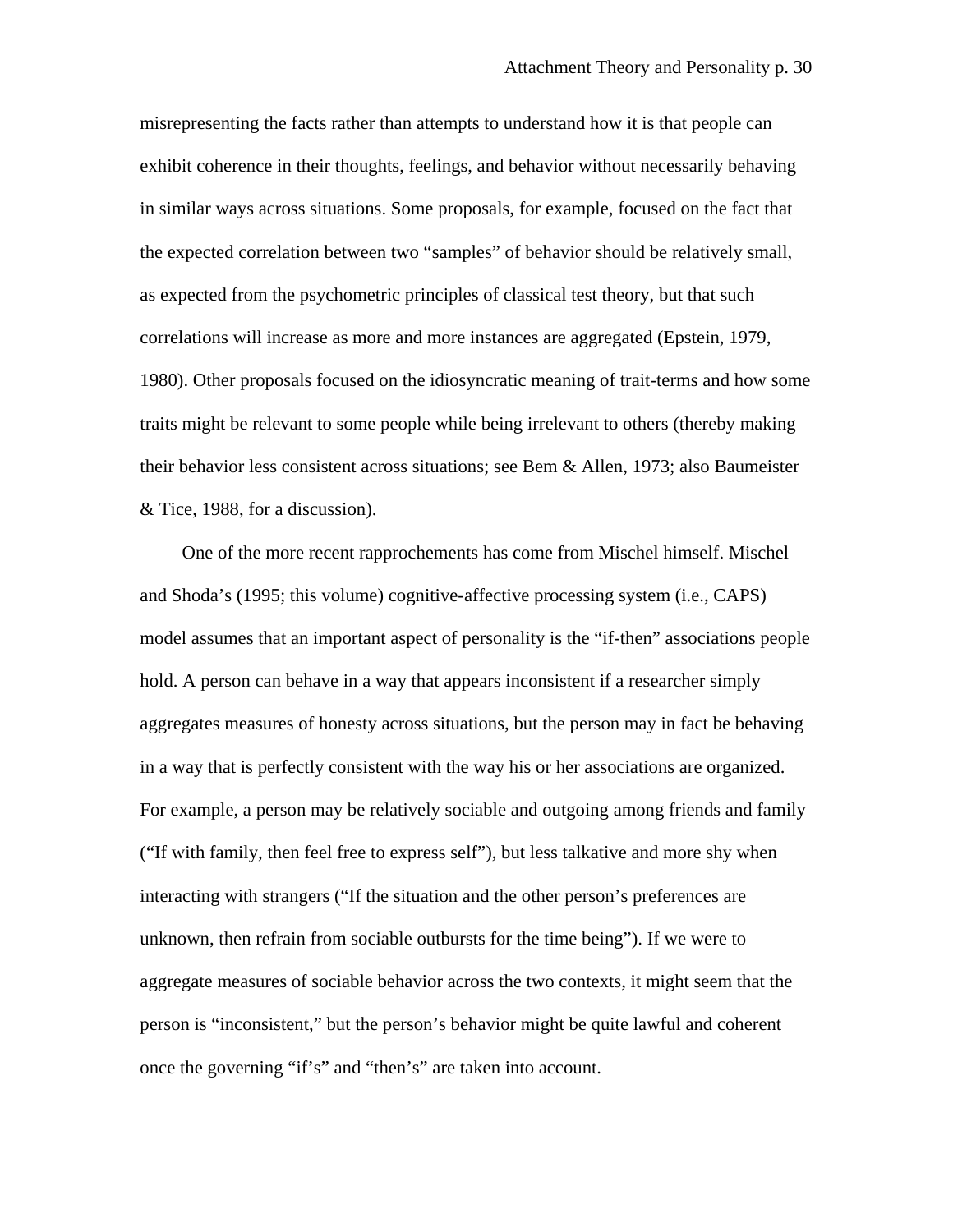The CAPS framework is similar to ones that have been adopted in the study of attachment, although the attachment approach incorporates traditional trait-like concepts (e.g., attachment styles, general working models) with more contextually specific factors rather than removing trait-like constructs entirely. Indeed, the theoretical simulations by Fraley (2007) demonstrate that a connectionist cognitive system can construct both global representations and "if-then" representations in parallel, and that both kinds of representations can be used to guide behavior in new situations. It should therefore be possible for personality researchers to consider models that enable traits and more dynamic and situation-specific aspects of personality to exist simultaneously.

Although additional solutions to the person-situation debate have been put forward (Fleeson's [2001] framework, for example, strikes us as promising), the CAPS model is worth discussing in particular because in many ways it resembles ideas advanced by Bowlby (1969, 1973, 1980) years before in his discussion of working models and how they are constructed and shape human experience. Moreover, some attachment researchers have explicitly embraced the CAPS framework as a means of understanding attachment dynamics in adult relationships (e.g., Zayas, Shoda, & Ayduk, 2002). Zayas and her colleagues provided a valuable discussion of how a close relationship can be viewed as a result of the interplay of two initially independent cognitive-affective systems (i.e., the two relationship partners) that eventually interlock and configure themselves in relation to each other. Such processes allow people to have pre-existing working models that are initially used to make sense of partners as new relationships form, but also allow the working models to be reconfigured (and for new models to develop) as people continue their relationships. Ultimately, the way each person thinks,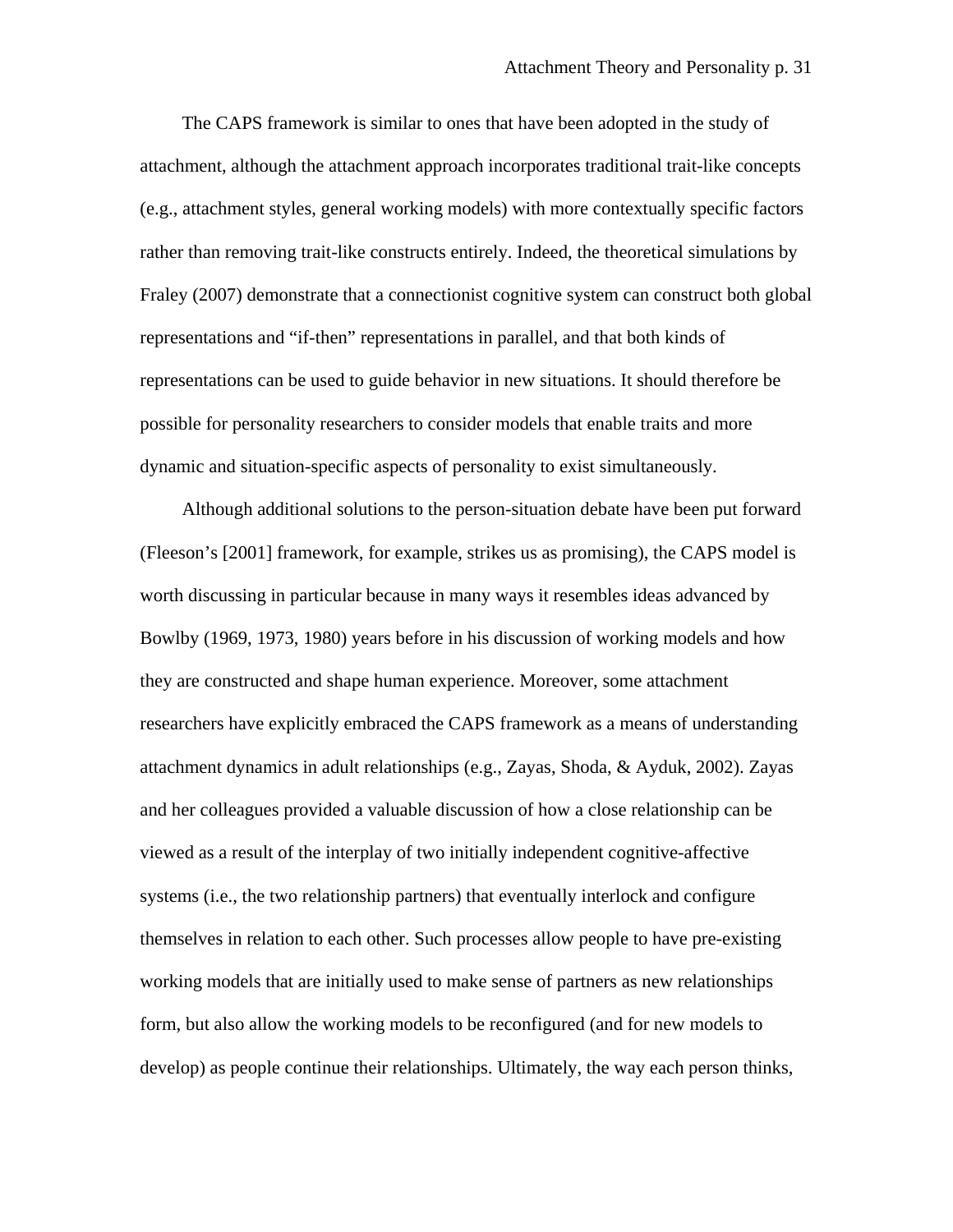feels, and behaves in the relationship can be understood as lawful, but some of the classic concepts and measures used to study personality (e.g., measures of cross-situational consistency) may not always provide the best means of doing so.

#### **Stability and Change: How Stable are Attachment Patterns across Time?**

One of the core themes in attachment research is that individual differences are relatively stable across time, but there have been heated debates about the extent to which attachment patterns are stable over the life course. Some scholars have highlighted the relative lack of stability in measures of attachment (e.g., Baldwin & Fehr, 1995; Kagan, 1996; Lewis, Feiring, & Rosenthal, 2000), whereas others have emphasized their stability (e.g., Waters et al., 2000). One reason these debates have been difficult to resolve is that test-retest correlation coefficients—the primary means of documenting and studying stability and change—can be difficult to interpret in a developmental context. If one were to assess a construct on two separate occasions and find a test-retest correlation of .30, some researchers might interpret it as "small," whereas others might interpret it as "substantial."

 Fraley and Brumbaugh (2004) argued that test-retest coefficients across two time points are inadequate for determining whether a construct is stable. To illustrate, consider the data shown in Figure 4. The solid curve illustrates a scenario in which the test-retest correlation between two measures of a construct is relatively high at the beginning of the life course (e.g., between ages 1 and 2), but gradually gets smaller as the test-retest interval increases. In fact, as the test-retest interval increases, the expected value of the test-retest correlation approaches zero. Now consider the dashed curve. In this scenario the stability correlations are relatively high across the early years and, although they drop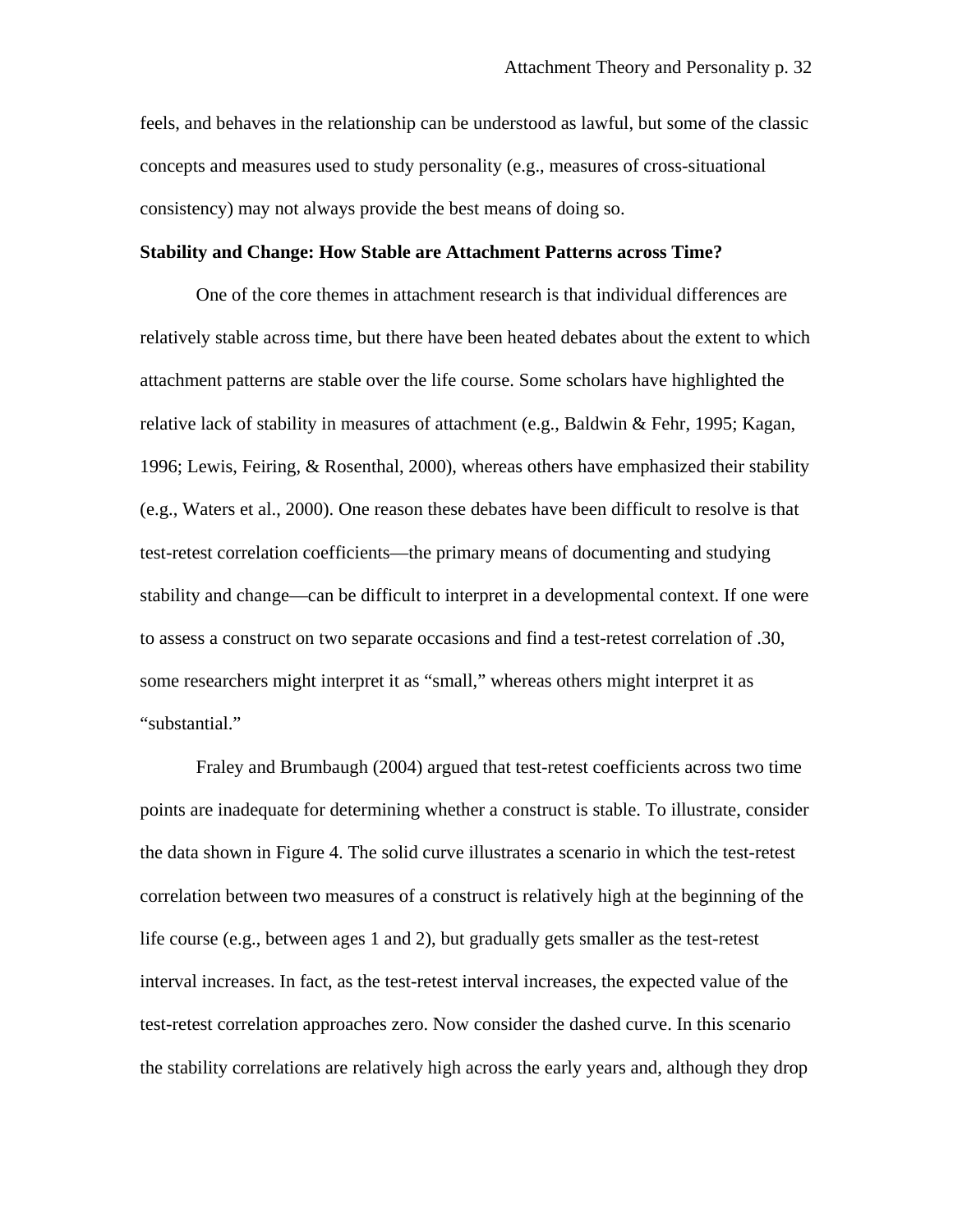to some extent, they approach a non-zero asymptote. The test-retest correlations between two measures of the construct are the same from Age 1 to Age 5 and from Age 1 to Age 35.

There are two important points to take away from this diagram. First, any test-retest coefficient (the bread and butter of longitudinal research on both personality and attachment) is compatible with two mutually exclusive scenarios, one in which there is a "stable degree of (in)stability" over time and one in which instability eventually "wins" and the long-run stability approaches zero. Most studies based on single test-retest coefficients are unable to address the original question: How stable are individual differences over long stretches of time? The second point is that questions about stability can be answered well only by studying test-retest correlations across multiple time points and estimating the asymptotic value of those correlations. It is the *pattern* of test-retest correlations over time that provides evidence of stability or instability, not the specific value of any one correlation, which on its own has no clear meaning (Fraley  $\&$  Roberts, 2005).

Fraley (2002) initially discussed some of these issues in the context of attachment and formalized preliminary models that led to different predictions about the patterns of stability and change that should be observed in empirical studies. Based on a metaanalysis of the data that existed at the time, he concluded that attachment patterns were relatively stable from infancy to adulthood and that the asymptotic value of attachment stability was between .30 and .40. In other words, between Age 1 and Age 2, the expected stability is about .35, as it is between Ages 1 and Age 25. The test-retest correlations tend to be higher in intervals across the adult years, which Fraley and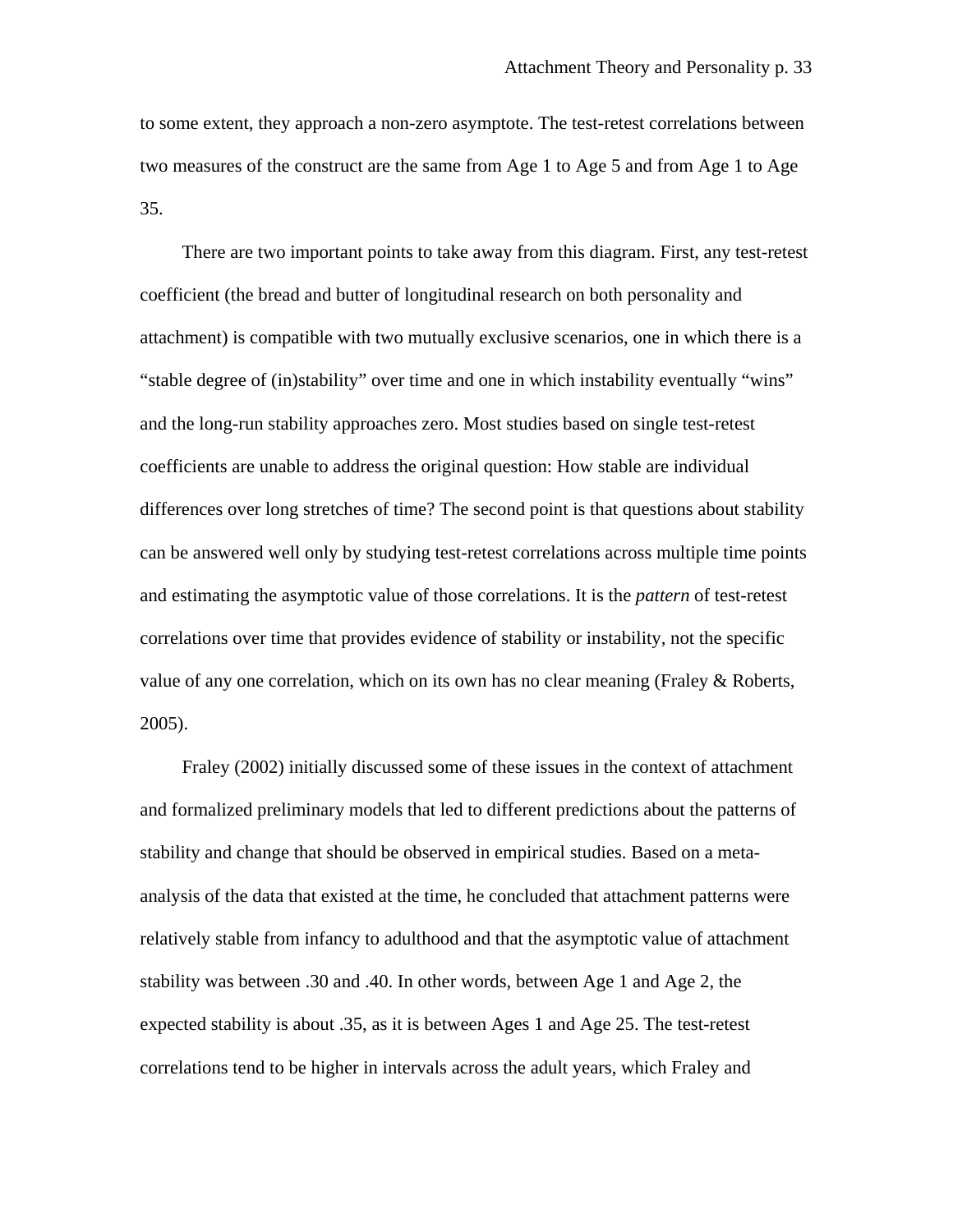Brumbaugh (2004) explain as being due to the accumulation of correlated variance across a person's environments.

These ideas were later adapted and elaborated by Fraley and Roberts (2005) to apply to similar debates in the study of personality traits. As in the domain of attachment research, debates have raged in trait research about the extent to which commonly studied personality traits are stable. Some researchers have argued that measures of personality are not highly stable over time (e.g., Lewis, 1999, 2001), whereas others have argued that they are (e.g., Caspi & Roberts, 2001; McCrae et al., 2000). Indeed, some researchers have argued that personality traits do not change much at all past the age of 30, and that observed instability is largely due to measurement error (e.g., Costa & McCrae, 1994; but see Srivastava, John, Gosling, & Potter, 2003).

Fraley and Roberts (2005) formalized some of the ideas discussed in the literature on personality stability and change and illustrated the differential implications of those ideas for the patterns of stability that should be observed empirically over time. They reanalyzed meta-analytic data on the test-retest stability of personality measures and demonstrated that, as with attachment, the data on personality are compatible with the idea that there is a "stable degree of (in)stability" in personality. In short, the stability of individual differences from early childhood to later childhood and adulthood is relatively low, but it does not get lower as the test-retest interval increases. Moreover, the test-retest correlations in later life follow the same pattern but are higher than those seen in childhood, probably again due to the accumulation of correlated variance over time.

In summary, there is value in integrating the study of attachment and the study of personality. Both areas of study have struggled with the same issues, and in this case a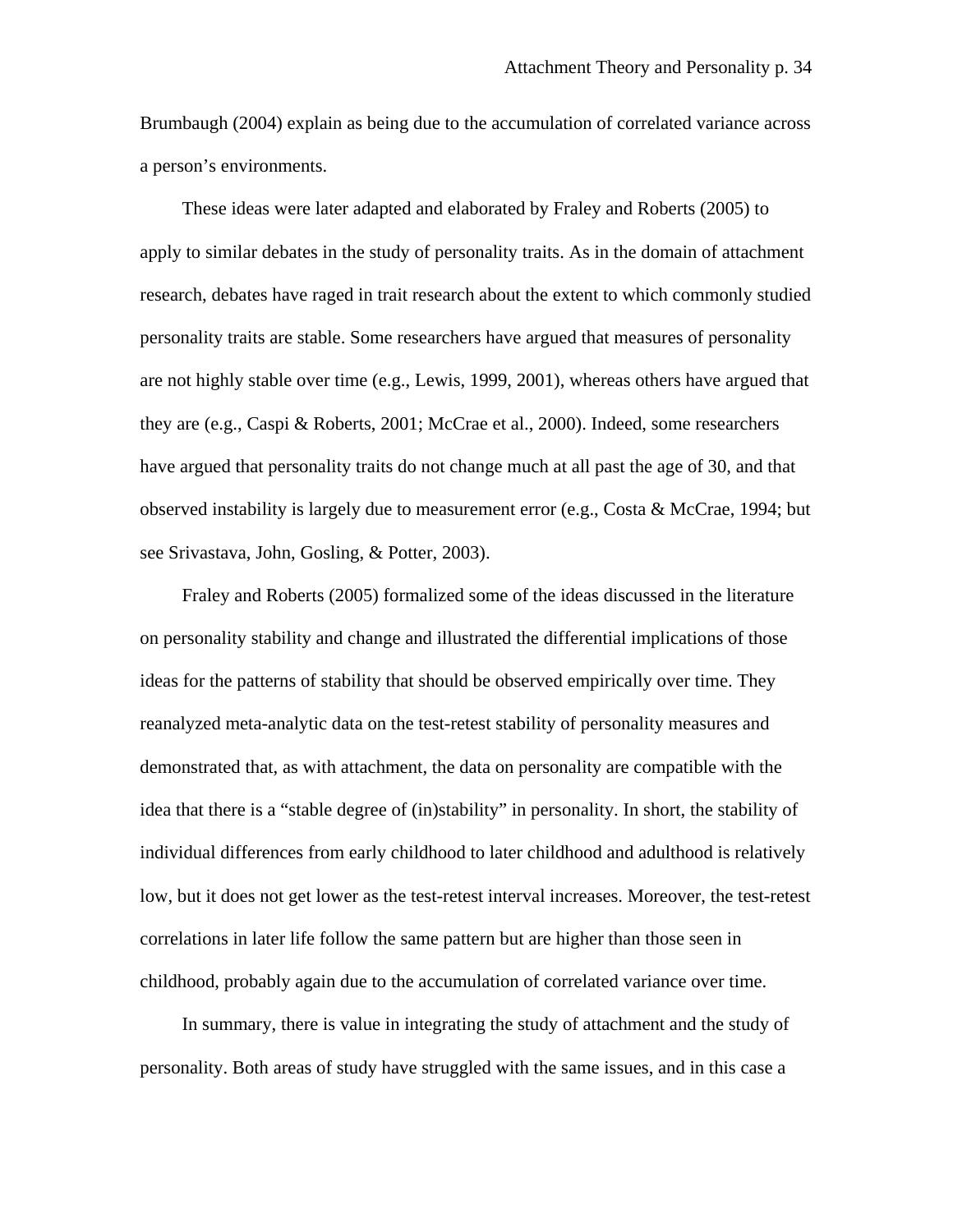solution that was developed in one area (i.e., the study of attachment) was able to affect the way personality researchers conceptualize and study stability and change.

### **What is the Relation between Attachment Constructs and Trait Constructs?**

One pressing issue for researchers working at the interface of attachment and personality is the association, both conceptual and empirical, between individual differences in attachment and personality traits, such as the Big Five dimensions (e.g, John & Srivastava, 1999) . Theoretically, the issue is not as clear cut as some might wish. As we discussed previously, Bowlby (1973) conceptualized attachment and development in a manner that was inspired by Waddington's (1957) discussion of cell development. As a result, Bowlby (1973) explicitly argued that a child's preexisting dispositions play a role in his or her responses to the environment; in some respects, they are responsible for the shape of the epigenetic stage upon which attachment relationships play out (e.g., Bowlby, 1973, p. 369). But he also argued that the history of interactions between a child and his or her attachment figures will be the more proximate and crucial determinant of the thoughts, feelings, and behaviors that the child experiences in close relationships, regardless of the preexisting dispositions upon which they are layered.

In the lingo of contemporary personality psychology, it is unclear from Bowlby's writings whether he considered basic personality traits to be independent predictors of interpersonal behavior, the starting point in a mediated casual chain, a potential moderator of the relations between attachment and interpersonal behavior, or some combination of the above. Regardless of this ambiguity, it is certain that he did not conceptualize individual differences in security as being "nothing more" than pre-existing personality traits. In that spirit, it is worth noting that there has been a great deal of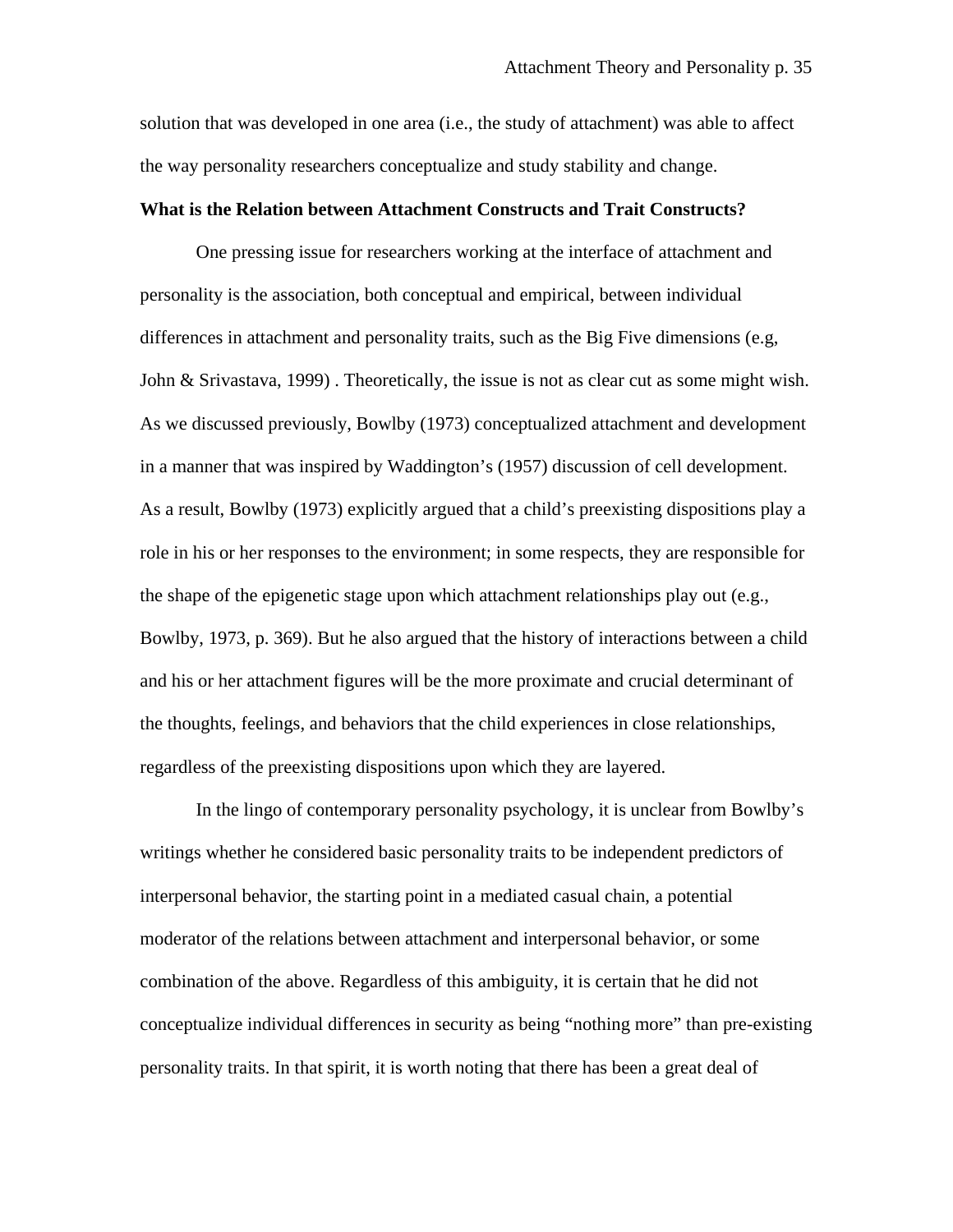research over the past decade examining the way individual differences in security predict various outcomes after statistically controlling individual's scores on measures of basic personality traits, such as neuroticism. For example, there is robust evidence that secure individuals tend to maintain more stable romantic relationships than insecure people (either anxious or avoidant) and report higher levels of relationship satisfaction and adjustment (see Mikulincer & Shaver, 2007a for a review). This pattern has been consistently obtained in studies of both dating and married couples and cannot be explained by other personality factors, such as the Big Five personality traits or selfesteem (Noftle & Shaver, 2006). Moreover, research on seemingly basic affective responses reveals that measures of attachment predict emotional reactions even when basic personality traits are controlled (e.g., Erez, Mikulincer, van IJzendoorn,  $\&$ Kroonenberg, 2008; Mikulincer, Gillath, & Shaver, 2002).

Despite the fact that individual differences in attachment are related to a variety of outcomes when basic personality traits are controlled, it is important to note that attachment and personality traits *are* related to one another in meaningful ways. Attachment anxiety, not surprisingly, is substantially correlated with neuroticism (*r*'s in the .40 to .50 range), and avoidant attachment is often negatively correlated (e.g., *r*'s around -.20) with agreeableness and extraversion (see Noftle & Shaver, 2006, for a detailed review). As a result, the core individual differences in attachment can be located in the well-known 5-dimensional space advocated in much contemporary personality research. It seems unlikely, however, based on the evidence reviewed above, that these relations exist because the attachment dimensions are simply manifestations of the Big Five personality traits. In light of the previous discussion of the ways in which people can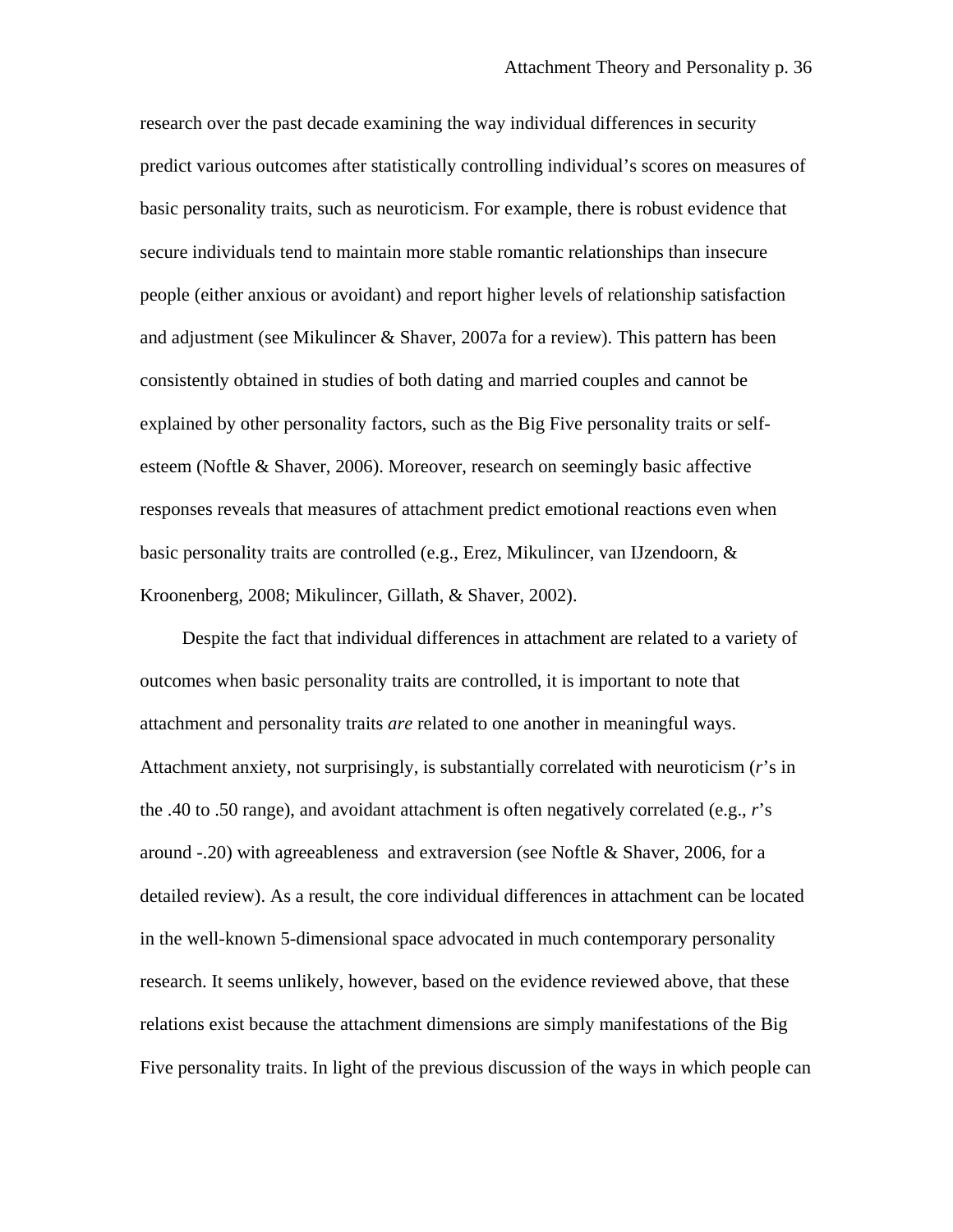experience different levels of security with different significant others in their lives, it would be interesting for future research to examine the way relationship-specific measures of attachment relate to measures of basic personality traits and see if basic personality traits are able to explain part of what is common across varying relationships.

### **Adjustment and Psychopathology**

Many "Grand Theories" of personality have something to say about disorders of personality—ways in which the functioning of the system can break down. Attachment theory is similar to Freudian and other psychoanalytic theories in focusing on defenses and pathology, but it also includes ideas about the paths to "optimal functioning" that have much in common with classic humanistic and self-actualization theories of personality (e.g., Maslow, 1968; Rogers, 1961) and with contemporary perspectives on subjective well-being and "positive psychology" (Aspinwall & Staudinger, 2003; Peterson, 2006). Attachment theory emphasizes not only fears and defenses related to attachment insecurities, but also the ways in which good relationships can build psychological resources and broaden perspectives and skills associated with a sense of security. Research consistently confirms that the sense of attachment security is associated with positive mental representations of others, a stable sense of self-efficacy and self-esteem, and reliance on constructive ways of coping, which in turn facilitate mental health and psychological functioning even in times of stress (see Mikulincer & Shaver, 2003, 2007a, for reviews). Moreover, securely attached people tend to feel generally safe and protected, and they can interact with others in a confident and open manner without being driven by a defensive need to protect a fragile or false self-concept (Mikulincer & Shaver, 2005).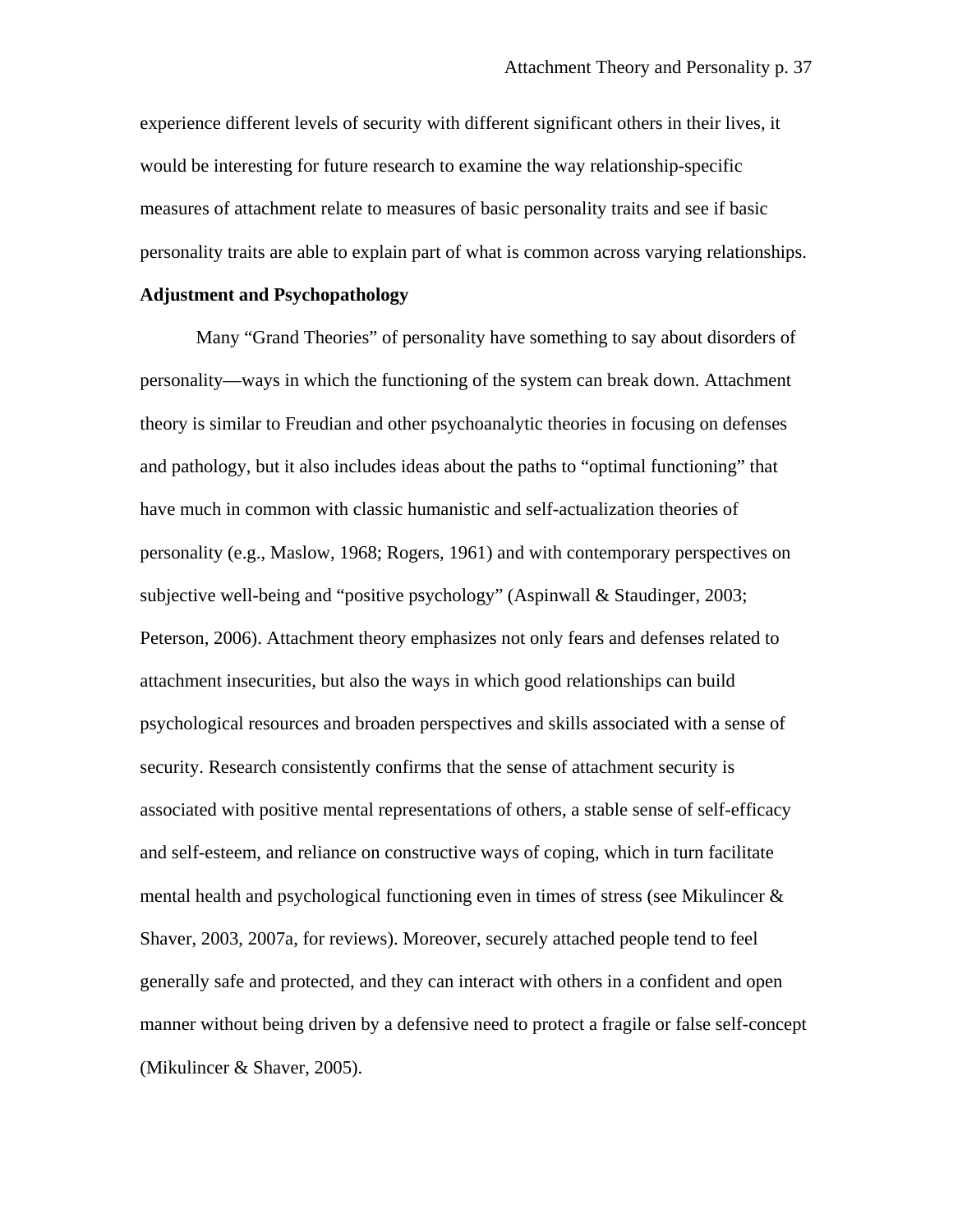There is extensive evidence that secure individuals are more likely than their insecure counterparts to possess personality characteristics and virtues emphasized in "positive psychology," such as resilience, optimism, hope, positive affectivity, curiosity and exploration, healthy autonomy, a capacity for love and forgiveness, feelings of interconnectedness and belongingness, tolerance, and kindness (see Lopez & Brennan, 2000; Mikulincer & Shaver, 2003, 2007a; Shaver & Mikulincer, 2002). Moreover, there are similarities between the way attachment security evolves from repeated episodes of attachment-figure availability and support and ideas discussed by classic humanistic psychologists about the parenting style that facilitates self-actualization (e.g., Maslow's, 1968, concept of B-perception; Rogers', 1961, concept of "unconditional positive regard"). The common idea that recurs across different "positive" or humanistic theoretical frameworks is that experiences of being loved, accepted, and supported by others constitute the most important form of personal protection and provide a foundation for confronting adversity and maintaining equanimity and effective functioning in times of stress without interrupting natural processes of growth and self-actualization.

Recently, Mikulincer and Shaver (2005) reviewed extensive data showing that the sense of attachment security attenuates a wide array of defensive motives, such as the need for self-enhancement, needs for consensus and uniqueness, intergroup biases, defense of knowledge structures, and defense of cultural worldviews. Adult attachment research has consistently shown that a sense of attachment security acts as an inner resource that may supercede defensive needs and render defensive maneuvers less necessary. These defensive maneuvers and the resulting biases in the appraisals of self and others tend to be more characteristic of insecurely attached individuals. Mikulincer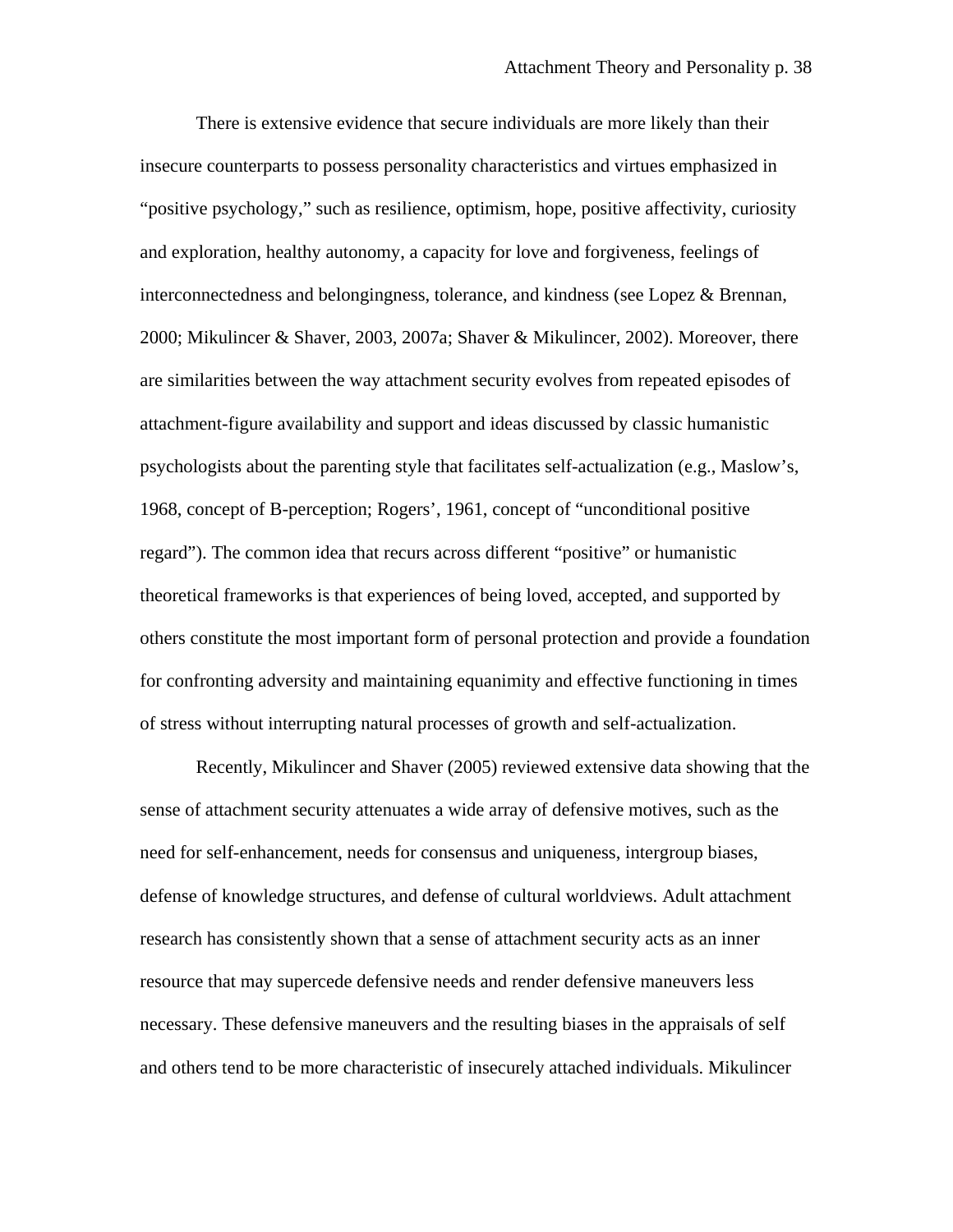and Shaver (2005) noted that that these defensive needs indicate that a person has been forced by social experiences to face the world without adequate mental representations of attachment security and has had to struggle for a sense of self-worth.

According to Bowlby (1982/1969), the unavailability of security-providing attachment figures inhibits or blocks the activation of other behavioral systems, because a person who feels unprotected in the face of threats tends to be so focused on attachment needs that he or she lacks the attention and resources necessary to engage in other activities. This causes insecure people to be less tolerant of outgroup members (Mikulincer & Shaver, 2001), less humane in their values (Mikulincer et al., 2003), and less compassionate and altruistic (Mikulincer, Shaver, Gillath, & Nitzberg, 2005). Only when a sense of attachment security is restored can a person devote full attention and energy to other behavioral systems, such as exploration and caregiving. Interestingly, experimental induction of security causes beneficial short-term changes in people's attitudes, values, and altruistic behaviors (Mikulincer & Shaver, 2007b, 2007c), suggesting that the forces we have outlined here as childhood contributors to "positive" and "negative" personality tendencies can be applied even in adulthood, with therapeutic and ethical consequences.

Research supports the claim that secure individuals are more likely than insecure ones to exhibit all of Rogers' (1961) defining features of the "fully functioning person": openness to experience, existential living, organismic trust, experiential freedom, and creativity. Secure people are able to experience their thoughts and feelings deeply and to openly disclose these feelings to significant others, even if the thoughts and feelings are threatening and painful (e.g., Collins & Read, 1990; Mallinckrodt, Porter, & Kivlighan,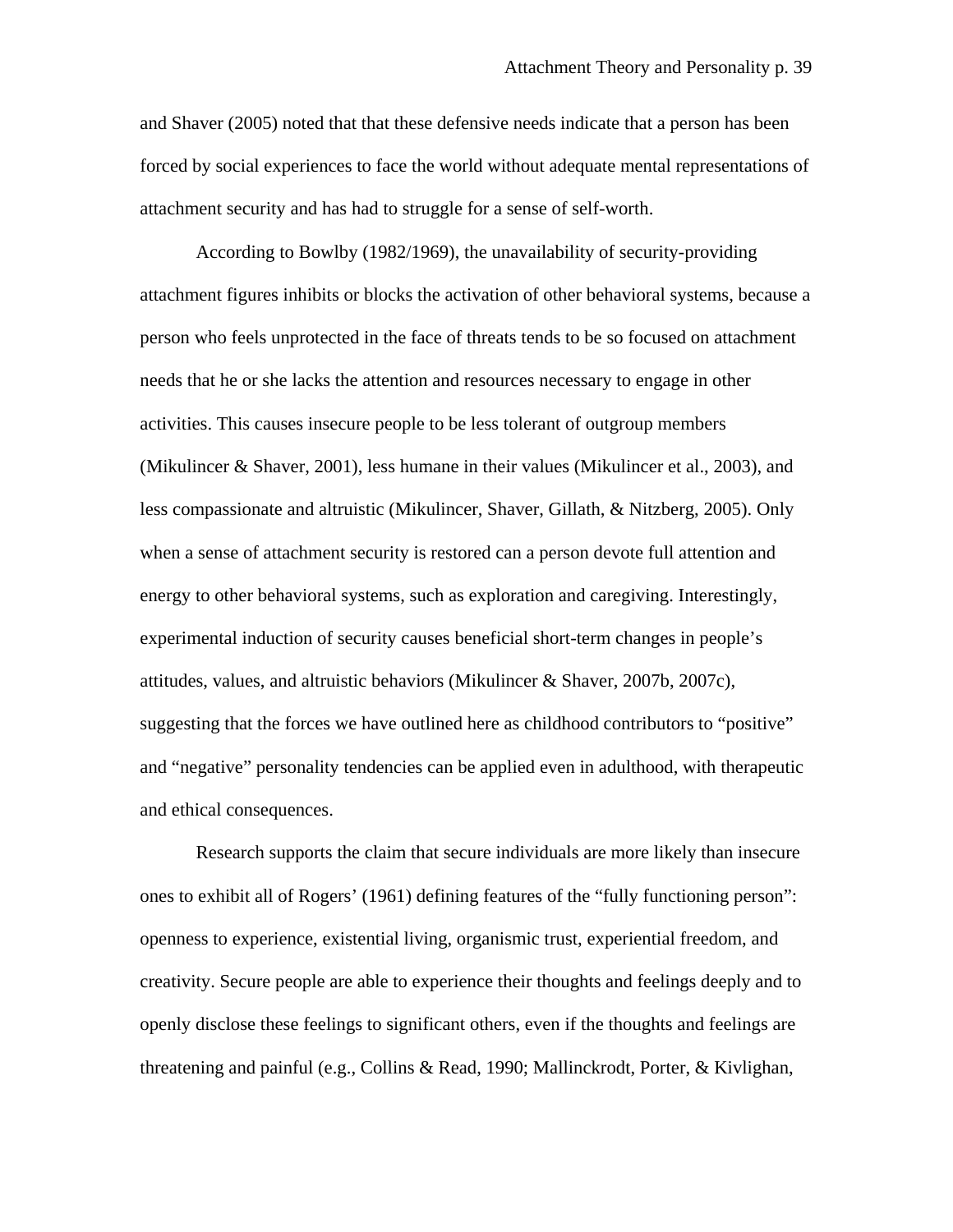2005; Mikulincer & Orbach, 1995). Attachment security also facilitates cognitive openness and adaptive revision of knowledge structures, without arousing much fear of disapproval, criticism, or rejection (e.g., Green & Campbell, 2000; Mikulincer, 1997). Attachment security facilitates the savoring of good times and capitalizing on positive emotions, as evident in diary studies documenting secure people's enjoyment of daily activities and social interactions (e.g., Tidwell, Reis, & Shaver, 1996), as well as cognitive expansion following inductions of positive affect (e.g., Mikulincer & Sheffi, 2001). Securely attached people are able to engage in creative exploration and participate fully in the wider world while remaining sensitive and responsive to others' needs (e.g., Kunce & Shaver, 1994; Mikulincer, 1997). They are more likely than their avoidant peers to volunteer in their communities and have humanistic motives for so doing (Gillath, Bunge, Shaver, Wendelken, & Mikulincer, 2005).

In short, attachment theory offers a means to conceptualize a number of the qualities that have been emphasized in classical and contemporary research on personal adjustment and self-actualization. The theory does so within the same framework that is used to understand potential disorders of personality, thereby allowing the functional and dysfunctional aspects of personality functioning to be understood with a single set of concepts.

#### **Concluding Comments**

 Attachment theory arose from the psychoanalytic stream of personality theorizing, but because Bowlby was unusually open to emerging cognitive and ethological approaches to human and nonhuman primate behavior, and because he and Ainsworth were both very empirically as well as theoretically oriented, the theory has remained open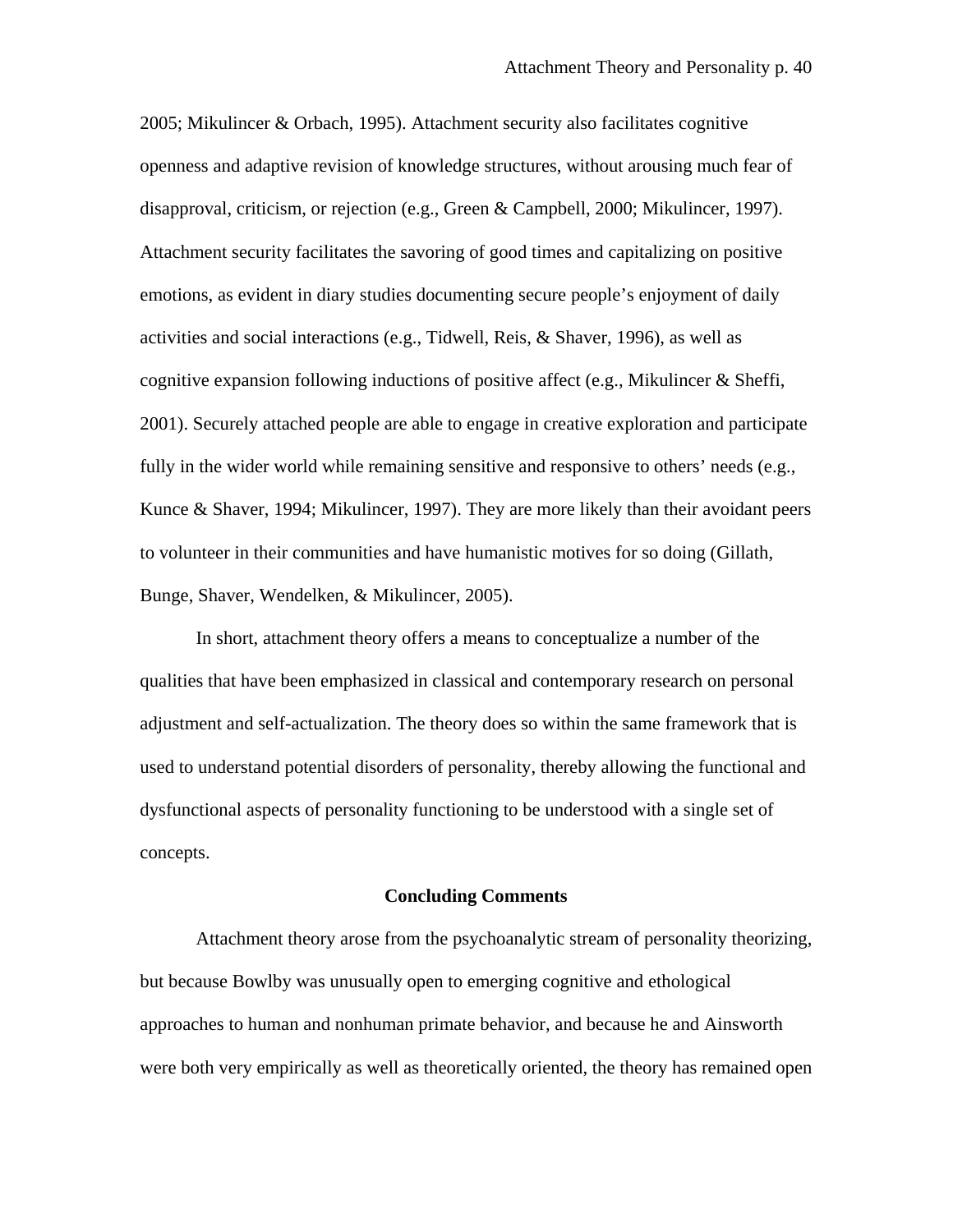to other approaches and to subsequent theoretical and methodological developments. The theory naturally spans several usually separate areas of psychology: personality, social, developmental, clinical, and comparative. It is as congenial to "negative psychology" (i.e., focusing on psychopathology and dysfunction) as it is to "positive psychology" (prosocial behavior, self-actualization). The theory was cognitive in certain respects from the start, but it has become more sophisticated cognitively as researchers have used methods ranging from discourse analysis (in the AAI) to social cognition constructs and research paradigms. Although we have not stressed its connections with learning or behaviorist approaches to personality development, the ways in which parental behavior influences the attachment patterns of infants could easily, and perhaps productively, be conceptualized in learning theory terms. (We say this despite the fact that there was once considerable tension between attachment theorists and social learning theorists because of the behaviorist taboo on psychodynamic approaches.)

 Attachment theory explains how social "situations" (i.e., interactions with regular caregivers) build personality (i.e., attachment patterns) and how the resulting personality patterns then influence a person's choices among, and behavior, in social situations (especially close relationships). Most of the classic issues, debates, and conundrums in personality psychology have played themselves out within the field of attachment research, with largely productive results. We have not had space to say much about genetic influences or contemporary neuroscience methods, but there is already some interesting genetic and neuroscience research within the attachment domain (see Coan, in press, and Gillath et al., 2005, for examples). Attachment theory and research provide a model of integration across what were once separate and ferociously defended fiefdoms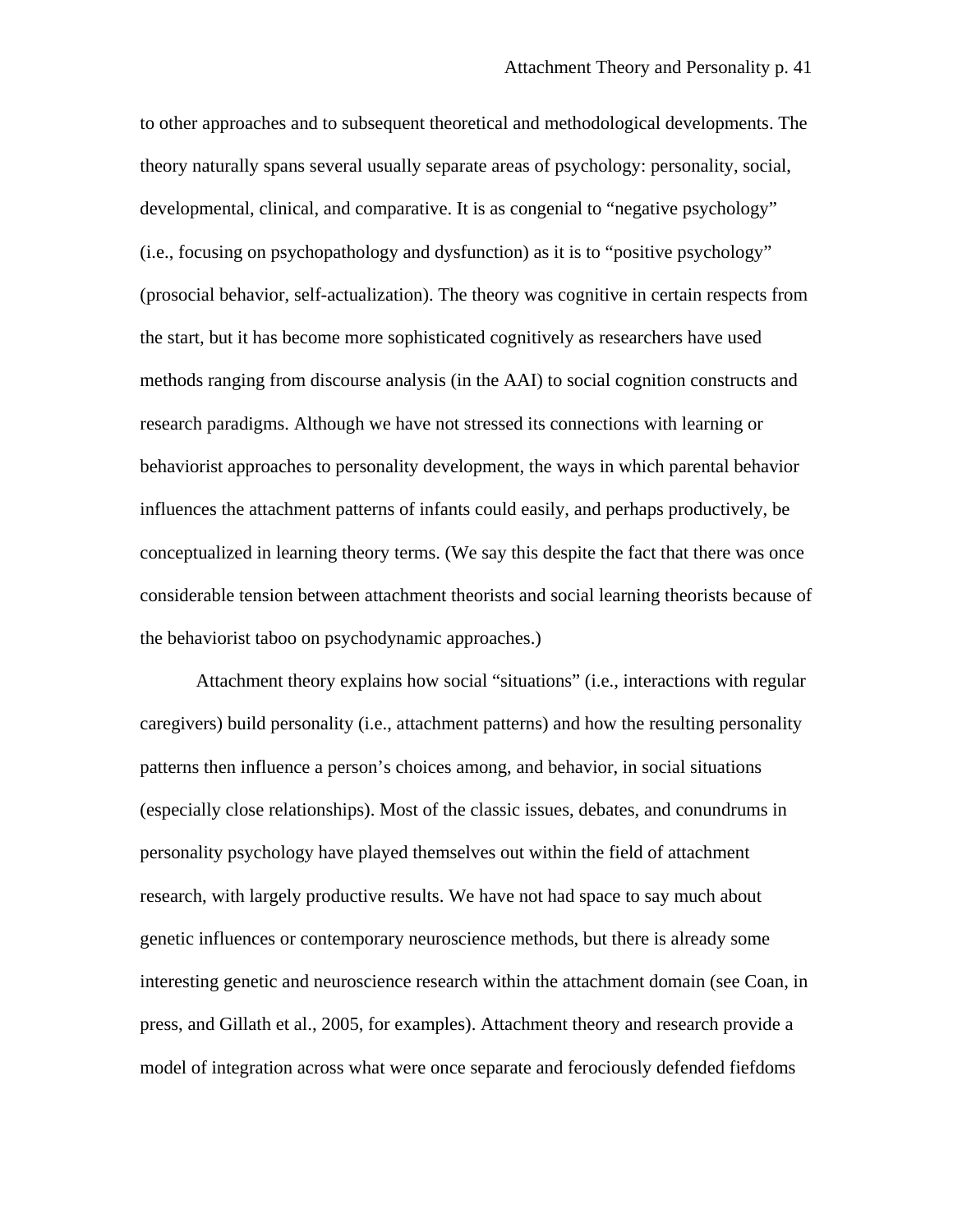within personality psychology. We look forward with great interest to the field's further development, diversification, and integration.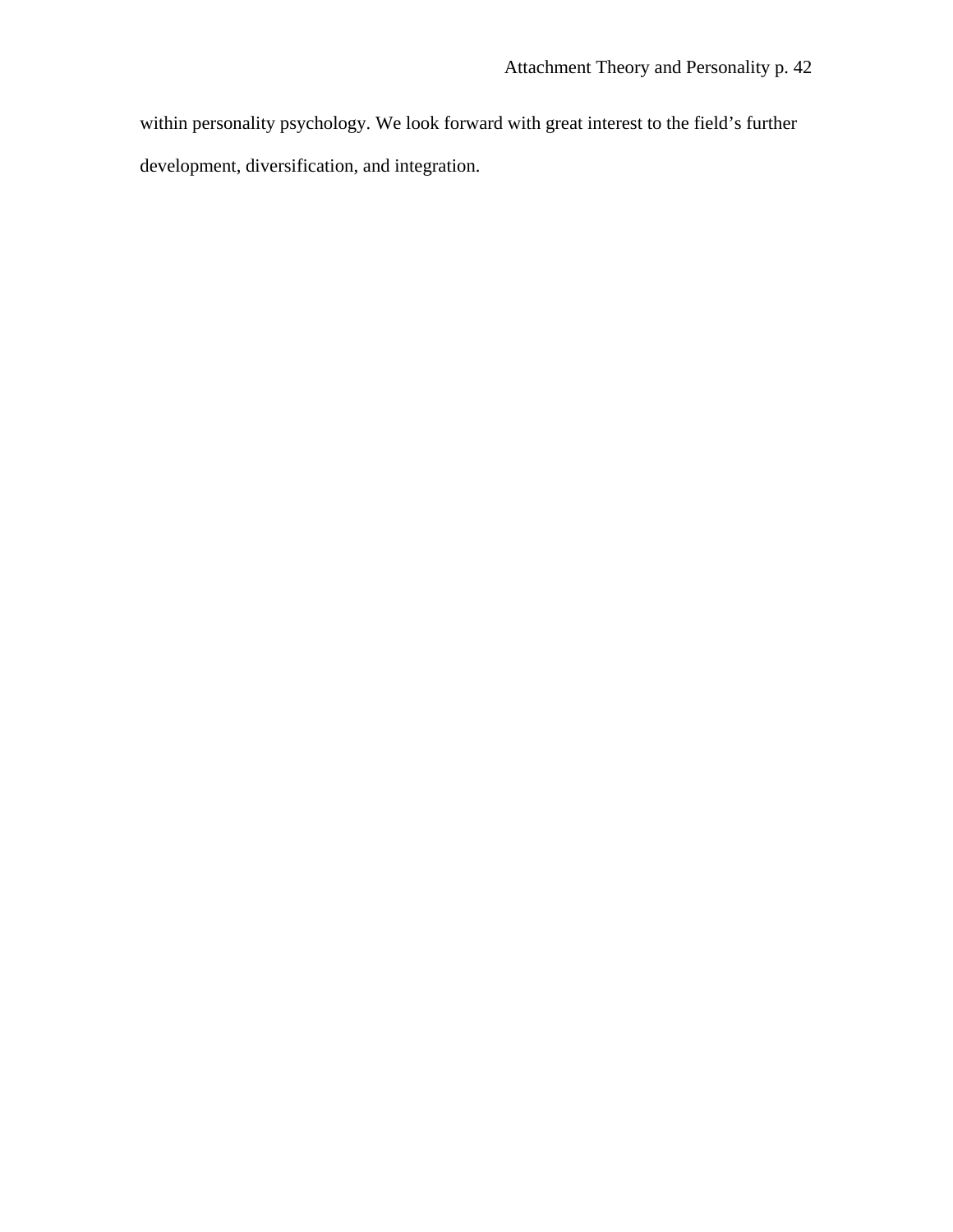#### **References**

- Ahadi, S., & Diener, E. (1989). Multiple determinants and effect size. *Journal of Personality and Social Psychology, 56*, 398-406
- Ainsworth, M. D. S., Blehar, M. C., Waters, E., & Wall, S. (1978). *Patterns of attachment*. Hillsdale, NJ: Erlbaum.
- Andersen, S. M. & Chen, S. (2002). The relational self: An interpersonal social-cognitive theory. *Psychological Review, 109*, 619-645.
- Anisfeld, E., Casper, V., Nozyce, M., & Cunningham, N. (1990) Does infant carrying promote attachment? An experimental study of the effects of increased physical contact on the development of attachment. *Child Development, 61*, 1617–1627.
- Arend, R., Gove, F. L., & Sroufe, L. A. (1979). Continuity of individual adaptation from infancy to kindergarten: A predictive study of ego-resiliency and curiosity in preschoolers. *Child Development, 50*, 950-959.
- Aspinwall, L. G., & Staudinger, U. M. (Eds.). (2003). *A psychology of human strengths: Fundamental questions and future directions for a positive psychology*. Washington, DC: American Psychological Association.
- Baldwin, M. W., & Fehr, B. (1995). On the instability of attachment style ratings. *Personal Relationships*, *2*, 247-261.

Baldwin, M. W., Keelan, J. P. R., Fehr, B., Enns, V., & Koh-Rangarajoo, E. (1996). Social cognitive conceptualization of attachment working models: Availability and accessibility effects. *Journal of Personality and Social Psychology, 71*, 94- 104.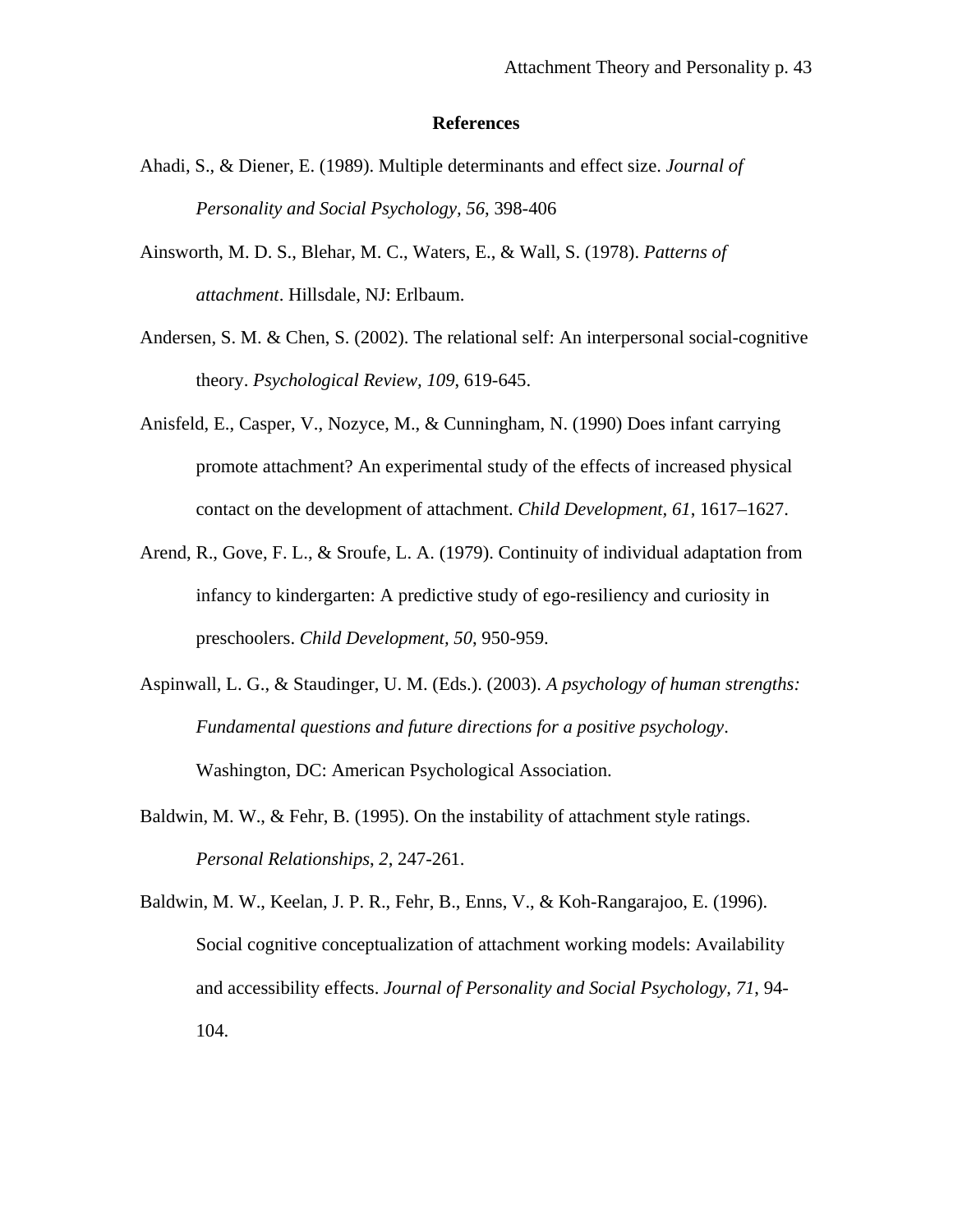Bates, J., Maslin, C., & Frankel, K. (1985). Attachment security, mother-child interactions, and temperament as predictors of behavior problem ratings at age three years. In I. Bretherton & W. Waters (Eds.), Growing points of attachment theory and research. *Monographs of the Society for Research in Child Development, 50* (1-2, Serial No. 209), 167-193.

- Bartholomew, K., & Horowitz, L. (1991). Attachment styles among young adults: A test of the four-category model. *Journal of Personality and Social Psychology, 61*, 226-245.
- Baumeister, R. F., & Tice, D. M. (1988). Metatraits. *Journal of Personality, 56*, 571-598.
- Berant, E., Mikulincer, M., & Shaver, P. R. (2008). Mothers' attachment style, their mental health, and their children's emotional vulnerabilities: A 7-year study of mothers of children with congenital heart disease. *Journal of Personality, 76*, 31- 65.
- Bowlby, J. (1944). Forty-four juvenile thieves: Their characters and home life. International *Journal of Psycho-Analysis, 25: 19-52*, 107-127.
- Bowlby, J. (1969/1982). *Attachment and loss: Vol. 1. Attachment* (2<sup>nd</sup> ed.). New York: Basic Books. (Orig. ed. published in 1969)
- Bowlby, J. (1973). *Attachment and loss: Vol. 2. Separation: Anxiety and anger.* New York: Basic Books.
- Bowlby, J. (1980). *Attachment and loss: Vol. 3. Loss: Sadness and depression.* New York: Basic Books.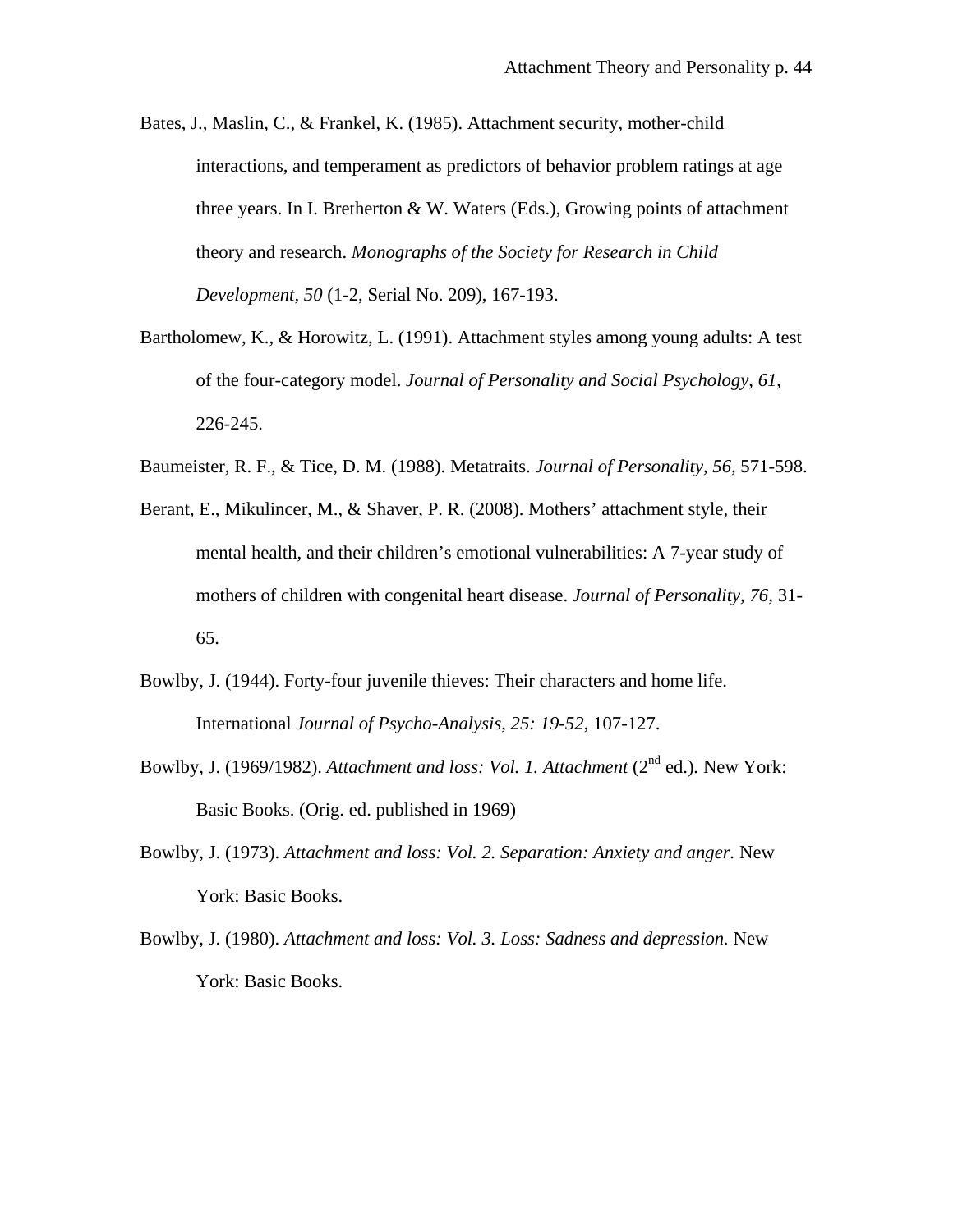- Brennan, K. A., Clark, C. L., & Shaver, P. R. (1998). Self-report measurement of adult attachment: An integrative overview. In J. A. Simpson & W. S. Rholes (Eds.), *Attachment theory and close relationships* (pp. 46-76). New York: Guilford Press.
- Brumbaugh, C. C., & Fraley, R. C. (2006). Transference and attachment: How do attachment patterns get carried forward from one relationship to the next? *Personality and Social Psychology Bulletin*, *32*, 552-560.
- Carlson, E. A. (1998). A prospective longitudinal study of attachment disorganization/disorientation. *Child Development, 69*, 1107-1128.
- Caspi, A., & Roberts, B. W. (2001). Personality development across the life course: The argument for change and continuity. *Psychological Inquiry, 12*, 49–66.
- Coan, J. A. (in press). Toward a neuroscience of attachment. In J. Cassidy & P. R. Shaver (Eds.), *Handbook of attachment: Theory, research, and clinical applications* (2<sup>nd</sup>) ed.). New York: Guilford Press.
- Collins, N. L. (1996). Working models of attachment: Implications for explanation, emotion, and behavior. *Journal of Personality and Social Psychology, 71*, 810- 832.
- Collins, N. L., Guichard, A. C., Ford, M. B., & Feeney, B. C. (2004). Working models of attachment: New developments and emerging themes. In W. S. Rholes & J. A. Simpson (Eds.), *Adult Attachment: Theory, Research, and Clinical Implications* (pp. 196-239). New York: Guilford.
- Collins, N. L., & Read, S. J. (1990). Adult attachment, working models, and relationship quality in dating couples. *Journal of Personality and Social Psychology, 58*, 644- 663.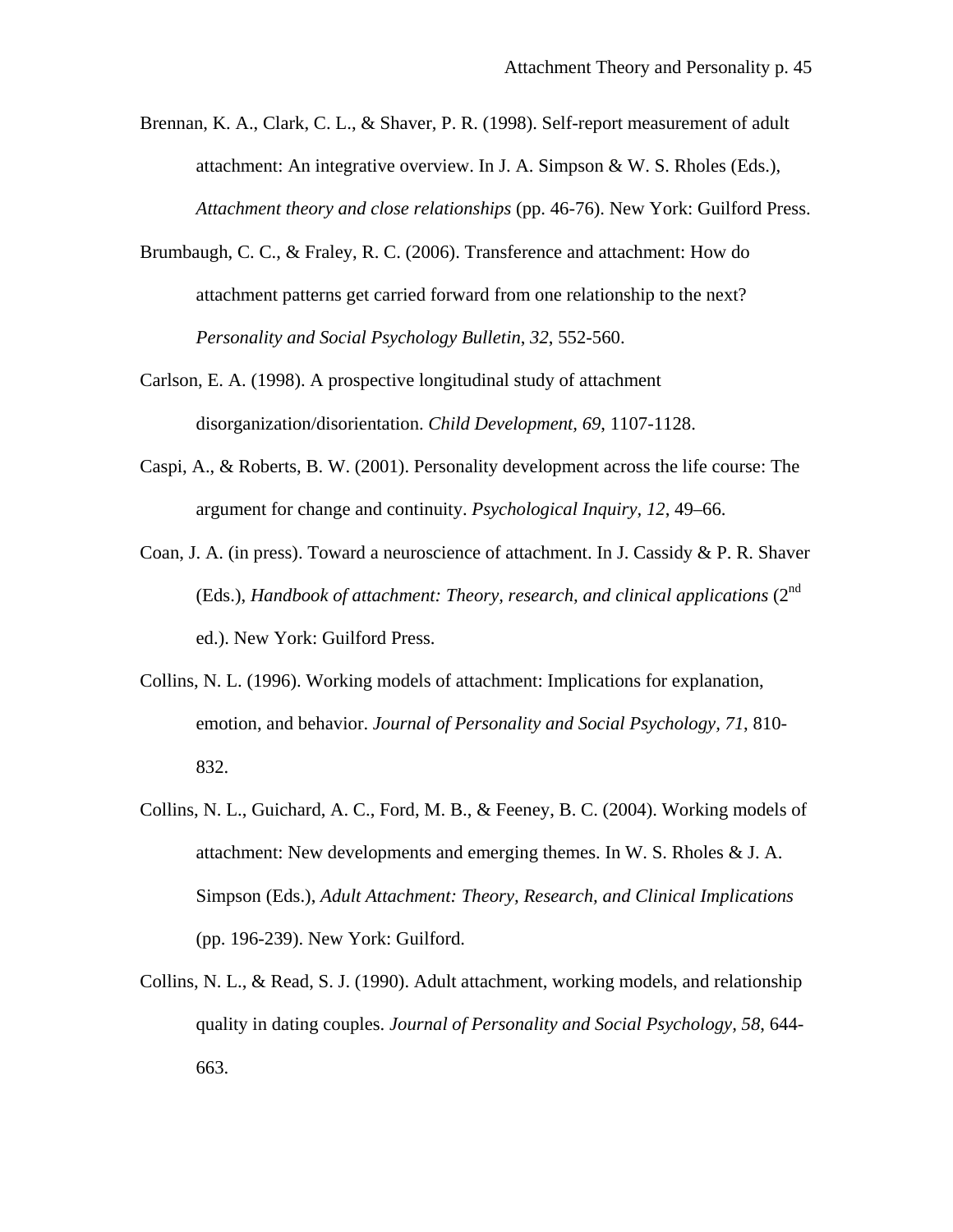Collins, N. L., & Read, S. J. (1994). Cognitive representations of attachment: The structure and function of working models. In K. Bartholomew & D. Perlman (Eds.), *Advances in personal relationships* (Vol. 5, *Attachment processes in adulthood*, pp. 53-90). London: Jessica Kingsley Publishers.

Costa, P. T., Jr., & McCrae R. R. (1994). "Set like plaster"? Evidence for the stability of adult personality. In T. Heatherton & J. Weinberger (Eds.), *Can personality change?* (pp. 21–40). Washington, DC: American Psychological Association.

Craik, K. (1943). *The nature of explanation*. Cambridge: Cambridge University Press.

- Crowell, J., Fraley, R. C., & Shaver, P. R. (in press). Measures of individual differences in adolescent and adult attachment. In J. Cassidy & P. R. Shaver (Eds.), *Handbook of attachment: Theory, research, and clinical applications* (2nd ed.). New York: Guilford Press.
- DeWolff, M., & van IJzendoorn, M. (1997). Sensitivity and attachment: A meta-analysis on parental antecedents of infant attachment. *Child Development, 68*, 571-591.

Duck, S. (1994). Attaching meaning to attachment. *Psychological Inquiry, 5*, 34-38.

- Epstein, S. (1979). The stability of behavior: I. On predicting most of the people most of the time. *Journal of Personality and Social Psychology, 37*, 1097-1126.
- Epstein, S. (1980). The stability of behavior: II. Implications for psychological research. *American Psychologist, 35*, 790-806
- Erez, A., Mikulincer, M., van IJzendoorn, M. H., & Kroonenberg, P. M. (2008). Attachment, personality, and volunteering: Placing volunteerism in an attachment-theoretical framework. *Personality and Individual Differences, 44*, 64- 74.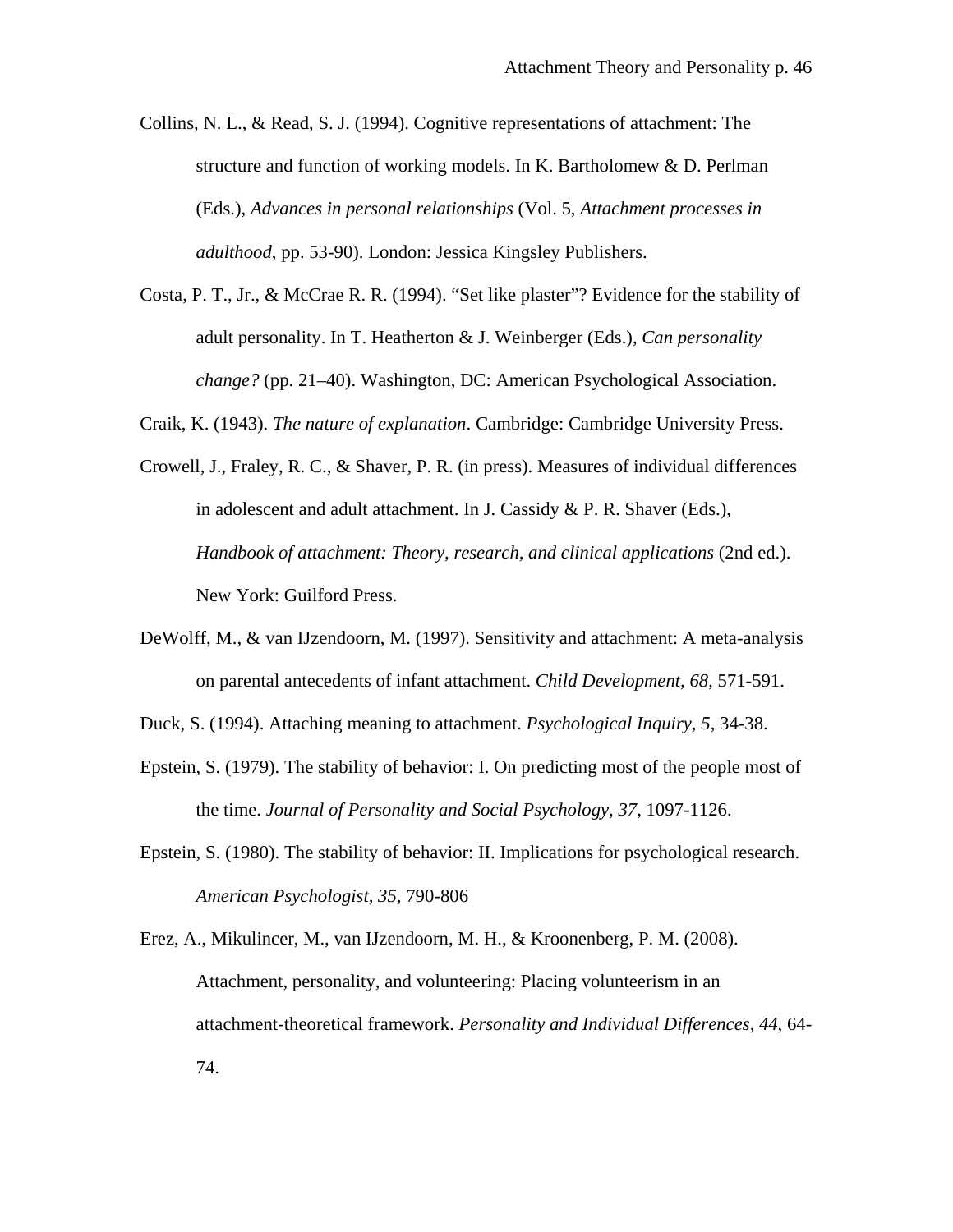Feeney, J. A., Noller, P., & Callan, V. J. (1994). Attachment style, communication and satisfaction in the early years of marriage. In K. Bartholomew & D. Perlman (Eds.), *Advances in personal relationships* (Vol. 5, *Attachment processes in adulthood*, pp. 269-308). London: Jessica Kingsley Publishers.

- Fleeson, W. (2001). Toward a structure- and process-integrated view of personality: Traits as density distributions of states. *Journal of Personality and Social Psychology, 80*, 1011-1027.
- Fox, N. A., Kimmerly, N. L., & Schafer, W. D. (1991). Attachment to mother/attachment to father: A meta-analysis. *Child Development, 62*, 210-225.
- Fraley, R. C. (2002). Attachment stability from infancy to adulthood: Meta-analysis and dynamic modeling of developmental mechanisms. *Personality and Social Psychology Review*, *6*, 123-151.
- Fraley, R. C. (2007). A connectionist approach to the organization and continuity of working models of attachment. *Journal of Personality, 75*, 1157-1180.
- Fraley, R. C., & Brumbaugh, C. C. (2004). A dynamical systems approach to understanding stability and change in attachment security. In W. S. Rholes & J. A. Simpson (Eds.), *Adult attachment: Theory, research, and clinical implications* (pp. 86-132). New York: Guilford Press.
- Fraley, R. C., & Davis, K. E. (1997). Attachment formation and transfer in young adults' close friendships and romantic relationships. *Personal Relationships, 4*, 131–44.
- Fraley, R. C., & Roberts, B. W. (2005). Patterns of continuity: A dynamic model for conceptualizing the stability of individual differences in psychological constructs across the life course. *Psychological Review, 112*, 60-74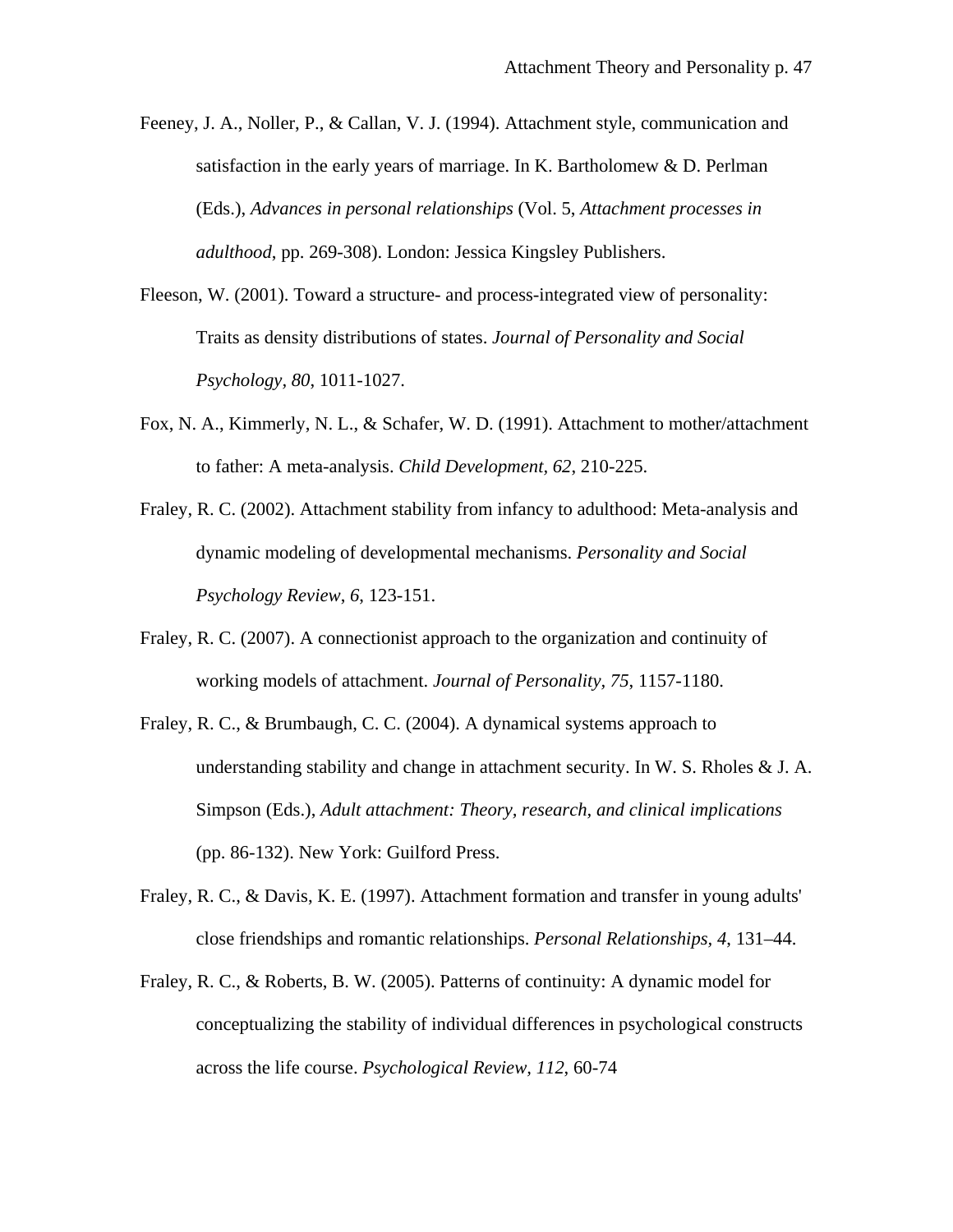- Fraley, R. C., & Shaver, P. R. (1997). Adult attachment and the suppression of unwanted thoughts. *Journal of Personality and Social Psychology*, *73*, 1080-1091
- Fraley, R. C., & Shaver, P. R. (1998). Airport separations: A naturalistic study of adult attachment dynamics in separating couples. *Journal of Personality and Social Psychology*, *75*, 1198-1212.
- Fraley, R. C., & Spieker, S. J. (2003a). Are infant attachment patterns continuously or categorically distributed? A taxometric analysis of strange situation behavior. *Developmental Psychology, 39*, 387-404.
- Fraley, R. C., & Spieker, S. J. (2003b). What are the differences between dimensional and categorical models of individual differences in attachment? Reply to Cassidy (2003), Cummings (2003), Sroufe (2003), and Waters and Beauchaine (2003). *Developmental Psychology, 39*, 423-429.
- Fraley, R. C., & Waller, N. G. (1998). Adult attachment patterns: A test of the typological model. In J. A. Simpson & W. S. Rholes (Eds.), *Attachment theory and close relationships* (pp. 77-114). New York: Guilford Press.
- Fraley, R. C., Waller, N. G., & Brennan, K. A. (2000). An item response theory analysis of self-report measures of adult attachment. *Journal of Personality and Social Psychology, 78*, 350-365.

Freud, S. (1940). *An outline of psychoanalysis* (L. Strachey, Trans). New York: Norton.

Freud, S. (1965). *New introductory lectures on psychoanalysis* (L. Strachey, Trans). New York: Norton. (Orig. ed. 1933).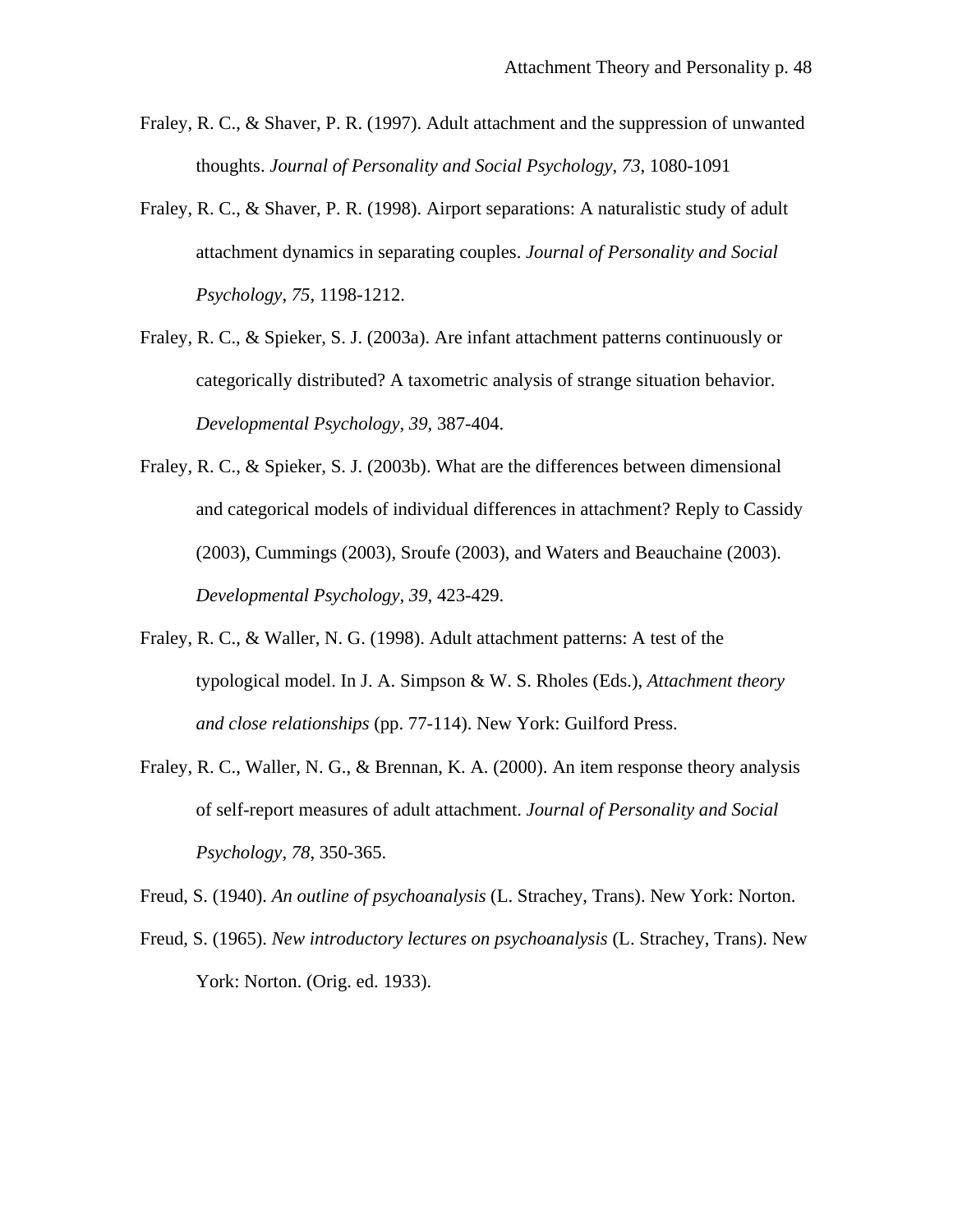- Gillath, O., Bunge, S. A., Shaver, P. R., Wendelken, C., & Mikulincer, M. (2005). Attachment-style differences and ability to suppress negative thoughts: Exploring the neural correlates. *NeuroImage, 28*, 835-847.
- Gillath, O., Shaver, P. R., Mikulincer, M., Nitzberg, R. A., Erez, A., & van IJzendoorn, M. H. (2005). Attachment, caregiving, and volunteering: Placing volunteerism in an attachment-theoretical framework. *Personal Relationships, 12,* 425-446.
- Green, J. D., & Campbell, W. (2000). Attachment and exploration in adults: Chronic and contextual accessibility. *Personality and Social Psychology Bulletin, 26*, 452-461.
- Griffin, D., & Bartholomew, K. (1994). Models of the self and other: Fundamental dimensions underlying measures of adult attachment. *Journal of Personality and Social Psychology, 67*, 430-445.
- Grossmann, K., Grossmann, K. E., Spangler, G., Suess, G., & Unzer, L. (1985). Maternal sensitivity and newborn orienting responses as related to quality of attachment in northern Germany. In I. Bretherton & W. Waters (Eds.), Growing points of attachment theory and research. *Monographs of the Society for Research in Child Development, 50* (1-2, Serial No. 209), 233-256.
- Grossmann, K. E., Grossmann, K., & Waters, E. (Eds.). (2005). *Attachment from infancy to adulthood: The major longitudinal studies*. New York: Guilford Press.
- Hazan, C., & Shaver, P. R. (1987). Romantic love conceptualized as an attachment process. *Journal of Personality and Social Psychology, 52*, 511-524.
- Hinde, R. A. (1966). *Animal behavior: A synthesis of ethology and comparative psychology*. New York: McGraw-Hill.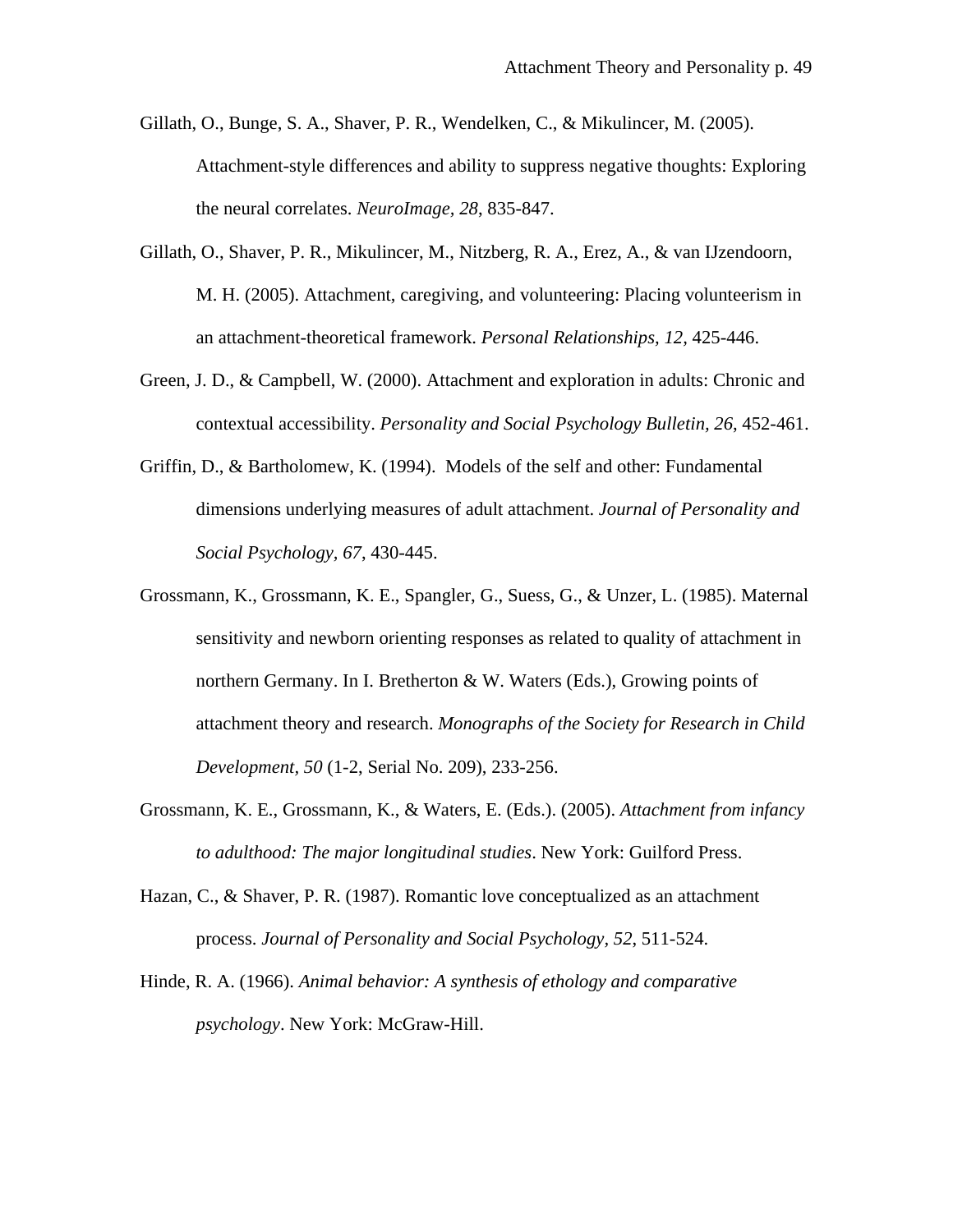- Isabella, R. (1993). Origins of attachment: Maternal interactive behavior across the first year. *Child Development, 64*, 605-621.
- John, O. P., & Gross, J. J. (2007). Individual differences in emotion regulation. In J. J. Gross (Ed.), *Handbook of emotion regulation* (pp. 351-372). New York: Guilford Press.
- John, O. P., & Srivastava, S. (1999). The Big Five trait taxonomy: History, measurement, and theoretical perspectives. In L. A. Pervin & O. P. John (Eds.), *Handbook of personality: Theory and research* (2<sup>nd</sup> ed., pp. 102-138). New York: Guilford.
- Kagan, J. (1996). Three pleasing ideas. *American Psychologist, 51*, 901–908.
- Kiser, L. Bates, J., Maslin, C., & Bayles, K. (1986). Mother-infant play at six months as a predictor of attachment security at thirteen months. *Journal of the American Academy of Child Psychiatry, 25*, 68-75.
- Kobak, R. (1994). Adult attachment: A personality or relationship construct? *Psychological Inquiry, 5*, 42-44.
- Kunce, L. J., & Shaver, P. R. (1994). An attachment-theoretical approach to caregiving in romantic relationships. In K. Bartholomew & D. Perlman (Eds.), *Advances in personal relationships* (Vol. 5, *Attachment processes in adulthood*, pp. 205-237). London: Jessica Kingsley.
- Lewis, M. (1994). Does attachment imply a relationship or multiple relationships? *Psychological Inquiry, 5*, 47-51.
- Lewis, M. (1999). On the development of personality. In L. A. Pervin & O. P. John (Eds.), *Handbook of personality: Theory and research*  $(2^{nd}$  ed., pp. 327-346). New York: Guilford Press.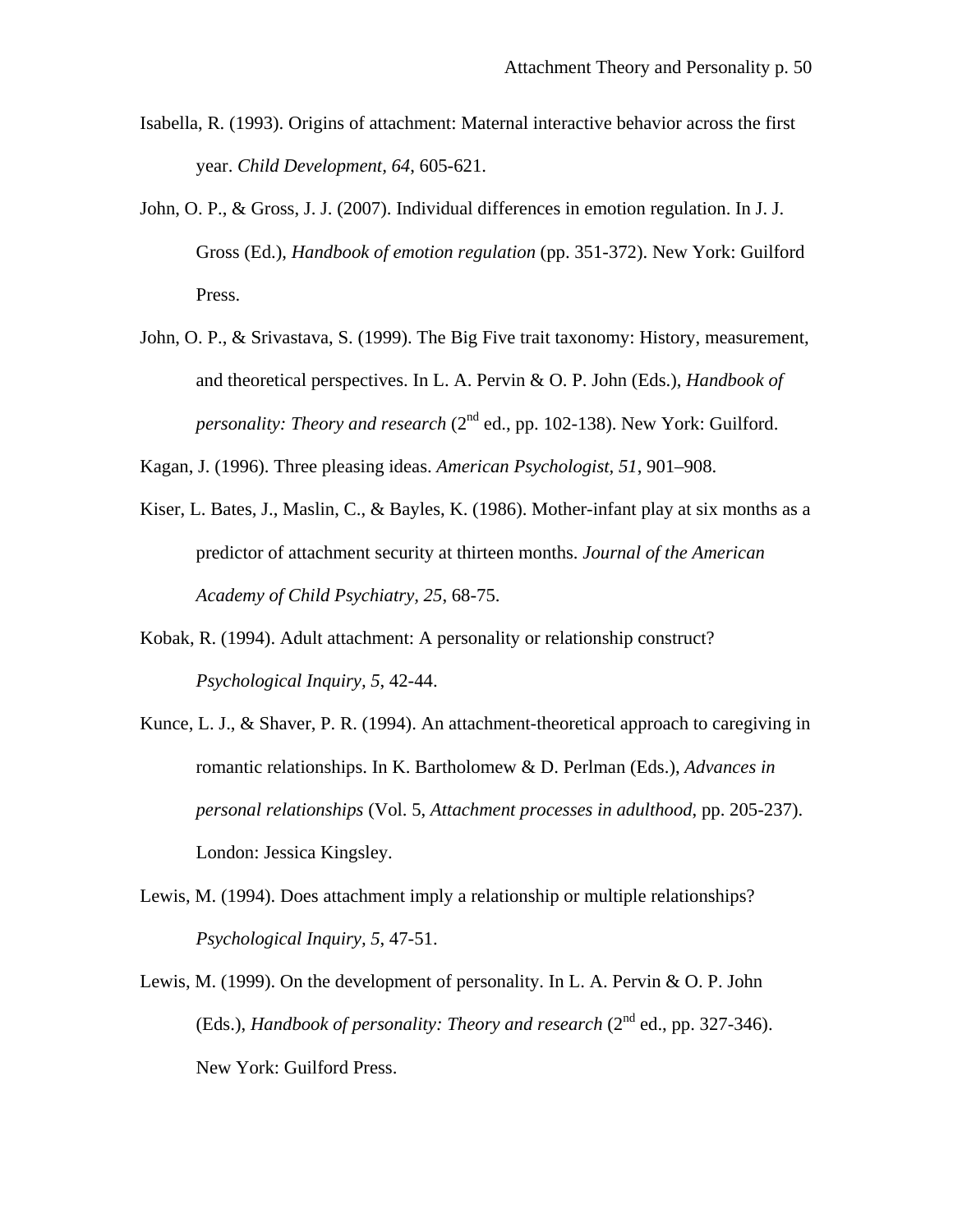- Lewis, M. (2001). Issues in the study of personality development. *Psychological Inquiry*, *12*, 67–83.
- Lewis, M., Feiring, C., & Rosenthal, S. (2000). Attachment over time. *Child Development, 71*, 707-720.
- Lopez, F. G., & Brennan, K. A. (2000). Dynamic processes underlying adult attachment organization: Toward an attachment theoretical perspective on the healthy and effective self: Attachment and Counseling Psychology. *Journal of Counseling Psychology, 47,* 283-300.
- Main, M., Kaplan, N., & Cassidy, J. (1985). Security in infancy, childhood, and adulthood: A move to the level of representation. *Monographs of the Society for Research in Child Development, 50* (1-2), 66-104.
- Mallinckrodt, B., Porter, M. J., & Kivlighan, D. M., Jr. (2005). Client attachment to therapist, depth of in-session exploration, and object relations in brief psychotherapy. *Psychotherapy, 42*, 85-100.
- Mangelsdorf, S., Gunnar, M, Kestenbaum, R., Lang, S., & Andreas, D. (1990). Infant proneness-to-distress temperament, maternal personality, and mother–infant attachment: Associations and goodness of fit. *Child Development, 61*, 820–831.
- Maslow, A. H. (1968). *Toward a psychology of being* (2<sup>nd</sup> ed.). New York: Van Nostrand.
- McCrae, R. R., & Costa, P. T., Jr. (2006). Cross-cultural perspectives on adult personality trait development. In D. K. Mroczek & T. D. Little (Eds.), *Handbook of personality development* (pp. 129-145). Mahwah, NJ: Erlbaum.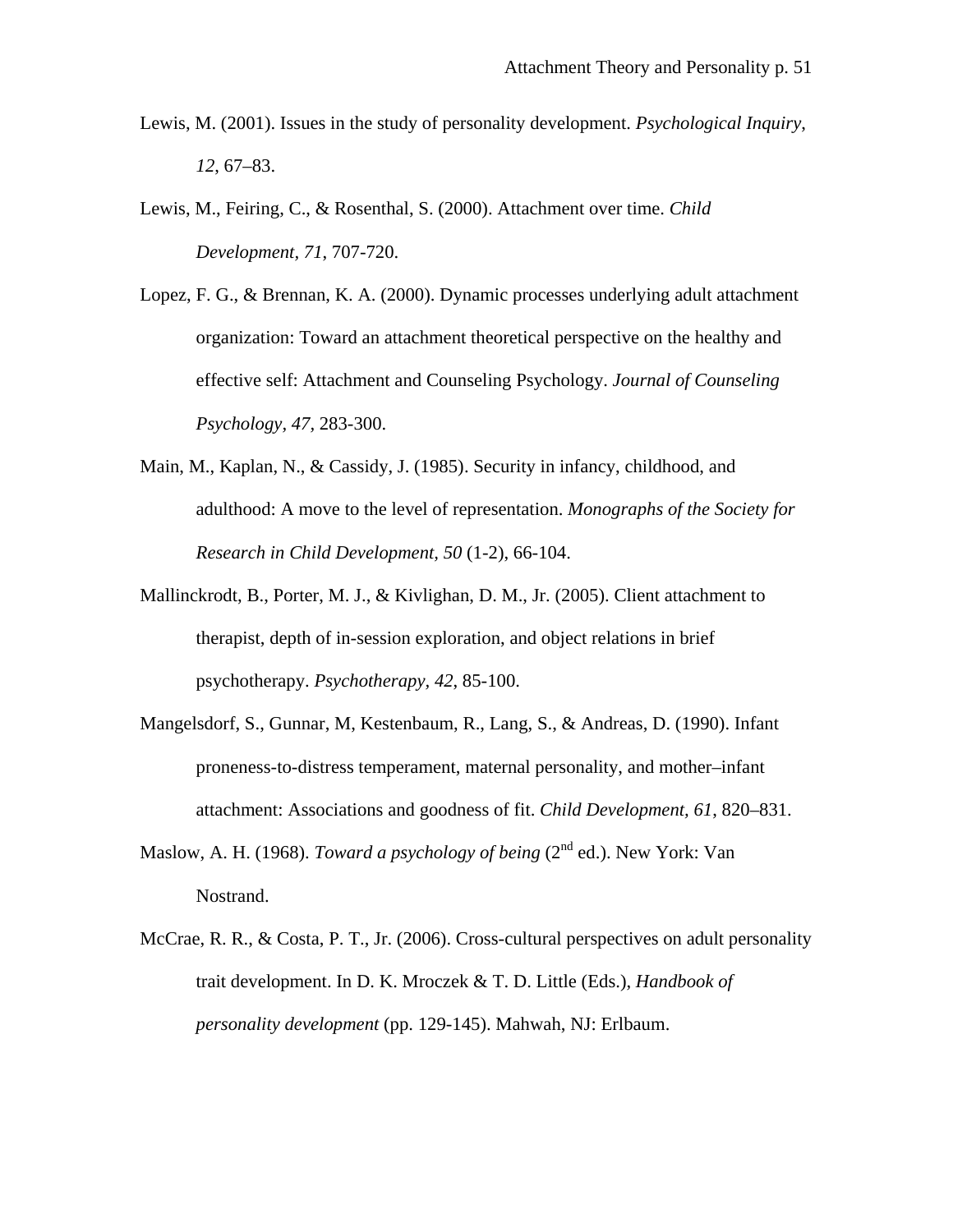McCrae, R. R., Costa, P. T., Jr., Ostendorf, F., Angleitner, A., Hrebickova, M., Avia, M. D., et al. (2000). Nature over nurture: Temperament, personality, and life span development. *Journal of Personality and Social Psychology, 78*, 173-186.

- Mikulincer, M. (1997). Adult attachment style and information processing: Individual differences in curiosity and cognitive closure. *Journal of Personality and Social Psychology, 72*, 1217-1230.
- Mikulincer, M., Dolev, T., & Shaver, P. R. (2004). Attachment-related strategies during thought-suppression: Ironic rebounds and vulnerable self-representations. *Journal of Personality and Social Psychology, 87*, 940-956.
- Mikulincer, M., Gillath, O., Sapir-Lavid, Y., Yaakobi, E., Arias, K., Tal-Aloni, L., & Bor, G. (2003). Attachment theory and concern for others' welfare: Evidence that activation of the sense of secure base promotes endorsement of self-transcendence values. *Basic and Applied Social Psychology, 25*, 299-312.
- Mikulincer, M., Gillath, O., & Shaver, P. R. (2002). Activation of the attachment system in adulthood: Threat-related primes increase the accessibility of mental representations of attachment figures. *Journal of Personality and Social Psychology, 83*, 881-895.
- Mikulincer, M., & Orbach, I. (1995). Attachment styles and repressive defensiveness: The accessibility and architecture of affective memories. *Journal of Personality and Social Psychology, 68*, 917-925.
- Mikulincer, M., & Shaver, P. R. (2001). Attachment theory and intergroup bias: Evidence that priming the secure base schema attenuates negative reactions to out-groups. *Journal of Personality and Social Psychology, 81*, 97-115.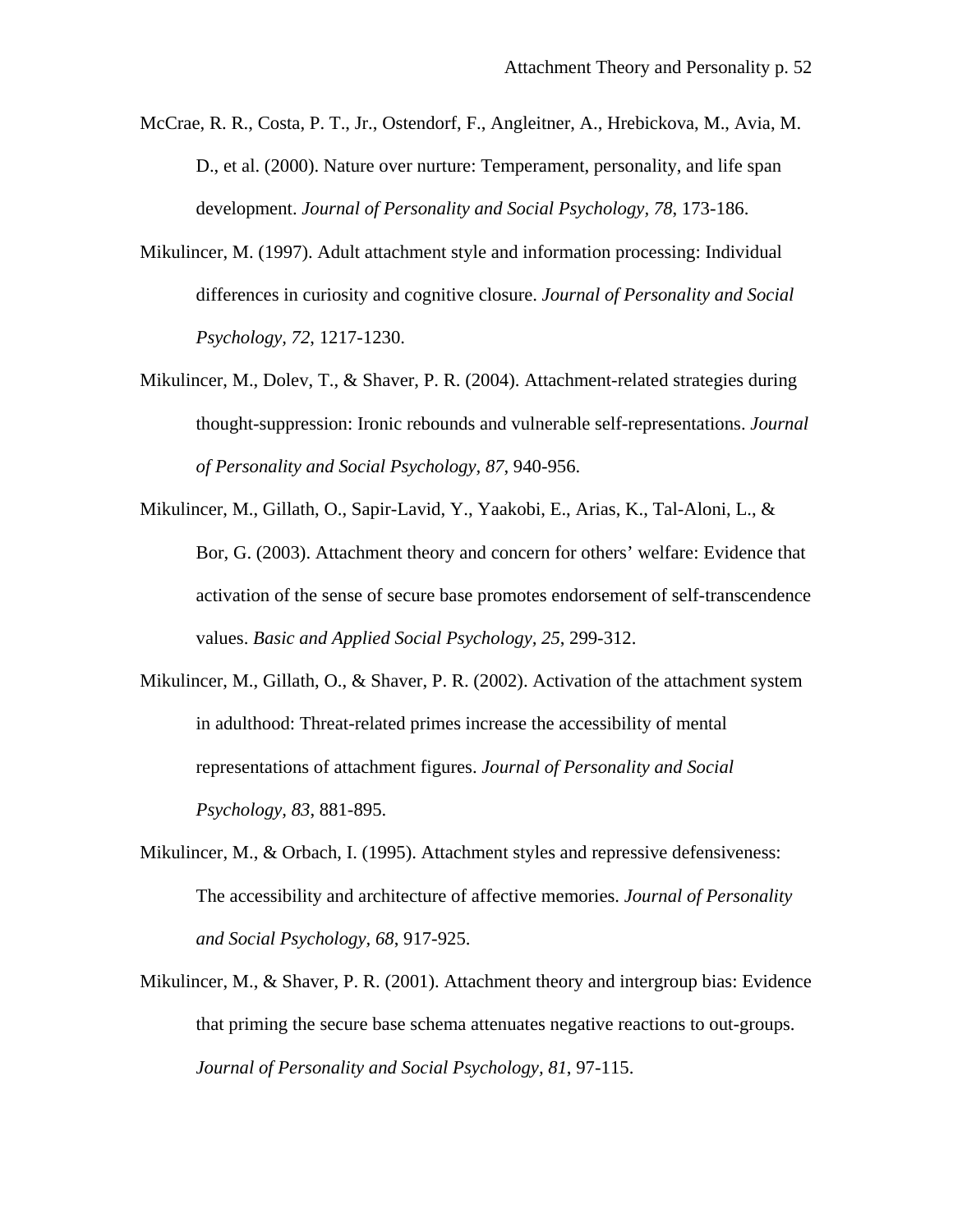Mikulincer, M., & Shaver, P. R. (2003). The attachment behavioral system in adulthood: Activation, psychodynamics, and interpersonal processes. In M. P. Zanna (Ed.), *Advances in experimental social psychology* (Vol. 35, pp. 53-152). New York: Academic Press.

- Mikulincer, M., & Shaver, P. R. (2005). Mental representations of attachment security: Theoretical foundation for a positive social psychology. In M. W. Baldwin (Ed.), *Interpersonal cognition* (pp. 233-266). New York: Guilford Press.
- Mikulincer, M., & Shaver, P. R. (2007a). *Attachment in adulthood: Structure, dynamics, and change*. New York: Guilford Press.
- Mikulincer, M.,  $\&$  Shaver, P. R. (2007b). Boosting attachment security to promote mental health, prosocial values, and inter-group tolerance. *Psychological Inquiry, 18*, 139-156.
- Mikulincer, M., & Shaver, P. R. (2007c). Reflections on security dynamics: Core constructs, psychological mechanisms, relational contexts, and the need for an integrative theory. *Psychological Inquiry, 18*, 197-209.
- Mikulincer, M., & Sheffi, E. (2000). Adult attachment style and cognitive reactions to positive affect: A test of mental categorization and creative problem solving. *Motivation and Emotion, 24*, 149-174.
- Mikulincer, M., Shaver, P. R., Gillath, O., & Nitzberg, R. A. (2005). Attachment, caregiving, and altruism: Boosting attachment security increases compassion and helping. *Journal of Personality and Social Psychology, 89,* 817-839.
- Mischel, W. (1968). *Personality and assessment*. New York: Wiley.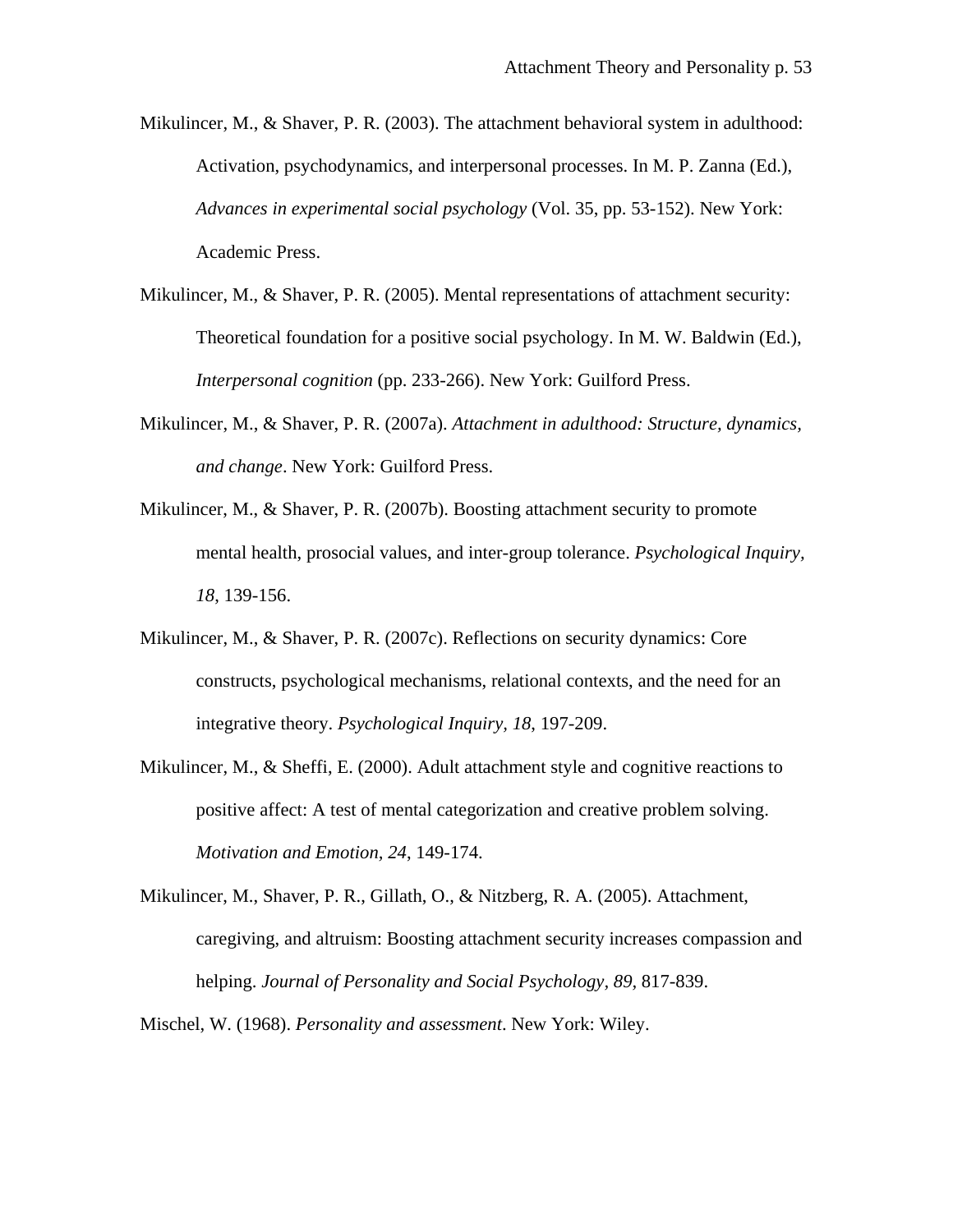- Mischel, W.,  $\&$  Shoda, Y. (1995). A cognitive-affective system theory of personality: Reconceptualizing situations, dispositions, dynamics, and invariance in personality structure. *Psychological Review, 102*, 246–268.
- Mischel, W., & Shoda, Y. (1998). Reconciling processing dynamics and personality dispositions. *Annual Review of Psychology, 49*, 229-258.
- Noftle, E. E., & Shaver, P. R. (2006). Attachment dimensions and the Big Fivepersonality traits: Associations and comparative ability to predict relationship quality. *Journal of Research in Personality, 40*, 179-208.
- Overall, N. C., Fletcher, G. J. O., & Friesen, M. D. (2003). Mapping the intimate relationship mind: Comparisons between three models of attachment representations. *Personality and Social Psychology Bulletin, 29*, 1479-1493.
- Peterson, C. (2006). *A primer in positive psychology*. New York: Oxford University Press.
- Piaget, J. (1953). *Origins of intelligence in the child*. London: Routledge.
- Pierce, G. R., Sarason, B. R., & Sarason, I. G. (1992). General and specific support expectations and stress as predictors of perceived supportiveness: An experimental study. *Journal of Personality and Social Psychology*, *63*, 297-307.
- Pietromonaco, P. R., & Carnelley, K. B. (1994). Gender and working models of attachment: Consequences for perceptions of self and romantic relationships. *Personal Relationships*, *1*, 63-82.
- Roberts, B. W. (2007). Contextualizing personality psychology. *Journal of Personality, 75*, 1071-1082.

Rogers, C. R. (1961). *On becoming a person*. Boston, MA: Houghton Mifflin*.*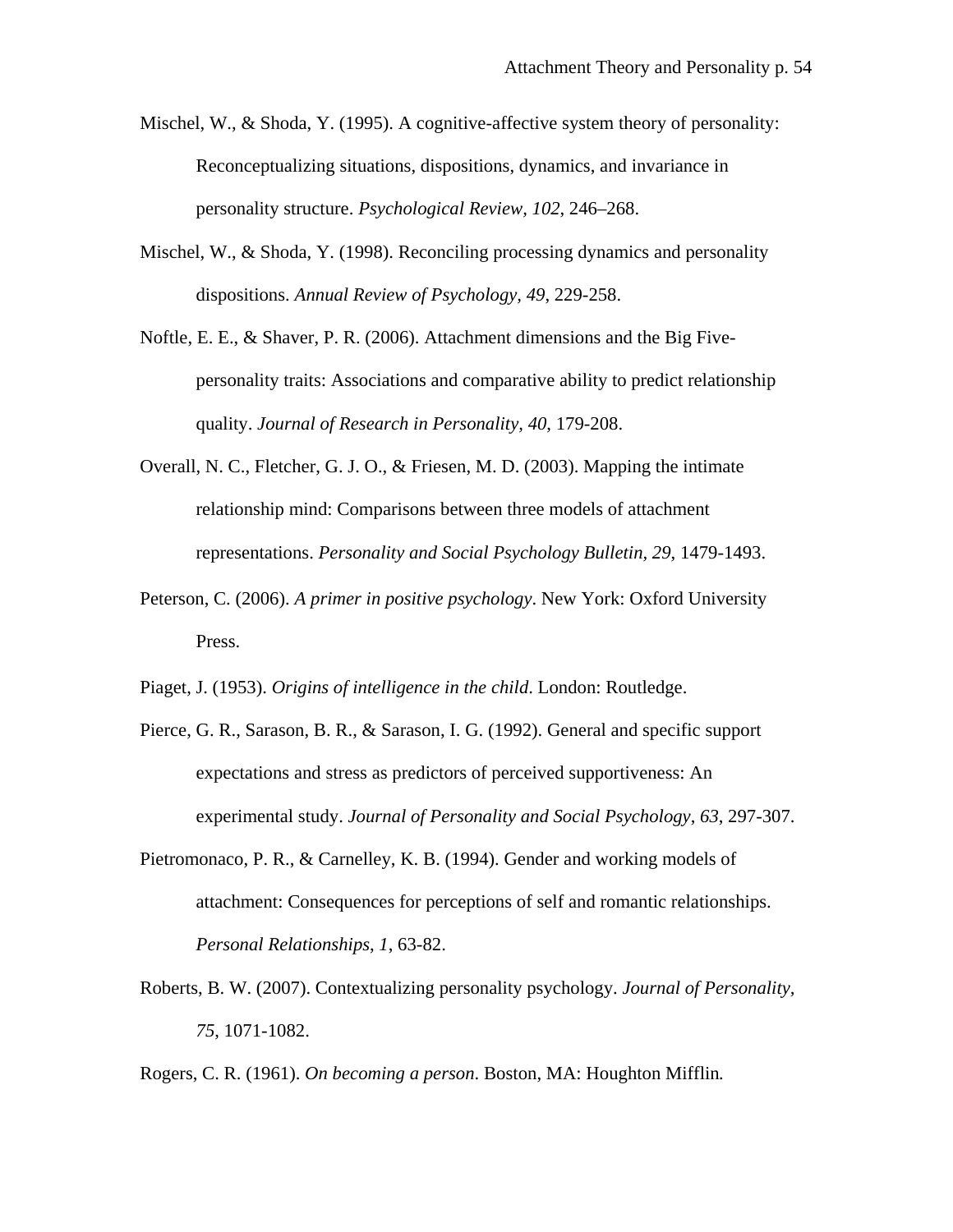- Roisman, G. I., Fraley, R. C., Holland, A., Fortuna, K., Clausell, E., & Clarke, A. (2007). The Adult Attachment Interview and self-reports of attachment style: An empirical rapprochement. *Journal of Personality and Social Psychology*, 92, 678- 97.
- Roisman, G. I., Madsen, S. D., Hennighausen, K. H., Sroufe, L. A., & Collins, W. A. (2001). The coherence of dyadic behavior across parent-child and romantic relationships as mediated by the internalized representation of experience. *Attachment and Human Development, 3*, 156-172.
- Simpson, J. A., Rholes, W. S., & Nelligan, J. S. (1992). Support seeking and support giving within couples in an anxiety-provoking situation. *Journal of Personality and Social Psychology, 62*, 434-446.
- Simpson, J. A., Rholes, W. S., & Phillips, D. (1996). Conflict in close relationships: An attachment perspective. *Journal of Personality and Social Psychology, 71*, 899- 914.
- Srivastava, S., John, O. P., Gosling, S. D., & Potter, J. (2003). Development of personality in early and middle adulthood: Set like plaster or persistent change? *Journal of Personality and Social Psychology, 84*, 1041-1053.
- Sroufe, L. A. (1979). The coherence of individual development: Early care, attachment, and subsequent developmental issues. *American Psychologist*, *34*, 834-841.
- Sroufe, L. A., & Jacobvitz, D. (1989). Diverging pathways, developmental transformations, multiple etiologies and the problem of continuity in development. *Human Development*, 32, 196 204.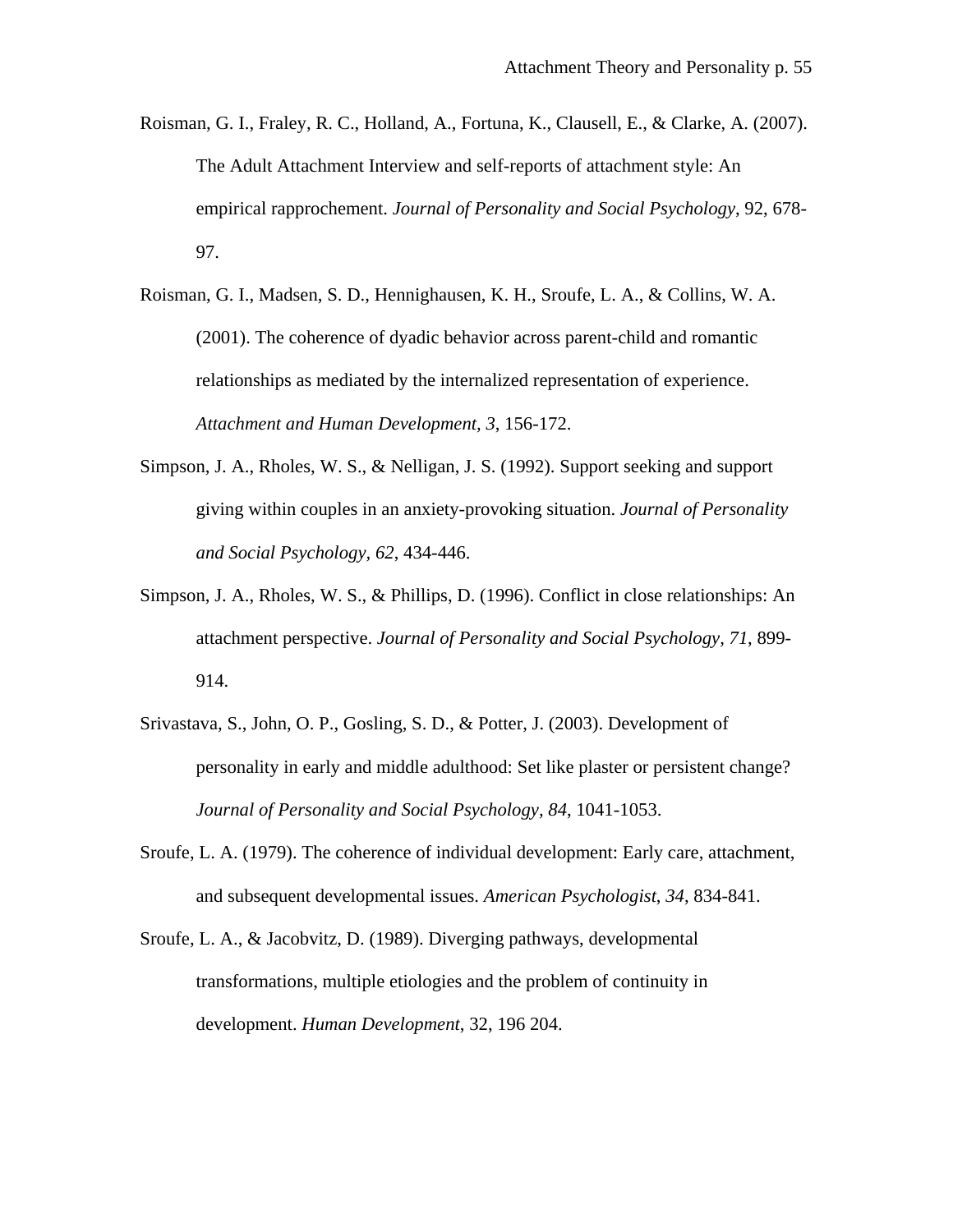- Sroufe, L. A., & Waters, E. (1977). Heart rate as a convergent measure in clinical and developmental research. *Merrill-Palmer Quarterly, 23*, 3-27.
- Suomi, S. (1999). Attachment in rhesus monkeys. In J. Cassidy & P. R. Shaver (Eds.), *Handbook of attachment: Theory, research, and clinical applications* (pp. 181- 197). New York: Guilford Press.
- Tidwell, M. C. O., Reis, H. T., & Shaver, P. R. (1996). Attachment, attractiveness, and social interaction: A diary study. *Journal of Personality and Social Psychology, 71*, 729-745.
- Troy, M., & Sroufe, L. A. (1987). Victimization among preschoolers: Role of attachment relationship history. *Journal of American Academy of Child and Adolescent Psychiatry*, *26*, 166-172.
- van IJzendoorn, M. H., & Sagi, A. (in press). Cross-cultural patterns of attachment: Universal and contextual dimensions. In J. Cassidy & P. R. Shaver (Eds.), *Handbook of attachment: Theory, research, and clinical applications*  $(2^{nd}$  ed.). New York: Guilford Press.
- Vaughn, B. E., Bost, K. K., & van IJzendoorn, M. H. (in press). Attachment and temperament: Additive and interactive influences on behavior, affect, and cognition during infancy and childhood. In J. Cassidy & P. R. Shaver (Eds.), *Handbook of attachment: Theory, research, and clinical applications*  $(2^{nd}$  ed.). New York: Guilford Press.
- Waddington, C. H. (1957). *The strategy of the genes: A discussion of some aspects of theoretical biology*. London: Allen & Unwin.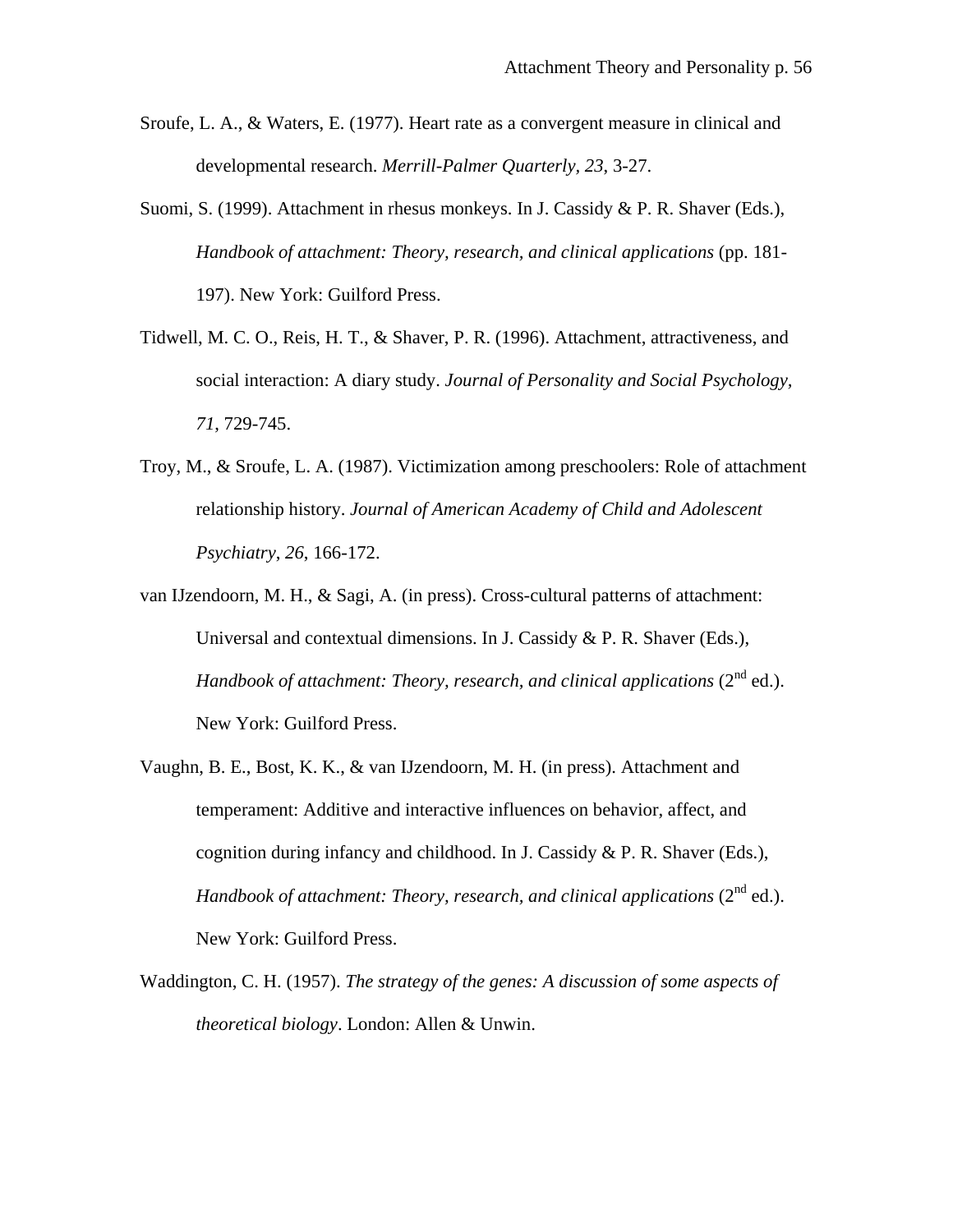- Waters, E., Merrick, S., Treboux, D., Crowell, J., & Albersheim, L. (2000). Attachment security in infancy and early adulthood: A twenty-year longitudinal study. *Child Development, 71,* 684-689.
- Waters, E., Wippman, J., & Sroufe, L. A. (1979). Attachment, positive affect, and competence in the peer group: Two studies in construct validation. *Child Development*, *50*, 821-829.
- Weinfield, N. S., Sroufe, L. A., Egeland, B., & Carlson, E. (in press). Individual differences in infant-caregiver attachment: Conceptual and empirical aspects of security. In J. Cassidy & P. R. Shaver (Eds.), *Handbook of attachment: Theory, research, and clinical applications* (2<sup>nd</sup> ed.). New York: Guilford Press.

Young, J. Z. (1964). *A model for the brain*. London: Oxford University Press.

- Zayas, V., Shoda, Y., & Ayduk, O. N. (2002). Personality in context: An interpersonal systems perspective. *Journal of Personality, 70*, 851-898.
- Zeifman, D., & Hazan, C. (1997). Attachment: The bond in pair-bonds. In J. A. Simpson & D. T. Kenrick (Eds.), *Evolutionary social psychology* (pp. 237–263). Mahwah, NJ: Erlbaum.